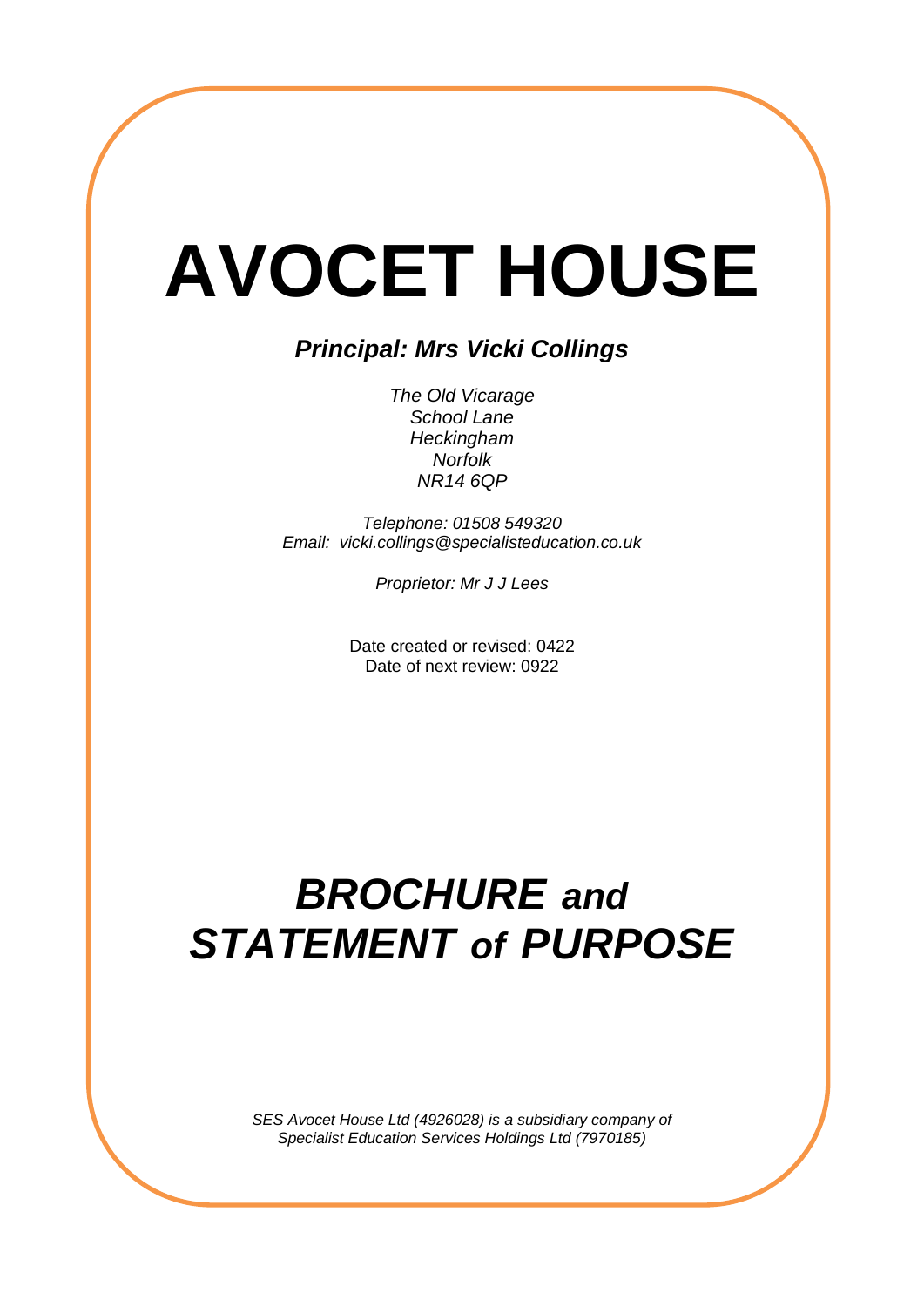#### **CONTENTS**

| Introduction                                                                             | 3              |
|------------------------------------------------------------------------------------------|----------------|
| Aims and Objectives                                                                      | 4              |
| Our Therapeutic Approach – The SES Way                                                   | 4              |
| <b>Professional Services</b>                                                             | 7              |
| Consultants Working with the SES Team in Supporting Holistic<br>Therapeutic Input        | $\overline{7}$ |
| Learning                                                                                 | 8              |
| Learning and "No Limits" Thinking                                                        | 8              |
| Portfolio of Achievements and Needs (PAN) Process: An Outcome<br><b>Focused Approach</b> | 10             |
| <b>Creating Learning Opportunities</b>                                                   | 11             |
| 24 Hour Learning Opportunities                                                           | 12             |
| <b>Reviews of Progress</b>                                                               | 13             |
| <b>Outcome and Effectiveness Measures</b>                                                | 14             |
| <b>Referral and Admissions Process</b>                                                   | 15             |
| Accommodation                                                                            | 16             |
| <b>Contact Between Children, Families, Relatives And Friends</b>                         | 16             |
| Care and Protection of Children and Young People                                         | 17             |
| Listening to Children and Young People                                                   | 19             |
| <b>Staff Training and Supervision</b>                                                    | 20             |
| <b>Organisational Structure</b>                                                          | 21             |
| Positive Management of Behaviour                                                         | 23             |
| Missing From Care and Education                                                          | 25             |
| <b>Emergency Procedures</b>                                                              | 25             |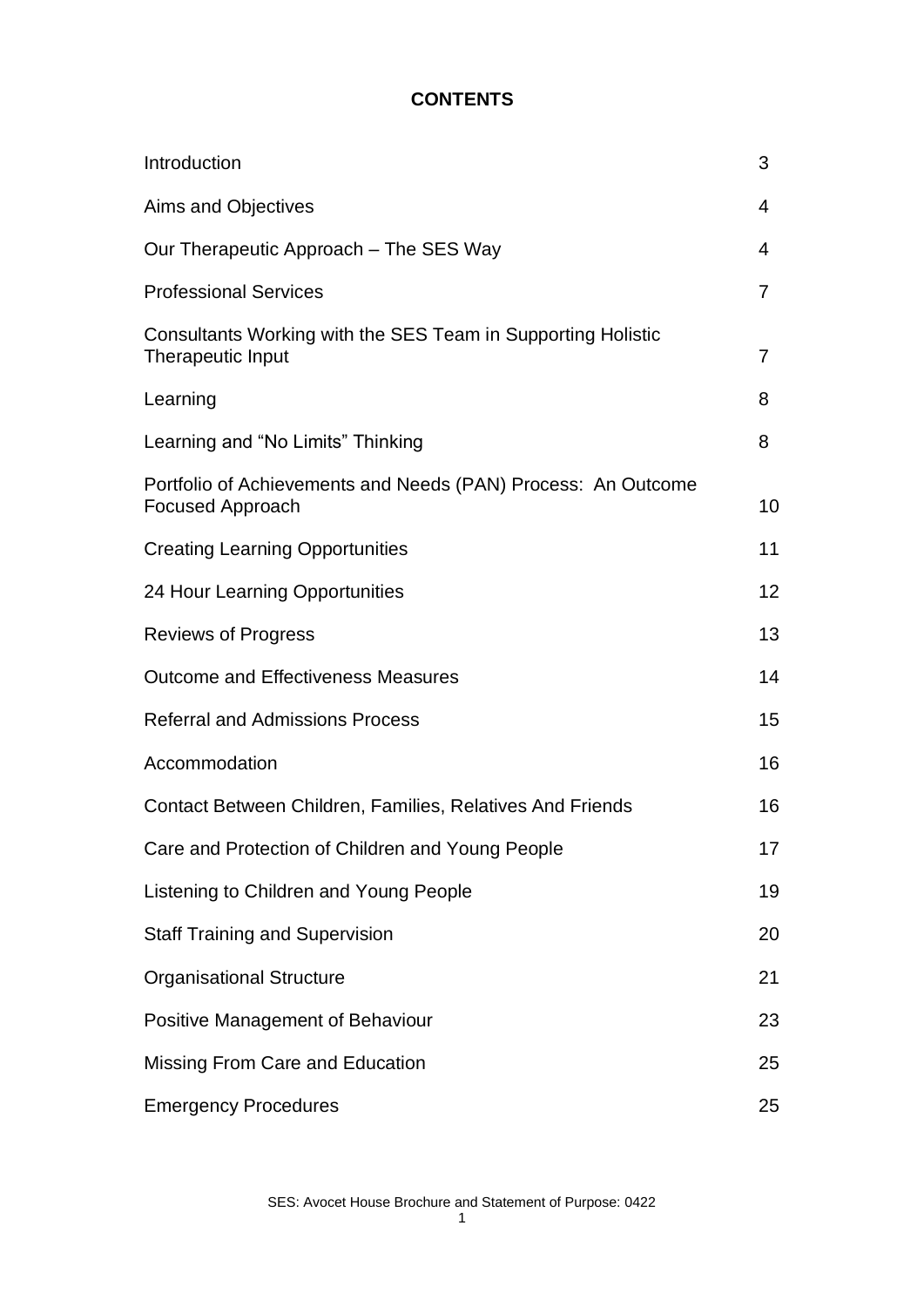| <b>Religious and Cultural Ethos</b>                | 26 |
|----------------------------------------------------|----|
| <b>Equal Opportunities and Children's Rights</b>   | 26 |
| Making a Complaint                                 | 26 |
| <b>Availability and Accessibility of Documents</b> | 27 |
| <b>Publication of Data and Statistics</b>          | 28 |
| <b>Registered Provider: Contact Details</b>        | 36 |
| <b>Registered Manager: Contact Details</b>         | 36 |
| Responsible Individual: Contact Details            | 36 |
| <b>Staff Qualifications and Experience</b>         | 37 |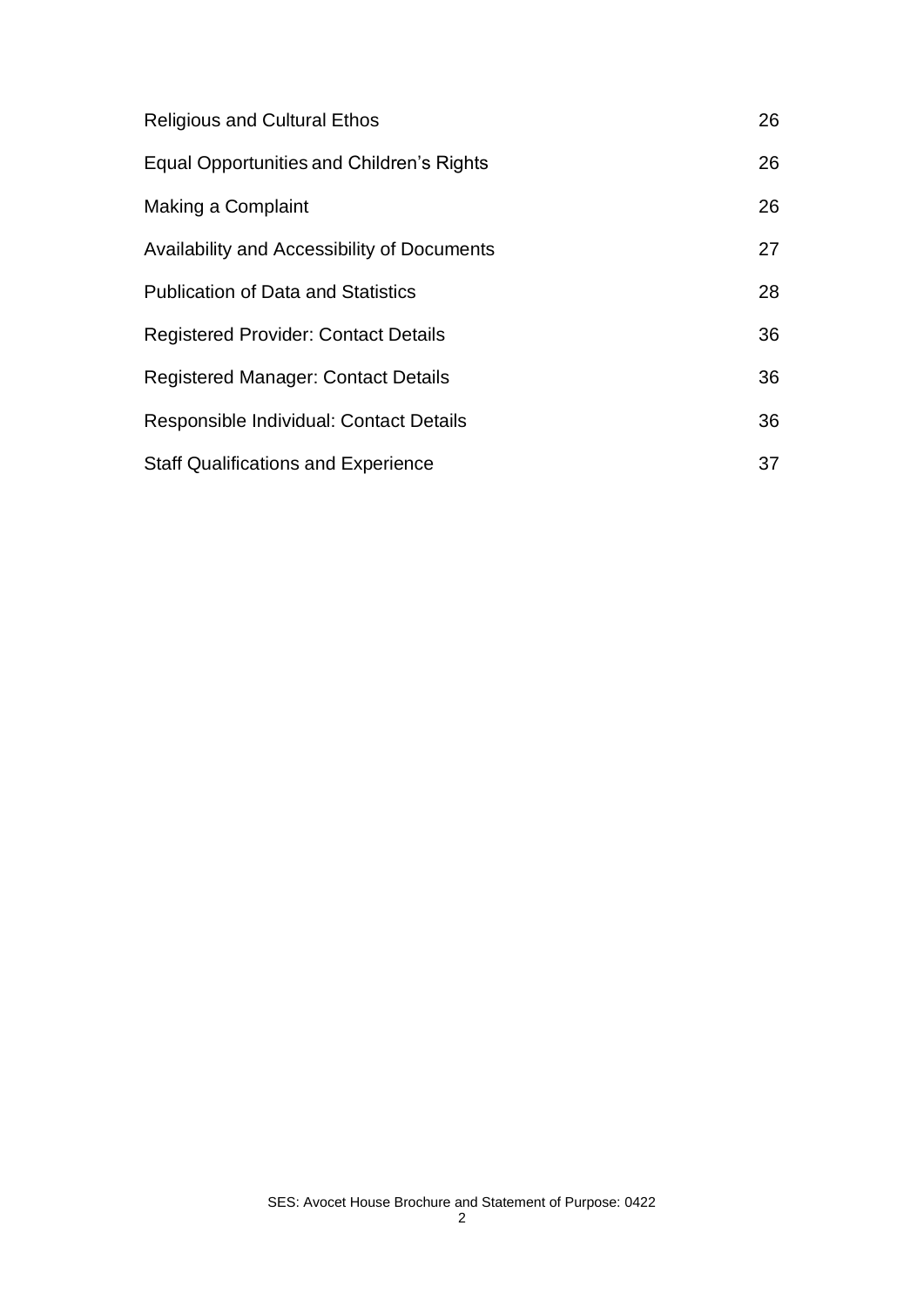# **INTRODUCTION**

Avocet House Residential Special School and Children's Home is part of Specialist Education Services Holdings and is located in Heckingham, Norfolk, accommodating up to eight children. This number allows for a range of family type relationships to develop, which in a smaller group may be claustrophobic and limited. Avocet House caters for children between eight and eighteen years of age with young people staying through to independence in liaison with placement agencies. Young people coming to Avocet House do so because of their need for 52 week, long term placement with highly specialised integrated therapeutic care and education.

We have successfully worked with vulnerable and traumatised Looked After Children with associated mental health issues, self harming and sexualised behaviours, some of whom have come to us as a 'step down' from secure settings. Our children invariably display social, emotional and behavioural difficulties, have complex health needs, have a history of insecure attachments and repeated placement breakdowns due to their challenging behaviour.

At Avocet House we believe that regardless of past difficulties and traumas every young person, given appropriate support, has the internal resources, however fragmented, to manage successful transitions to independence and educational achievement. They will also possibly have previously undiscovered gifts and talents.

We adopt a "no limits" philosophy. This means that the adults in our team have a passionate conviction that all our young people are able to achieve. We are optimistic about success and accept no restriction on what is possible with the young people who are in our care and whose education is in our hands.

- $\checkmark$  we believe in a 'no limits' approach to helping children
- $\checkmark$  we believe in children's abilities and potential
- $\checkmark$  we believe in unconditional positive regard
- $\checkmark$  we believe our children deserve fun and happiness in childhood
- $\checkmark$  we believe in a 'can do' philosophy
- $\checkmark$  we believe in success and learning from mistakes
- $\checkmark$  we believe intelligence is multifaceted
- $\checkmark$  we believe learning is a lifelong process
- $\checkmark$  we believe creativity and imagination are the keys to developing passions and talents, and preparing for life in a rapidly changing world
- $\checkmark$  we believe assessment of progress is based on improvements on 'previous best'
- $\checkmark$  we are future orientated

Bespoke, personalised specialised education and care are hallmarks of our operation, based on a positive psychology perspective that underpins our values.

We strongly believe that there cannot be a prescribed timescale for recovery for individual young people and therefore our philosophy of personalised futures embedded in the operation of the establishment accepts that each young person will be at their own stage of development. Timescales around length of stay at Avocet House will therefore be individually negotiated.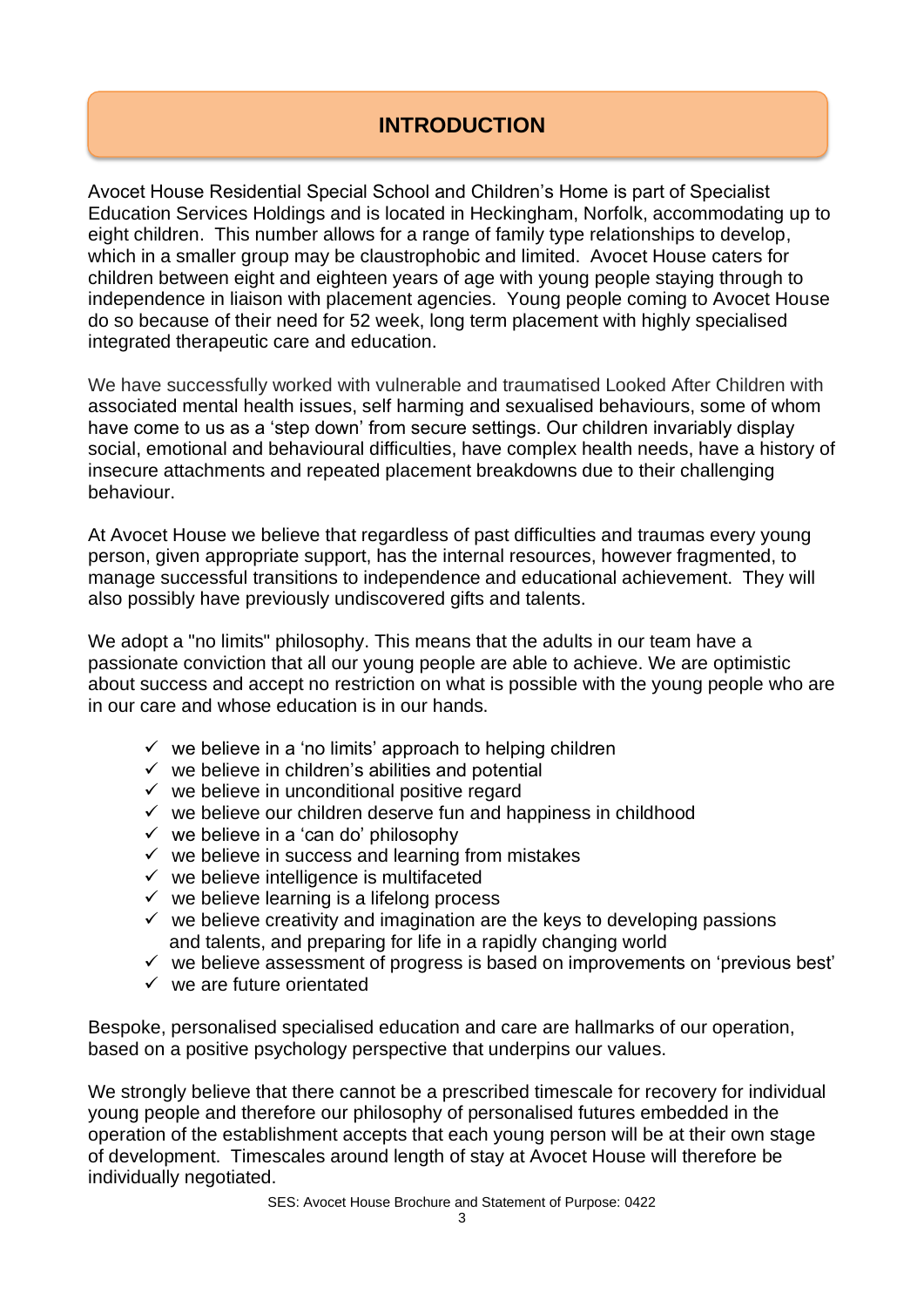# **AIMS AND OBJECTIVES**

The purpose of Avocet House is to provide a holistic therapeutic facility that offers a safe, nurturing, caring, positive and protective homely environment that promotes personal growth, development and learning.

- To create and maintain appropriate caring boundaries for each young person that helps them make the transition from dependence to autonomy
- To develop a Portfolio of Achievements and Needs (PAN) which looks to preferred futures, enhances self esteem, develops strengths to maximise their personal potential, produces opportunities to succeed and moves the young person to an appropriate level of self-determination.
- To provide the platform for future permanence for each young person. This may be in the form of a return to their own home and family, permanent alternative placement in foster care, adoption, long term residential care elsewhere or independent living.
- To achieve the highest possible standard of educational achievement measured by:
	- $\checkmark$  A movement from disaffection to engagement in the learning process
	- $\checkmark$  Improvements in behaviour conducive to learning
	- $\checkmark$  A growing enthusiasm for learning
	- $\checkmark$  Specific and generalised achievements
	- ✓ Tangible accredited outcomes
	- $\checkmark$  Emerging gifts, talents and passions
	- $\checkmark$  National accreditation
- To make the curriculum fit the student not the student fit the curriculum.

# **OUR THERAPEUTIC APPROACH – THE SES WAY**

All young people coming to SES are seen firstly as individuals, therefore their needs are unique and as such a carefully planned, individually constructed approach leads to long term therapeutic outcomes from the initial point of entry. These outcomes are planned and tracked through our Portfolio of Achievement and Need process, specifically our Development and Learning Structures. This carefully planned, personalised response can be summarised as the 'SES Way'.

SES has a broad view of what constitutes "therapy". The therapeutic milieu is grounded in the overall eclectic approach to promoting positive change in the children and young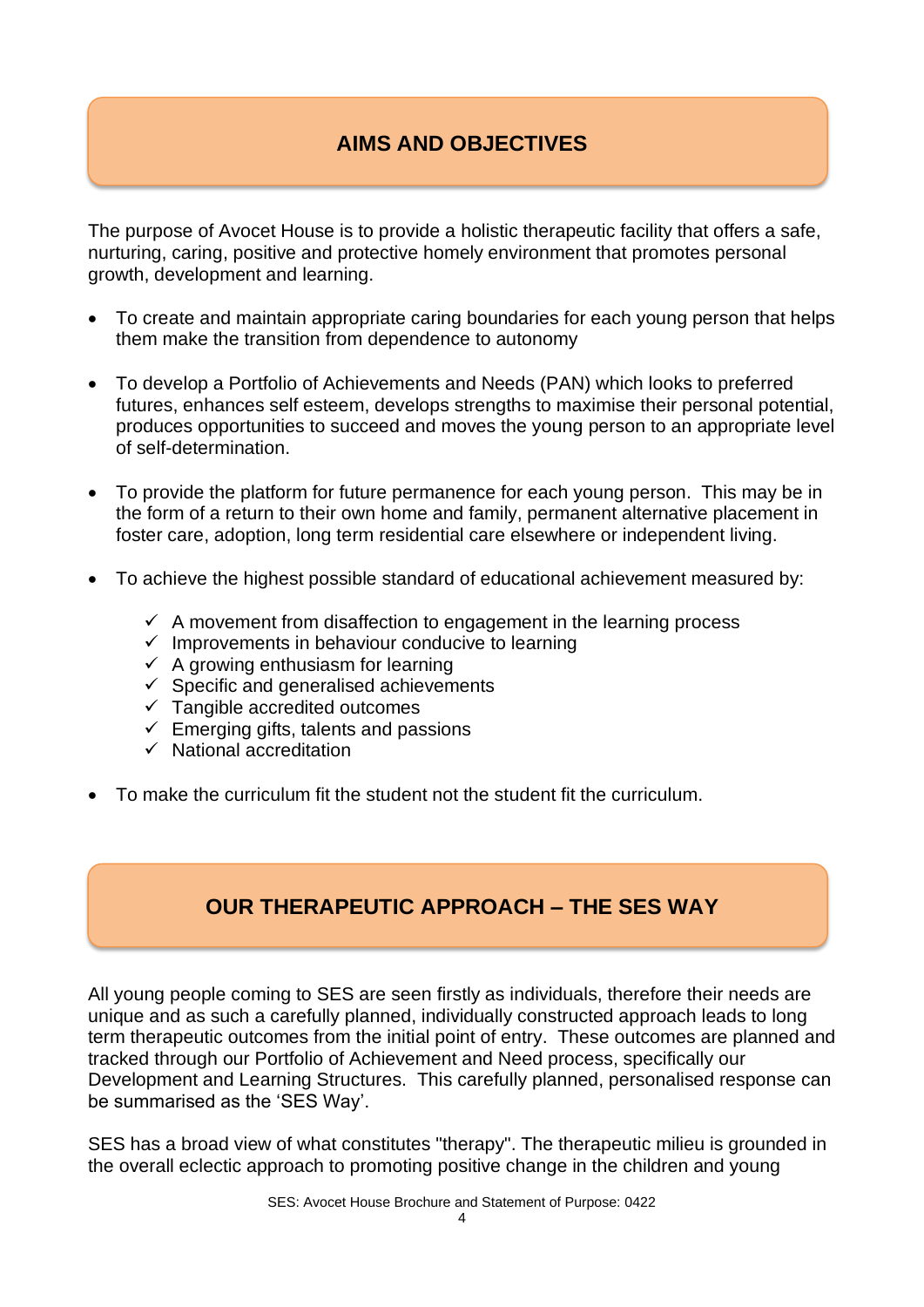people in its care. No single therapeutic orientation is adopted, with our "no limits thinking" we are open to any approach that promotes positive emotional well being. All aspects of a child's life at SES are potentially capable of having therapeutic impact.

The therapeutic approach of SES is influenced and has strong connections with **Planned Environment Therapy, the Secure Base Model and Neuroscience.**

At SES we have created a holistic therapeutic milieu available through the total care given to the young people by all the staff in the team, bringing the work of Dr Marjorie Franklin and David Wills with **Planned Environment Therapy**, into the 21st century.

This is a terminology created by early pioneer workers with children with SEBD. Arguments may still remain about the absolute definition of this terminology but the following key factors are from the writings of David Wills. His descriptions can be seen in the ethos, atmosphere and practice at Avocet House.

- In Environment Therapy the most important part of the environment is the worker. The type of person should be someone who:
	- a) has feeling as well as intellect
	- b) is a person with integrity
	- c) shows empathy and care
	- d) shows respect for others
	- e) as a role model enlarges and enriches others who associate with them
	- f) has firm (but not rigid) moral principles
	- g) is courteous and gentle in dealings with others
	- h) is a social person
- The relationships are between person and person first and client and worker second
- The environment releases the child to be himself his real self thus revealing issues
- The child is responded to in a warm and welcoming way at all times even when negative transference is taking place (i.e. the child transfers to the adult feelings he has or had for one or other of his parents, or for other people in his life – this can be both positive and negative)
- Positive transference can be particularly effective in building relationships and helping the child progress
- It is the environment therapy that is planned not just the environment
- The worker is not left alone to identify or plan responses to the child's needs but is surrounded by others who support identification, interpretation and planning
- Workers should be supported to deal with the impact of the behaviours on themselves to lessen the chance of their judgement being clouded or their attitude warped
- Where a young person seeks maternal or paternal care or support (e.g. play, stories at bedtime, curled up beside an adult watching TV, etc) it is given unconditionally whatever their age. Wills uses the following quote to illustrate the thinking:

*"Make children feel that they are loved, but make them understand also that the love of parents is very different from that of friends. Convince them that parental affection will always be there waiting for them, whatever their faults, because the tender affection of parents withstands every test. But make them recognize that the affection of friends is the result of esteem, confidence and choice. Children must learn that friendship is*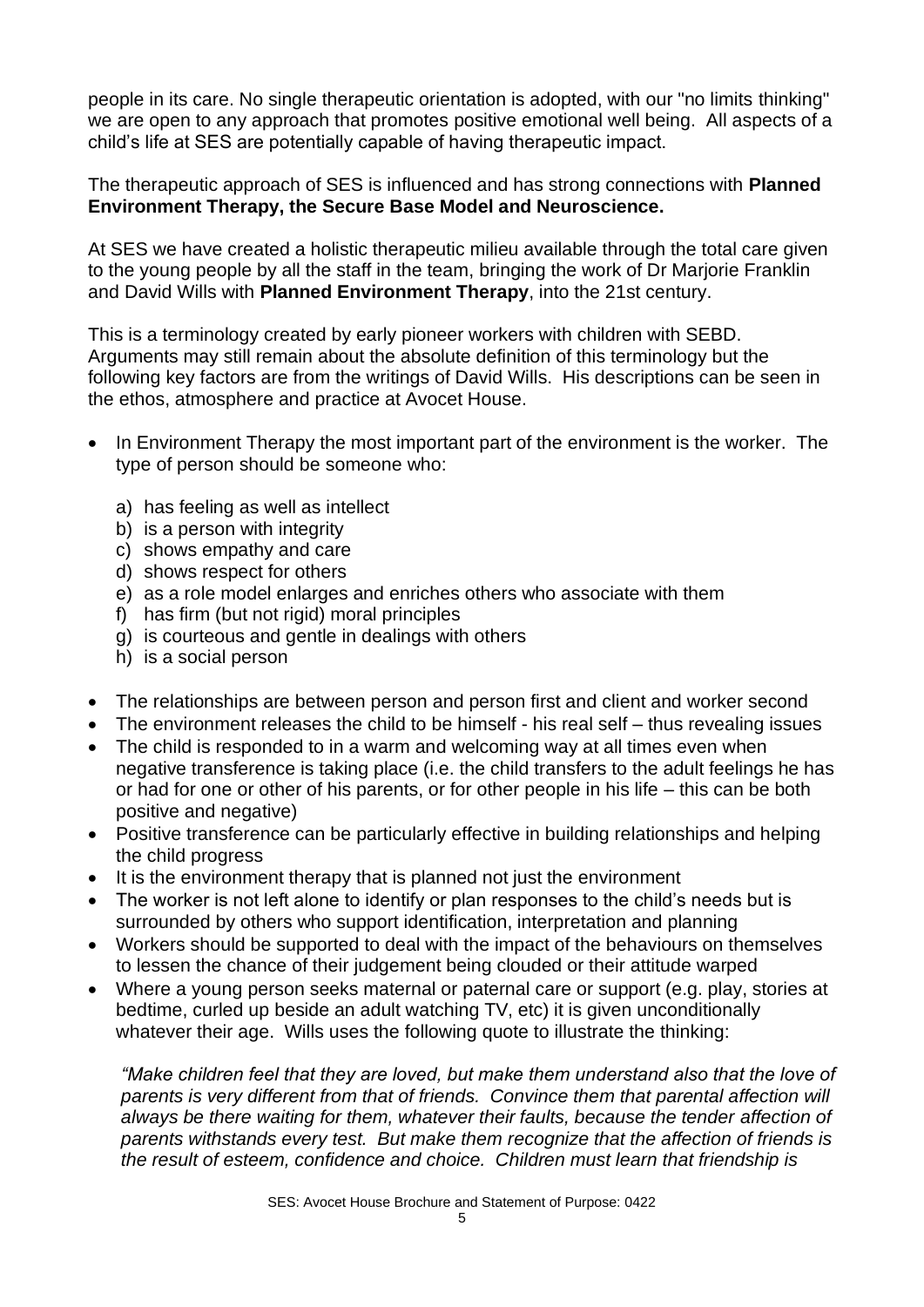*based on merit and that it is won or lost according as they are strong or weak, devoted to others or egotistically centred on self."*

In PET the worker provides the former, the community the latter.

- The aim is to create a kind of microcosm of ordinary society with its social and economic obligations, its social and economic pressures and its responsibilities to support oneself and the community
- The method is to foster those parts of the personality that are whole, to strengthen the psyche to cope with/manage its own conflicts
- There is a belief that all living things have a tendency towards wholeness, to selfcorrect, an inbuilt therapeutic drive – and PET removes the impediments to the natural tendency to self-heal and by strengthening the "whole" elements it facilitates a natural therapeutic tendency
- The community demands of its members mature and rational behaviour and brings about a natural pressure to that end
- PET accepts no "us and them" within the community  $-$  e.g. everyone is addressed by their first name irrespective of any hierarchy
- There is some form of democratic machinery for the expression of opinion in general and the management of the day to day affairs of the community – shared responsibility
- A third component of PET along with the psychological and social is the educational influence, and the combining of all three into an holistic whole. It is concerned with learning rather than teaching; it is concerned with all those things that a person needs to fulfil themselves – different in each individual case
- It is concerned with the fullest possible creative expression arts, crafts, skills, techniques
- It is about making sure that there is opportunity to discover talent and then practice it

The **Secure Base** model, created by Beek and Schofield, provides a positive framework for therapeutic caregiving which helps infants, children and young people to move towards greater security and builds resilience. The model focuses on the interactions that occur between caregivers and children on a day to day, minute by minute basis within the caregiving environment. But it also considers how those relationships can enable the child to develop competence in the outside world of school, peer group and community.

Our understanding of **neuroscience** has already influenced our thinking about how important "parenting" is. There is a growing wealth of evidence about the neuroscience of human relationships that points to how critical parent-child relationships are. In the past decade there has been significant advance in neuroscience and our understanding of brain and body systems, and their connection to human behaviour. Several key researchers and pioneers have impacted on our practice, in particular, the work of Margot Sunderland, (Director of Education and Training, Centre for Child Mental Health, London), Bernard Allen (Education Consultant), Dr Bruce Perry (American Psychiatrist, clinician and researcher) and Professor Bessel van der Kolk (Trauma Research Author). The area of Neuroscience is, and will continue to be, a growing influence on our practice.

*(See also The SES Way-An Exploration of our Therapeutic Model policy and Practice).*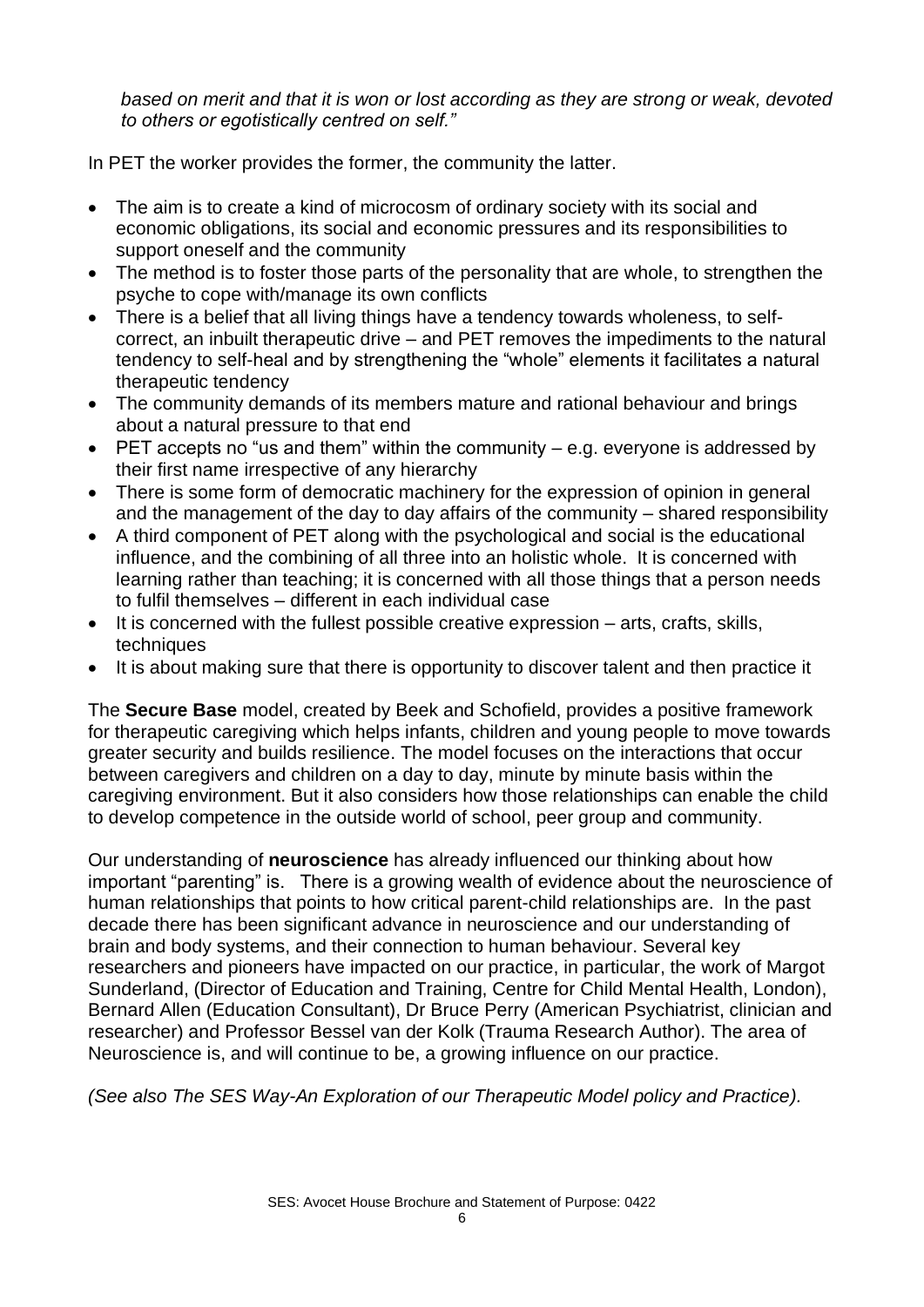# **PROFESSIONAL SERVICES**

Avocet House will identify through appropriate assessment procedures whatever additional specialist therapeutic input is required. This will be provided either from within the staff team and/or will be procured from outside the staff team on an individual basis and for an intensity and duration prescribed by such assessment. To support the assessment and response process Avocet House employs independent Educational Psychology, Child and Adolescent Therapy and Psychiatric support on a consultancy basis. Systemic family therapy is an integral part of our service. A range of other bespoke therapies may be used in support of the child.

All the children and young people who live at Avocet House are registered with a local doctor and have access to the full range of health care services as required.

# **CONSULTANTS WORKING WITH THE SES TEAM IN SUPPORTING HOLISTIC THERAPEUTIC INPUT**

Consultants work at both child specific, team development and strategic levels with SES. Their influence is carefully integrated into all aspects of the work with children from admissions, casework planning, bespoke individual interventions, training, and systemic family therapy to extending our "no limits" thinking and energising our innovation.

Individual therapeutic work with young people is based on a belief that there is a dynamic process operating in which the young person explores at their own pace those issues, past and current, conscious and unconscious, that are affecting their lives in the present. The young people's inner resources are then enabled by the therapeutic process to bring about positive growth and change.

All planned therapeutic interventions need to have a focus on developing trusting relationships within the context of our SES environments. At SES we understand that a regular and reliable relationship with the adults they see on a daily basis within our establishments is a far bigger priority than meeting a therapist once a fortnight in a remote clinic environment. Developing psychological formulations with a network of childcare professionals in the child's system offers a much more appropriate understanding of the young person and appropriate intervention; alongside the provision of regular supervision and support for the staff who struggle day to day to understand and manage the behaviour.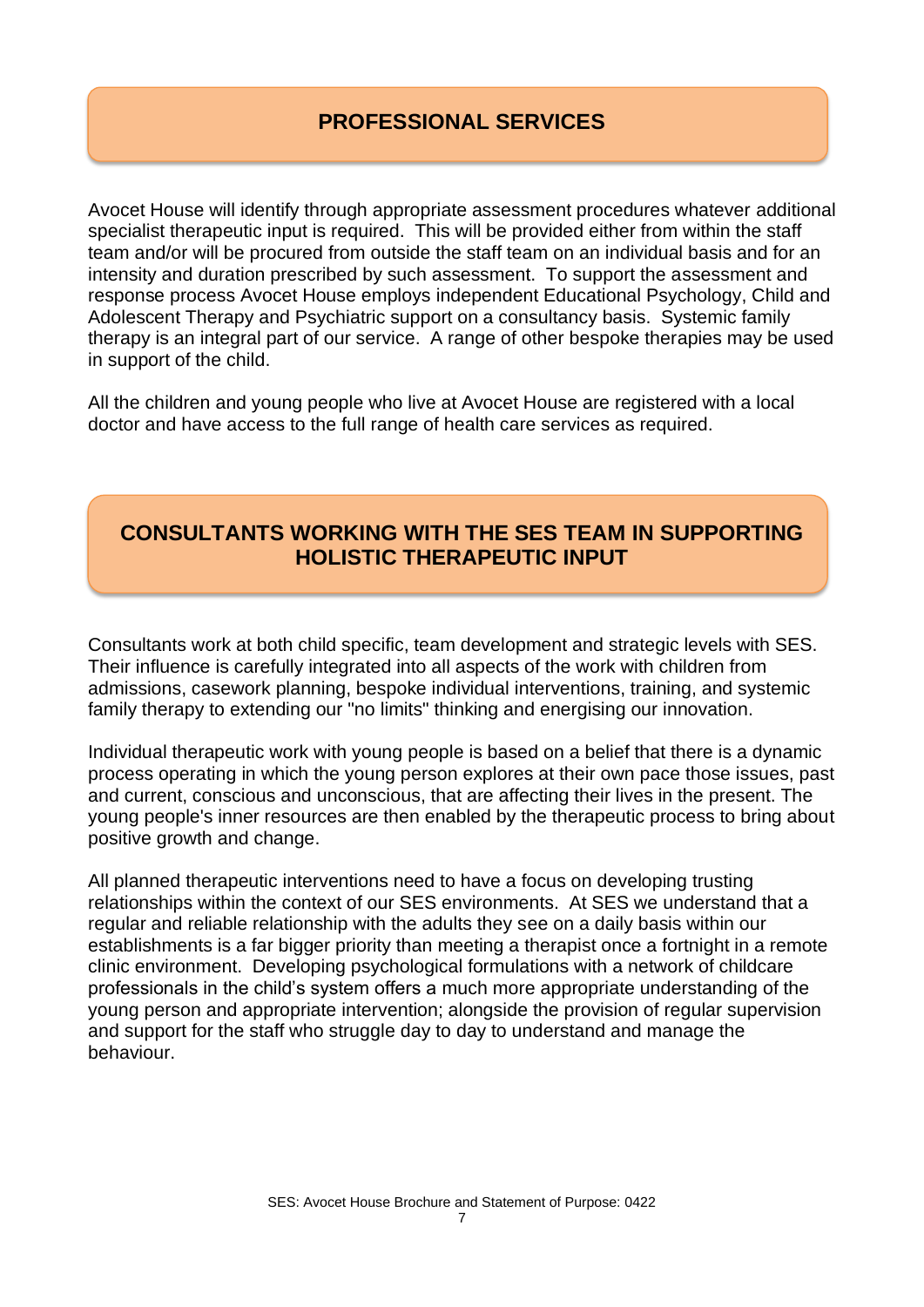# **LEARNING**

Most, if not all, young people admitted to Avocet House will have experienced learning difficulties within a variety of settings and will have an Education, Health and Care Plan (EHCP). There may well be a complicated picture of learning dysfunction categorised as:

- **Complex Emotional and Social Difficulties**
- Mental Health Problems
- Attachment Difficulties
- **General Learning Difficulties**
- Specific Learning Difficulties
- **Developmental Delay**
- Attentional Problems

All of these require targeted individualised support. The young person's Personal Tutor (key worker) is in constant liaison with the Learning Mentor to provide highly personalised learning recovery packages as part of their Portfolio of Achievements and Needs.

# **LEARNING AND "NO LIMITS" THINKING**

At Avocet House our vision is to deliver a holistic, personalised care and education package for each child. This is combined with our "No Limits" approach to what is possible for our children.

Learning is a life-long process not just a 'classroom' or 'school' process. It is therefore unsurprising that at Avocet House we take advantage of all opportunities open to us for extending learning across the 24 hour cycle.

This means that all adults will be 'teachers' in the broadest sense and that all experiences relating to individuals can be planned, monitored and used to 'accredit' learning. Indeed there will be skills and experience across the care team that cannot be replicated in the teaching team. We will take full advantage of this when planning and accounting for the 'curriculum' in our commitment to deliver a bespoke programme for each child.

Everything within the planned and unplanned framework of experiences are learning experiences (see diagram overleaf).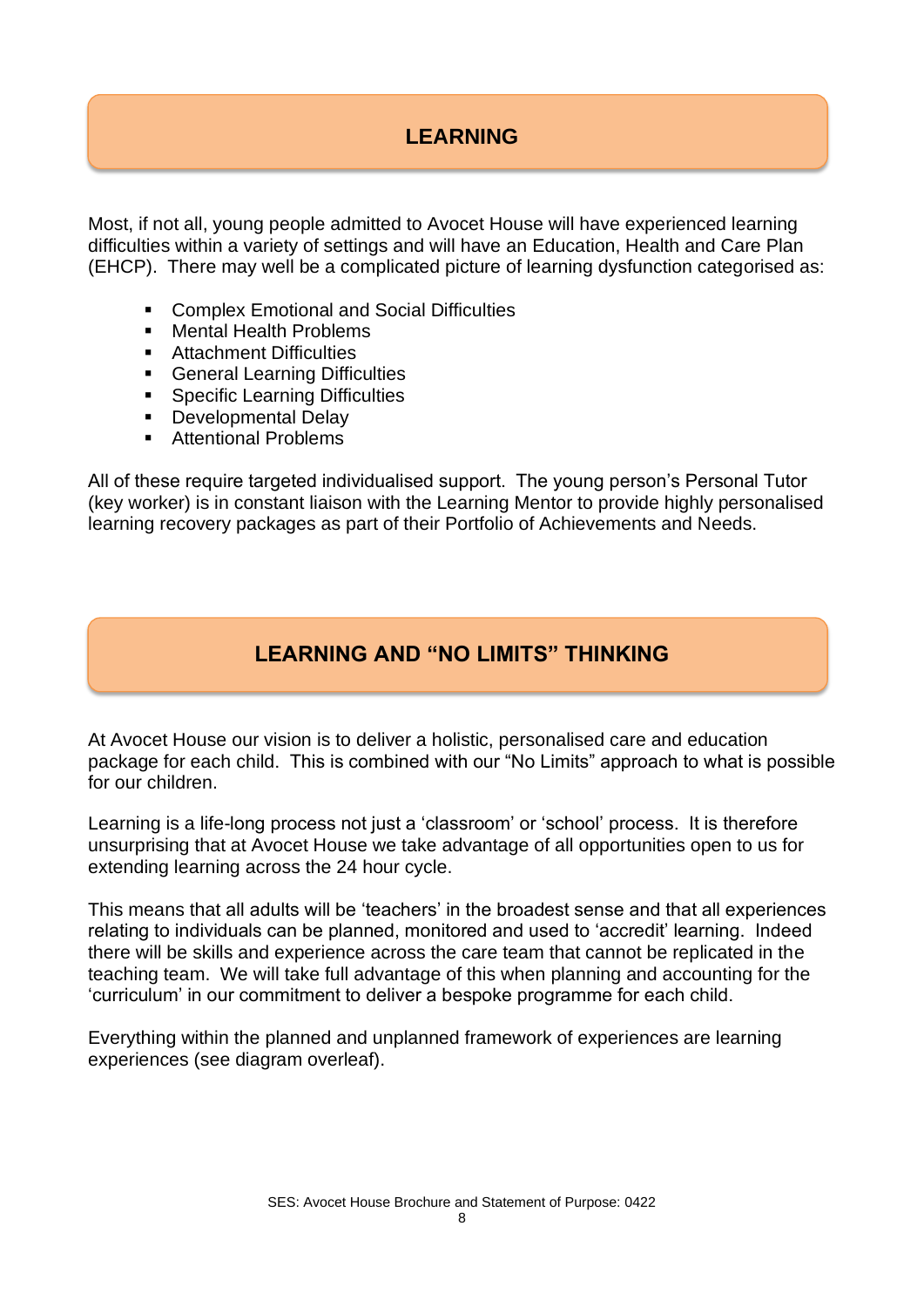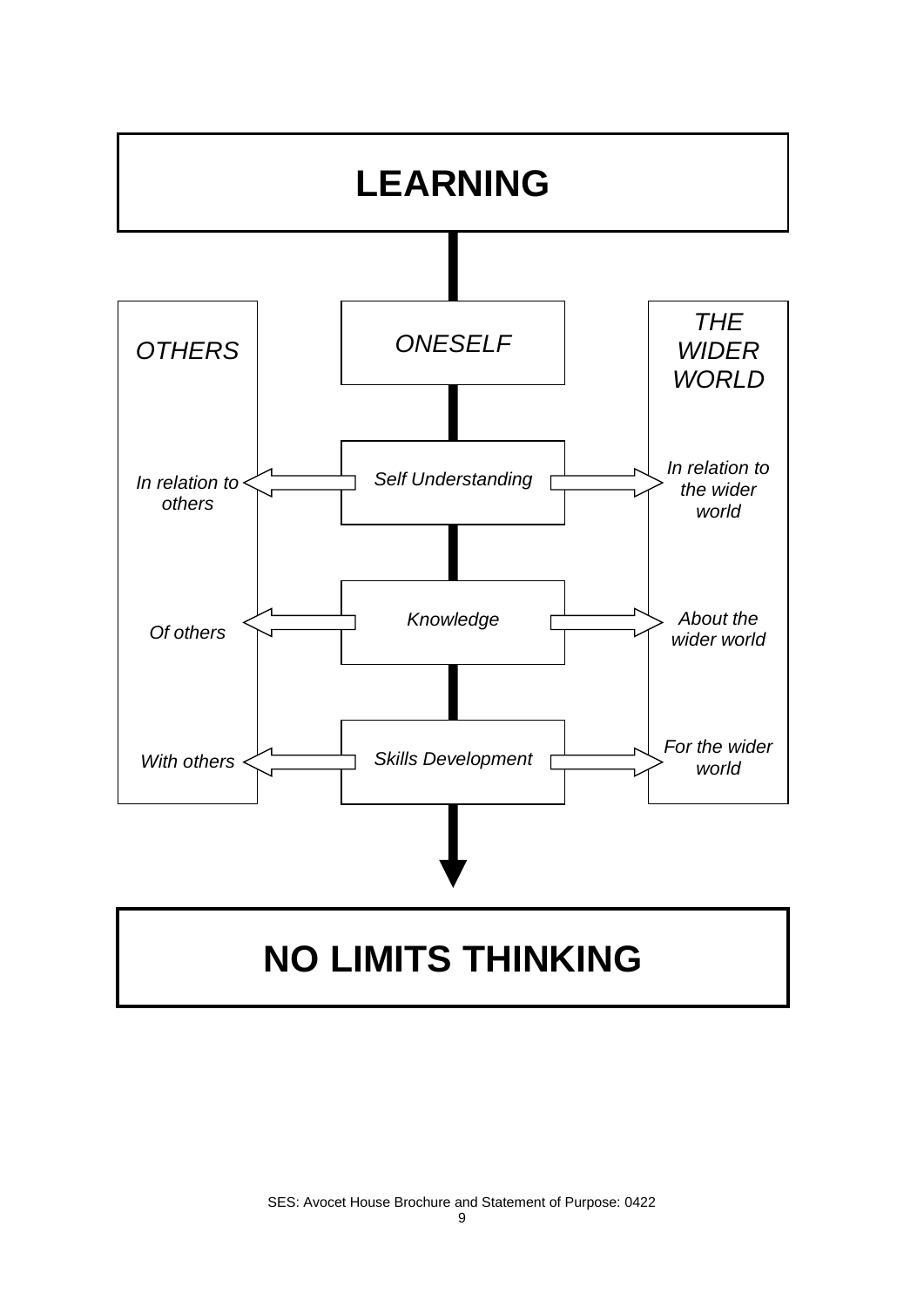# **PORTFOLIO OF ACHIEVEMENT AND NEEDS (PAN) PROCESS AN OUTCOME FOCUSED APPROACH**

Portfolio of Achievement and Need refers to the process of overall planning that support an individuals learning recovery and development at Avocet House. The PAN process and planning structures are what we use to draw together social, health and academic learning development. It commences as part of the admissions process, identifying longterm aspirations for young people in partnership with the placing authority, and where appropriate, their family. **We actively seek to start with a child's strengths, gifts, passions and talents and expand from there.**

Our Development and Learning PAN planning structures summarise the young person's achievements and needs, as well as identifying desired outcomes, in six dimensions:

- Education training and employment
- Social emotional and mental health
- Physical health and medical conditions
- Family relationships and identity
- Practical life skills for independent living
- Living arrangements and support beyond SES

The personalised learning approach related to the PAN process forms the basis for planning, negotiation and agreement in respect of targets. The nature and timescale of the agreed targets and actions are discussed and negotiated between the child and their key staff. This will happen at different levels according to need, ability to engage and preference. Progress is monitored and the quality of learning audited by scrutinising targets, appropriateness of challenge and outcomes.

#### **We regard the young person as a resource (rather than a problem) in the process of seeking solutions in their lives**

**We encouraging young people to make choices, state preferences and define outcomes for themselves, and we respect these choices and preferences.** 

The ultimate goal for our young people is **maximising achievement**, academically, vocationally and socially, and we accept no limits to what their learning recovery package might look like. This might mean spending some or all of their time in our Learning Centre, or an off-site specialist facility or time in a mainstream school, a Further Education placement and/or any combination of these. They may be supported, coached or taught by adults from the Avocet House team or by specific and specialist consultants or instructors bought in to enrich learning opportunities.

Avocet House seeks to exceed even the best home settings in supporting educational and social success by embedding that support and richness into its day-to-day operation. Young people will have open ended access to stimulating conversation with adults, books, shared reading experiences, their own Personal Computer with protected internet access,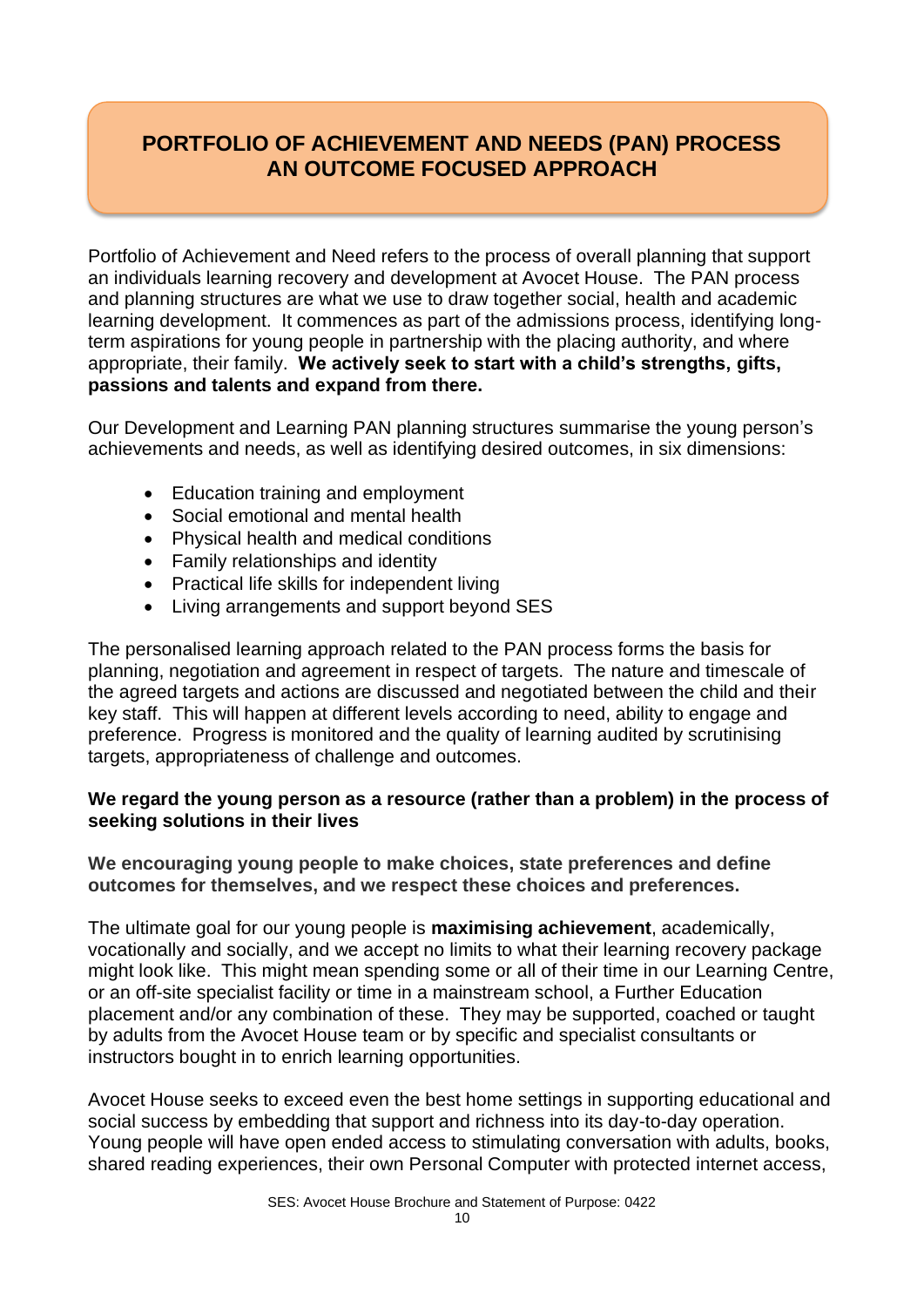creative and exciting activities and experiences in direct and indirect support for the learning process. Even normal and natural, family, domestic experiences will be a deliberate and constructive aspect of the homes operation, although not always obvious to children, adding to the widest therapeutic experience.

# **CREATING LEARNING OPPORTUNITIES**

There are regular meetings between adults working primarily in the home setting and those working primarily in the Learning Centre, balancing the promotion of multidisciplinary working and consistent approaches to learning, with the need to maintain some separateness to the home environment.

The starting points for our students are almost inevitably extremely low relative to their cognitive potential. They will have been in repeated failure situations both in many ordinary and specialist settings. Their home circumstances, or lack of them, will often have resulted in an understandable lack of motivation on their part about educational goals because their most basic of needs have not been met. Survival, not learning, has been their priority. As a result of their fragmented educational and care, our students are likely to have missed positive early childhood learning experiences and may not have attained age related developmental milestones. Our students need a holistic framework of care, support and guidance for them to start to re-engage in the learning process.

Avocet House provides such a framework of high quality care and educational intervention embedded in a highly personalised learning experience. This has therapeutic benefits and is further enhanced by the work of trained child and adolescent therapists working alongside the staff team and being available to work directly with our young people and families in exploring aspects of their feelings, emotions and life history.

Everything about Avocet House responds in a high quality way to each student's individual starting points, needs and aspirations. **We accept no barriers to innovation, creativity and response in order to reawaken a passion for learning in each student**.

Learning Centre staffing resources of virtually 1:1 allow for the delivery of highly personalised programmes. Our curriculum places a high priority on the core skills of Literacy, Numeracy, Personal, Emotional and Social Development, and Relationships and Sex Education, as well as a broad exposure to stimulating spiritual, moral, social and cultural experiences. Beyond that the curriculum response is specific and individually tailored to make it relevant and motivating.

Students are active partners in developing their individually timetabled personalised learning package, discussing areas for development and exploration every half term. **Our aim is to make the curriculum fit the student not the other way around.** 

At Avocet House we believe that progress in learning should be judged against the National Curriculum and the usual range of accreditation available to all students.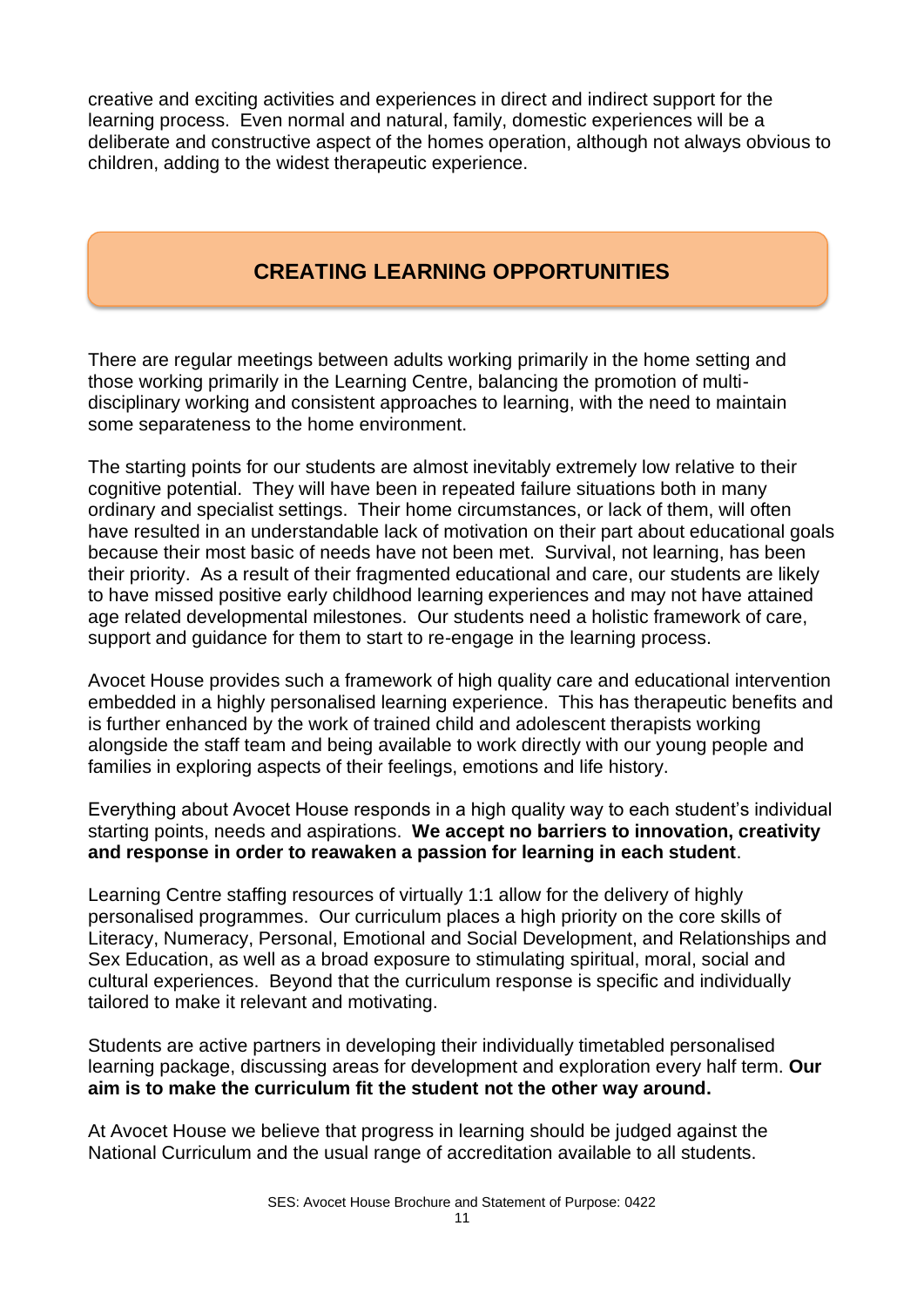Students whose first language is not English will be appropriately supported in terms of both staffing and resources.

*(See also Avocet House Curriculum Intent Statement).*

# **24 HOUR LEARNING OPPORTUNITIES**

All activities at Avocet House are considered as potential learning situations. Whether these are formal or informal will vary with the situation and the individual concerned. Formal activities and learning situations require a level of structure relating to the objectives that the adult and child are aiming to achieve in that activity.

This structure is illustrated by the development of 24 Hour Learning Plans:

- **L24** A learning activity that has clear, planned links to the Learning Centre curriculum with specific objectives and outcomes.
- **H24** A learning activity that has clear, planned objectives and outcomes, with possible incidental links to Learning Centre Curriculum or PAN process.
- **P24** A learning activity that has clear, planned links to the PAN process, (e.g. it might form part of the young person's action plan relating to their PAN Targets or be related to some other area of their development), with specific objectives and outcomes.
- **R** A purely recreational activity has value and we aim to ensure that a significant proportion of time is set aside for recreation and "down time". For monitoring purposes recreational activities are simply designated as "R".

Suggestions for the nature of activities can emerge through various routes, including PAN meetings, Learning Centre programmes or individual hobbies/pastimes and enthusiasms. The key adults liaising over this process are the Personal Tutors and Learning Mentors. It is an expectation that all young people at Avocet House should take part in at least two 24hr learning activities per week, planned by the care team. Additionally, all adults on the care team are expected to propose suitable activities for weekday and weekend periods. The Head of Care, Registered Manager and the Head of Education ensure that opportunities for all students at Avocet House remain equal.

All activities have the following in common:

- they are planned and adults are aware of their purpose
- adults have clear outcomes in mind and therefore are in a position to respond to the dynamics of the situation as the activity unfolds
- children will be working on skills they are learning for the first time, skills they have yet to fully establish or reinforce, or skills that are established but need repetition and embedding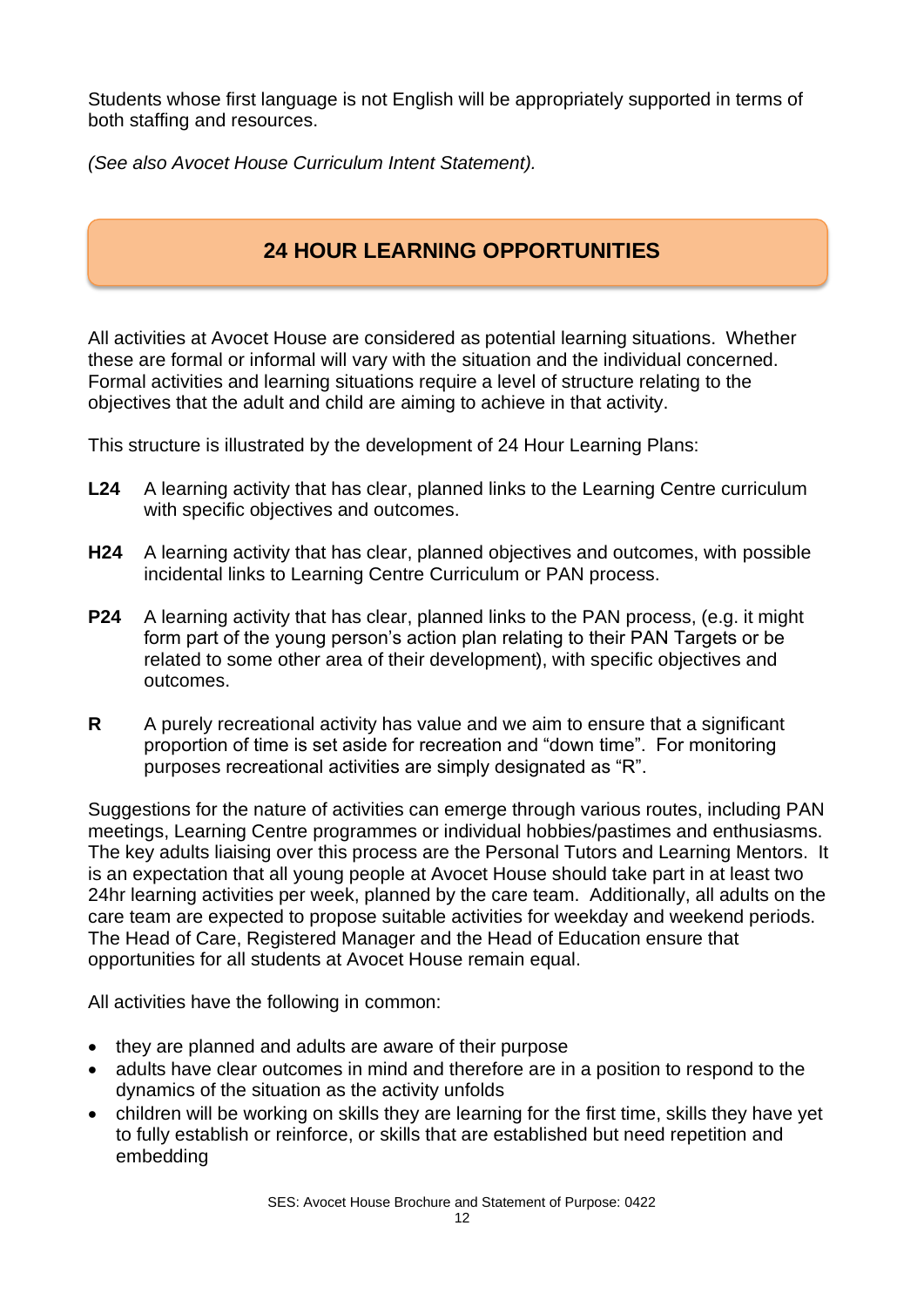• adults have clear criteria against which they can assess children's progress/achievement

Illustrative examples of some of the activities that are provided are:

Swimming, snooker, jewellery making, badminton, cycling, cycle maintenance, ice skating, gardening, art, birdwatching, golf, cookery, photography, horse riding, cultural events, talent shows, fishing, climbing, bowling, squash, cinema, gym, kite flying, skateboarding, themed evenings, walking and theatre trips……….and many, many more.

Young people are also encouraged to take part in clubs and activities within the local community such as Army and Sea Cadets, Scouts, Guides, Sports, Arts and Youth Clubs.

# **REVIEWS OF PROGRESS**

Every child attending Avocet House should have an EHCP and a LAC Placement Plan that has involved parents/carers in its preparation. These are the starting points for drawing up the individual programme for the child. This is what the review meeting 'reviews'. It marks the progress the child has made against the description of special educational needs in the EHCP and against targets in the Placement Plan.

It is the policy at Avocet House to review progress through reviews at the following intervals:

- a. LAC Review held within 1 month of admission
- b. LAC Review held 4 months after admission.
- b. LAC Review every 6 months thereafter
- c. The statutory requirement is to formally review the EHCP annually. These reviews are timed to coincide with the LAC review cycle.
- d. A special 14+ Transitional Review is held when the child reaches the appropriate age. This review takes a wider look at a child's needs and plans for both the short and long term, including post-16 options.

Monitoring of progress is, of course, continuous and the Review Meeting is only a marking post in this process.

Reviews are based upon reports submitted from the Learning Centre and Personal Tutor, and a contribution from Parent(s)/Carers and the student. Any other professional agencies involved with the child are invited to attend and will submit reports at these meetings. Parents are encouraged to attend (unless a care order suggests otherwise) and participate in the review discussions, and receive copies of all reports and the Review Summary detailing recommendations for the future, following the meeting.

Progress against targets set as a response to the student's Portfolio of Achievements and Needs, and their outcomes, are thoroughly examined at each review.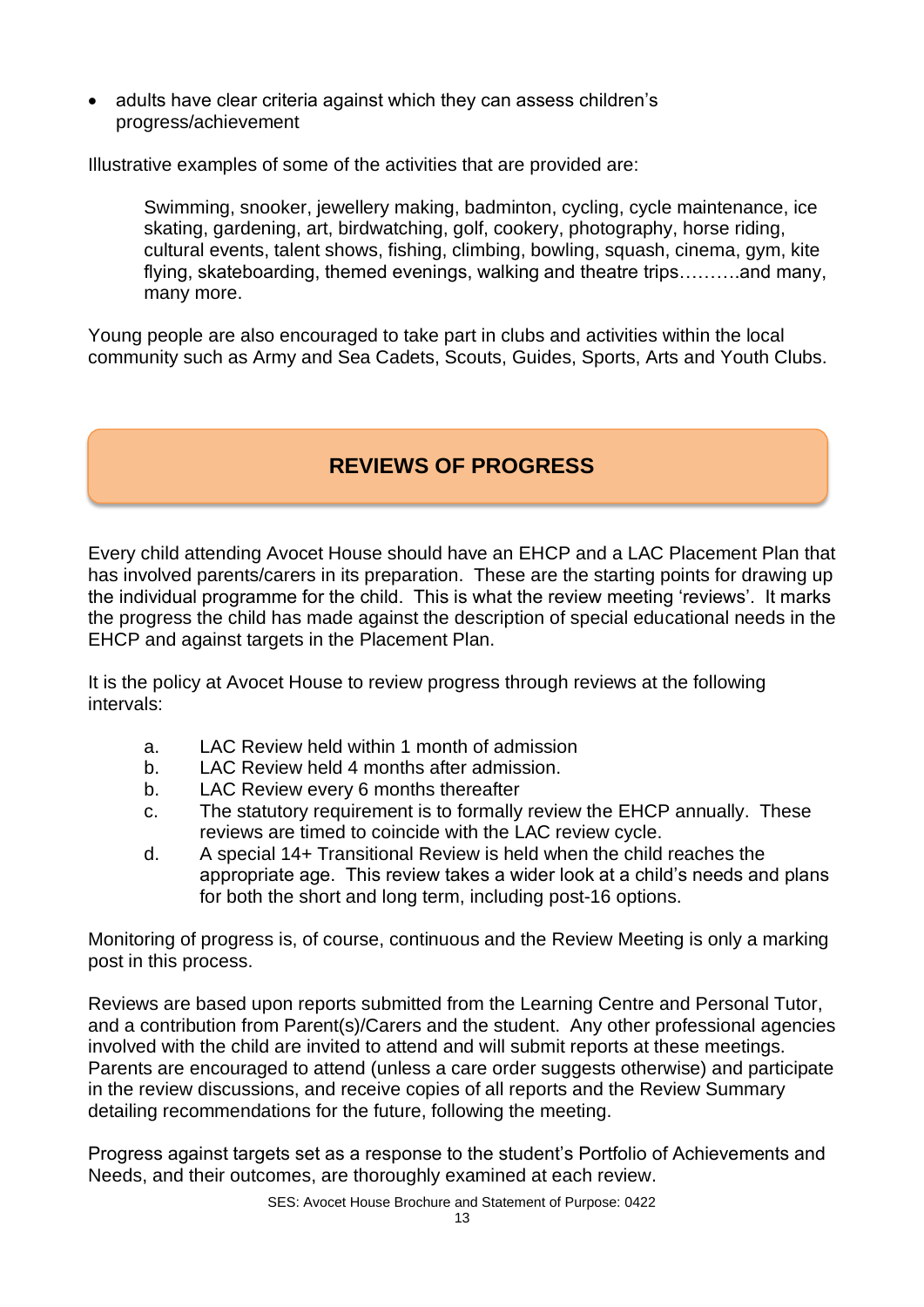# **OUTCOME AND EFFECTIVENESS MEASURES**

Outcome and effectiveness measures apply over the short, medium and longer term. With complex children they are invariably not linear. They are very often organic and circuitous.

To offer best value for each placement, as well as ensuring each child or young person makes progress, outcomes over the most significant areas of their lives are measured on a regular basis. This is a process that involves not only the key professionals, but also the child or young person and their families/carers (where appropriate). The Development and Learning planning structures provide a mechanism for capturing both qualitative and quantitative measures within each of the six dimensions.

Here are just some illustrations of where outcome measures can be found:

- Universal improving family relationships, including the duration and quality of visits and meetings
- Long term progression in relation to admission behaviours, providing a greater range of options for transition to adulthood
- LAC reviews and scrutiny by external partners
- Positive improvements in risk assessments and downward trends in RPI/serious incident statistics
- Attendance in learning compared to pre-admission
- Discussions with Regulation 44 visitor
- National awards, accreditation and recognition
- The PAN process and increased aspirations for future
- Greater emotional resilience
- Improvements in pro-social behaviour
- Impact Reports
- Files and file notes recording key issues
- Individual and bespoke therapy sessions
- Reports on systemic working with the family and family visits
- Team meeting minutes reflecting therapeutic progress for children

We also undertake longitudinal studies on all children and young people placed at Avocet House.

Further detailed illustrations and information on outcomes, effectiveness and value for money measures can be obtained via the Principal.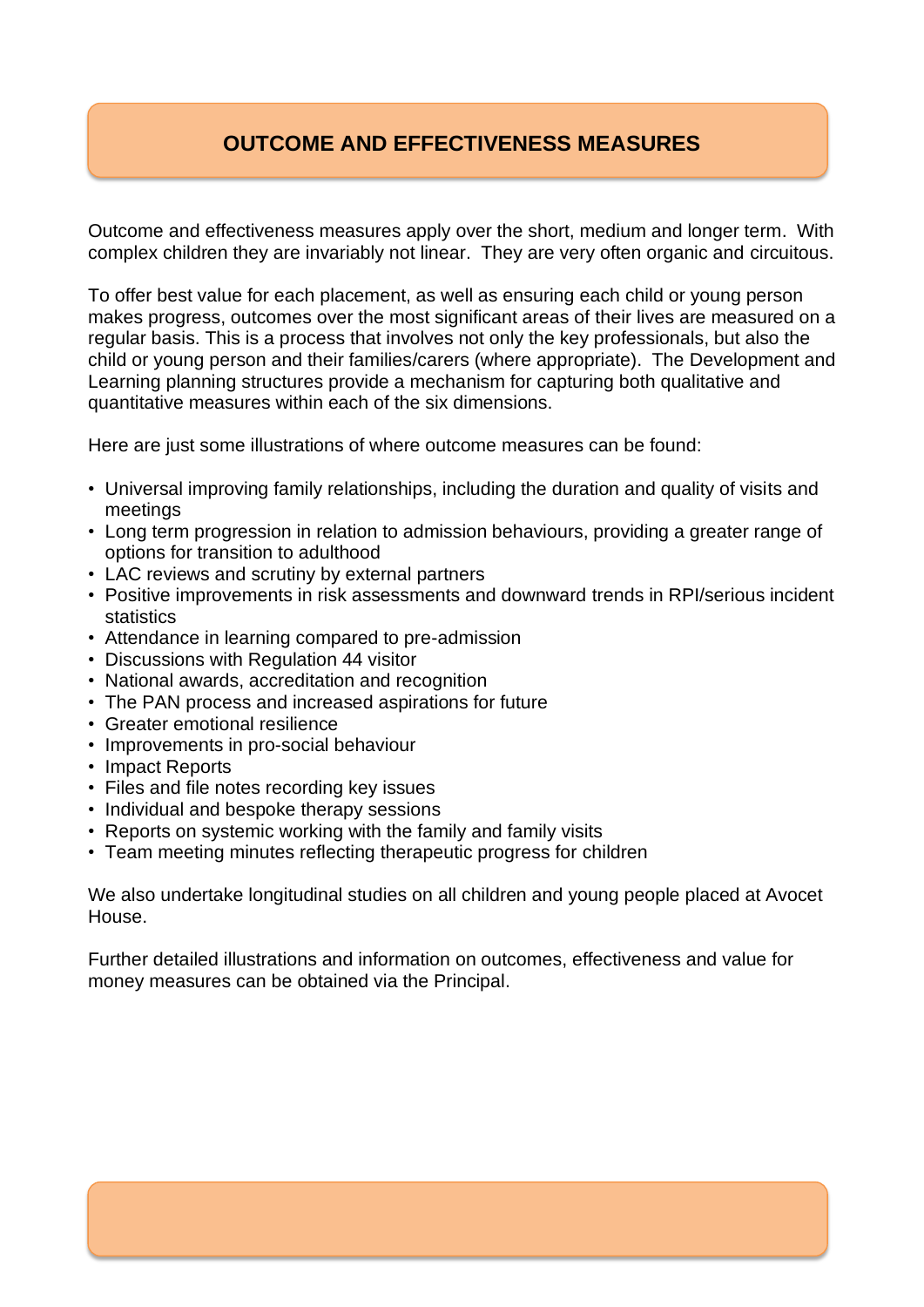# **REFERRAL AND ADMISSIONS PROCESS**

Initial enquiries should be through the SES Principal and informal visits by social workers, Parents and Local Authority representatives are welcome by appointment. Formal applications for placement are made through the child's Local Authority. Applications should be accompanied by the Education, Health and Care Plan, along with school and social reports and any other professional reports, particularly the Care Plan and Personal Education Plan. Final decisions on placement will be made jointly with a placement authority after a rigorous and detailed referral process.

#### **Key Factors Influencing an Admission Decision**

Factors under consideration will be:

- the match of the referral to the existing group of children
- the range of learning and social needs of the child referred
- any assessed healthcare needs
- risk assessments
- the degree of care and educational support required in relation to identified needs
- family circumstances and any implications for continued support from Avocet House staff

Avocet House does not accept emergency admissions.

The Admission Panel considers applications. If initial assessment documentation indicates that Avocet House may be able to meet the needs of the individual then an initial planning meeting will be held. This affords the parent/carer, Social Worker, Psychologist and Local Authority representatives a formal opportunity to visit. If all parties agree on the appropriateness of the placement then an agreement will be reached as to how to involve the young person and their significant family members in the process. The assessment and admissions process will in every case be tailored to meet individual needs.

Both the needs of any new young person concerned, and the likely effects of their admission upon the existing group of residents are fully considered and recorded when making decisions in respect of all admissions to the home. This is to ensure 'best fit' matching for all young people and to ensure, as far as possible, no child presents a significant or disproportionate risk to the safety or developmental opportunities of any other.

Initial Looked After Reviews will be staged throughout the initial assessment period following a young person's admission. At this point an interim placement review meeting will take place. Further reviews will take place at least every six months.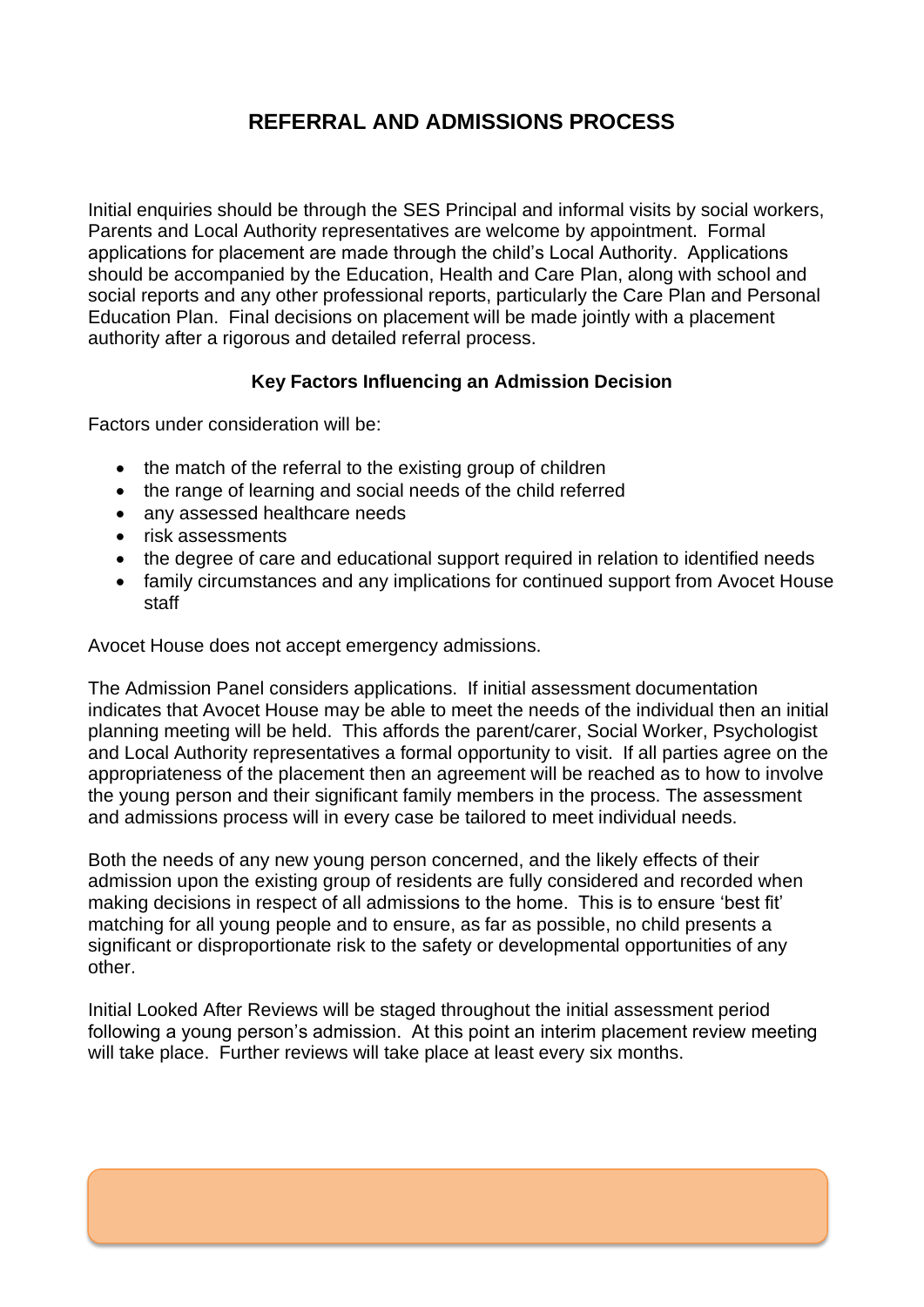# **ACCOMMODATION**

Avocet House occupies a large detached property in a rural location at Heckingham, which provides a high quality group living experience within a warm and welcoming domestic setting. The property, close to the market town of Loddon, is big enough to enable a feeling of a large family and community whilst being domestic in scale and feel. The home consists of two large and comfortably furnished living rooms, kitchen and breakfast room. A spacious south facing conservatory and patio area runs the length of the main building, within which there is a dining area where all members of the house come together for mealtimes. The conservatory looks out across a lawn to open farmland.

On the first floor there are three bedrooms, two bathrooms and toilets (both for use by one young person at a time). On the second floor are three further bedrooms and another bathroom. Externally there is an old coach house, refurbished and converted into a two bedroom annex, a substantial brick built Learning Centre, and an extensive garden pavilion with landscaped gardens surrounding the property. The premises are fitted out to a high standard in respect of fixtures, fittings and equipment.

Opportunities are provided for young people to access a wide range of local social and leisure facilities in either a supported, semi-independent or independent manner. Every young person has a Personal Tutor (Primary Key Worker), one named Link Tutor (who support Key Workers), a Case Co-ordinator (one of the Deputy Care Managers), and a Learning Mentor (from the team in the Learning Centre), to ensure that the Portfolio of Achievements and Needs (PAN) is effectively planned, implemented and reviewed.

Avocet House is committed to working in partnership with young people, parents/carers, social workers and placing authorities to best meet the needs of its clients. We maintain an optimistic view and high expectations of young people's ability to change given the right circumstances, rooted in a belief of resilience over risk, (Rutter 1985 *'Resilience in the Face of Adversity'*), and 'Resilience Theory', which itself holds to the principle that:

*"The individual has a combination of personal characteristics and skills that allow them to*  function beyond what would be expected in the light of that person's vulnerability or *exposure to adversities."*

## **CONTACT BETWEEN CHILDREN, FAMILIES, RELATIVES AND FRIENDS**

In liaison with placing authorities, young people accommodated at Avocet House will be supported in maintaining and indeed improving, contact with parents, family and other significant people. More importantly in collaboration with the placement authority the development and growth of positive family contact will be explored, and where agreed family work undertaken. Such support will be detailed as part of a placement plan and will also be recorded in the Portfolio of Achievements and Needs (PAN). In addition to direct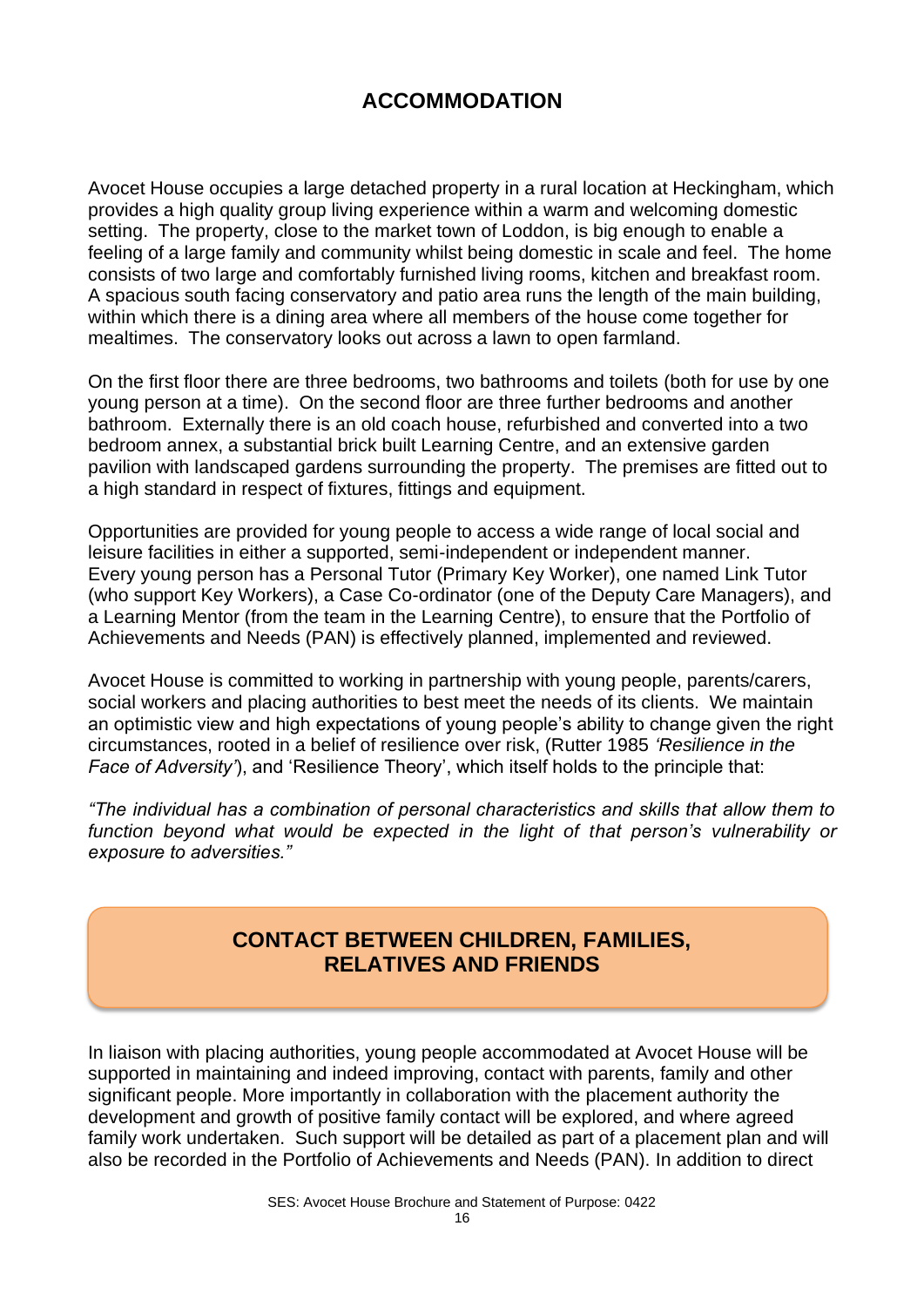contact, telephone, letter and emails are encouraged as part of any contact arrangements with and for young people, as agreed with placement authorities.

Visitors are welcome at all reasonable times during the day and evening, but not usually when children are engaged in learning and not after the home has settled in the evening (usually 9pm). Private facilities can be made flexibly available for each child, so that they can enjoy both phone contact (cordless phones at the home) and receive visits.

We are creative and innovative in ensuring that visits feel warm domestic and natural. The facilities at Avocet afford us opportunities such as a young person cooking for and sharing a meal with visiting family members.

Despite past circumstances we accept no limits to what might be possible in terms of improved family contact and family reunification. There is a clear evidence base of this improving for all the young people who are with us at Avocet House.

# **CARE AND PROTECTION OF CHILDREN AND YOUNG PEOPLE**

Specialist Education Services is committed to safeguarding and promoting the welfare of children and young people and expects all staff and volunteers to share this commitment.

Avocet House makes every possible effort to maintain a safe and caring environment where children and young people can prosper, build friendships, develop social skills, grow in self-confidence and achieve their full potential in preparation for later life.

Various support systems have been developed to maintain this. For example, the safety of the buildings and site is maintained with regular safety checks, risk assessments and maintenance support as well as a detailed Asset Management Plan.

Children and young people are actively encouraged to express their views both individually and in small groups. We provide opportunities for children to express any concerns or fears they may have. There are both formal and informal opportunities for young people to comment on the operation of the home, its facilities, physical condition and to be involved in day to day decisions. There is an established community house meeting structure and each young person has their own meeting forum within which they are the central driving force in looking ahead and setting developmental targets for themselves. Their key adults are supporting partners within, and advocates for, this process.

Avocet House has a Safeguarding and Child Protection Policy and training programme, which all staff are familiar with and participate in *(The Safeguarding and Child Protection Policy and Practice document is available as a download on the SES website).*

There is a Lead Designated Child Protection Member of Staff (the Registered Manager), a deputy Lead Designated Child Protection Member of Staff (the Head of Care) and other designated members of staff (Deputy Care Managers and the Head of Education or their Deputy). This structure allows a designated person to be available to staff and children at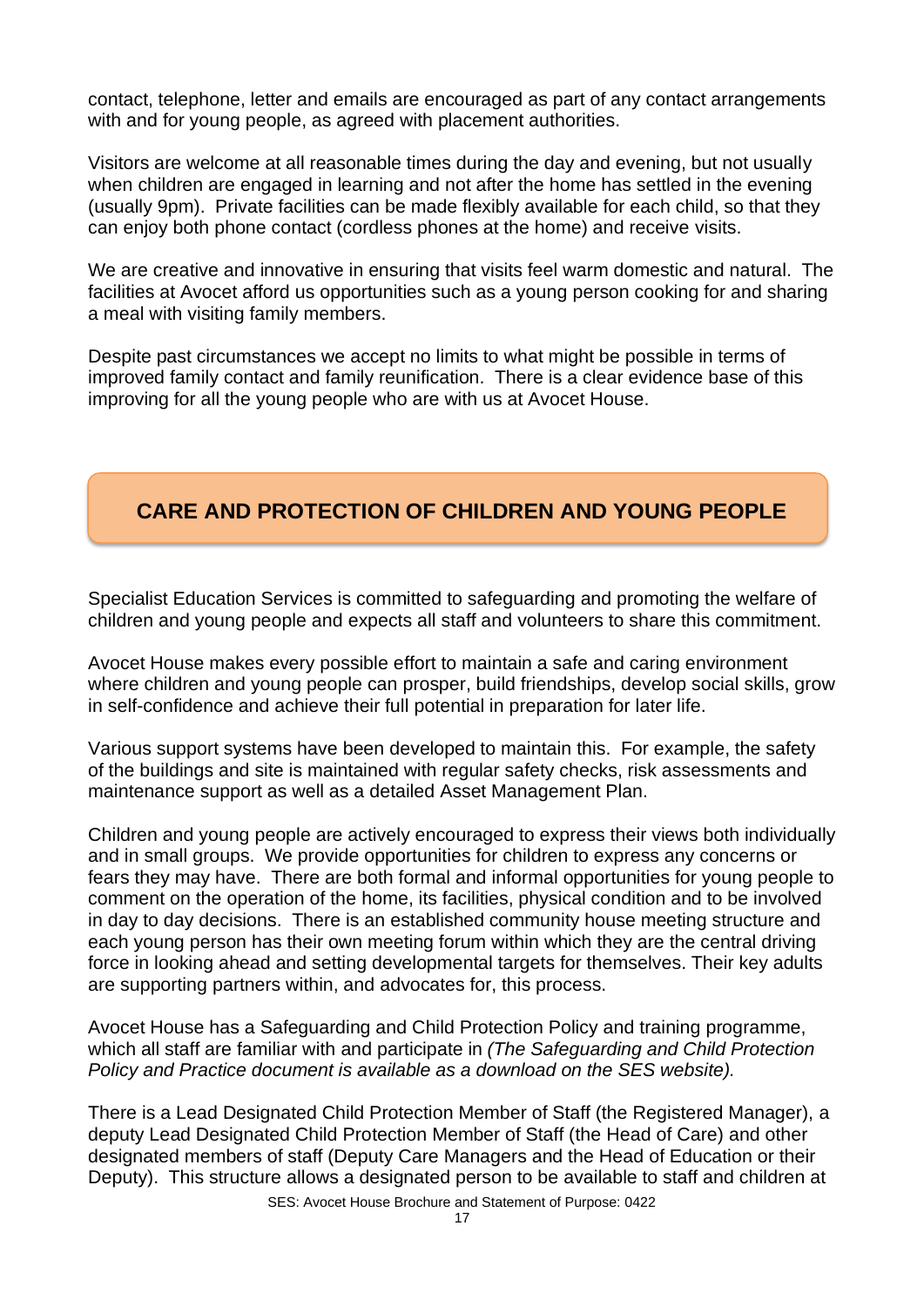all times and in all circumstances. However, any member of staff may make a referral directly to the SES Principal, or to Social Services if this is considered appropriate.

Avocet House is committed to promoting the health and welfare of all its children. We follow procedures laid down by the Norfolk Safeguarding Children Partnership if we see signs that suggest that one of our children may have been a victim of abuse either in or out of the establishment. Use of the procedures in this way is an obligation placed on Avocet House by legislation and in no way infers that any person/parent/carer is being accused of wrong doing. The Lead Designated Person will be informed and advice will be sought from the Child Protection Team in Social services prior to any action being taken.

Avocet House seeks to provide a safe and secure environment for the young people who live there. However, as in all group living experiences, there is always the potential for bullying of one kind or another. Therefore at Avocet House bullying is taken very seriously, and a number of measures have been introduced to manage this. Adults are trained in recognising the signs of bullying, there is a complaints procedure for children and young people, the home has a bullying policy which is known and understood by adults and young people, there are regular ongoing and planned opportunities for young people and adults to discuss bullying in all its forms, and the policy and its implementation is monitored by senior staff.

In order to maintain an appropriate safe and secure living environment bedroom doors have electronic alarms that are linked to the alarm panel in the DCM sleeping in room. This means that once settled at night children leaving their rooms trigger an alarm, which shows which door has been opened, thus alerting the adult who can then check on safety. The DCM will always alert a second sleeping in adult. The door alarm system allows SES to create a domestic nurturing home environment where both children and adults sleep during the night without the need for a waking team; this promotes the welfare of young people and facilitates a normal family experience. It also serves as a reassuring communication system for a child that is anxious or needs adult support.

These arrangements are purely to maintain welfare, safety and protect privacy. Children have full knowledge of them.

It is important that all children, parents and carers have access to information regarding routine health surveillance.

Avocet House strives to provide the young people in its care with well-balanced, nutritious diets that they enjoy. Medical, cultural or religious dietary needs are catered for and respected; the placement plan will outline any particular needs. Young people are involved on an agreed basis with food shopping, preparation, serving and clearing up after meals. Whilst the young people are involved in the selection of their meals, records are maintained for planned meals, as well as the agreed alternatives. Exercise and healthy eating fit naturally together and form part of discussion with all children, which automatically links with their 24 hr learning in order that an appropriate balance is found.

As with all matters discussed as part of each child's Portfolio of Achievement and Needs, other specialist services will be engaged as required.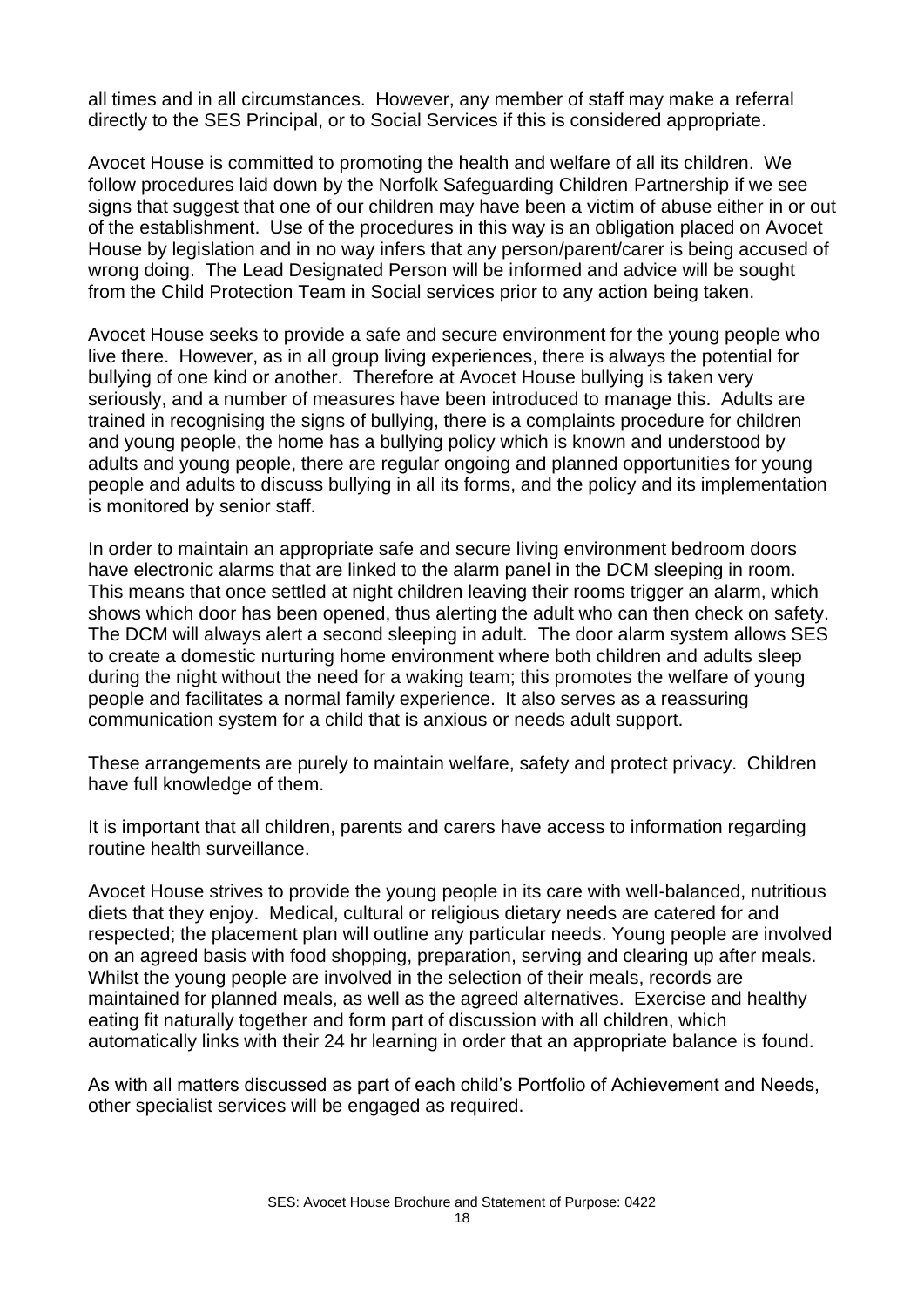# **LISTENING TO CHILDREN AND YOUNG PEOPLE**

We have already clearly expressed throughout this document how Avocet House respects and nurtures a personalised response to individual needs. We use a variety of formal and informal means of consulting with, and drawing feedback from, the young people about how we care for and educate them. Our 'no limits' thinking is a key part of this as we encourage them to take an active and leading role in making decisions that influence their lives. More than this our culture brings to life the 'child at the centre' of what happens.

Here are just some illustrations (large and small) of the range of formal and informal 'consultations' with our youngsters:

- $\checkmark$  Conversations at mealtimes
- $\checkmark$  House meetings
- ✓ Statutory reviews
- $\checkmark$  Reg 44 visits
- $\checkmark$  Reg 45 young person feedback
- $\checkmark$  Ofsted inspections (care and education)
- $\checkmark$  Social worker visits and feedback
- $\checkmark$  Involvement in the décor of the house and their bedrooms
- $\checkmark$  Representation on the grounds and building committee
- $\checkmark$  Responses following incidents
- $\checkmark$  Meetings with Personal Tutors
- $\checkmark$  Meetings with Case Coordinators
- ✓ Involvement in SES annual conferences
- $\checkmark$  Feedback on menus
- ✓ Night time 'settle'
- $\checkmark$  Longitudinal research with leavers about their experience
- ✓ Learning Centre Tutorials
- ✓ PAN Meetings
- $\checkmark$  Pathway Plans (supporting the Avocet House Development Plan)
- $\checkmark$  Curriculum components (e.g. PSHEE, Citizenship)
- $\checkmark$  Learning meetings (personalised curriculum)
- $\checkmark$  House menu planning

In addition all members of the leadership and management team, including the SES Principal, adopt an 'open door' policy for youngsters.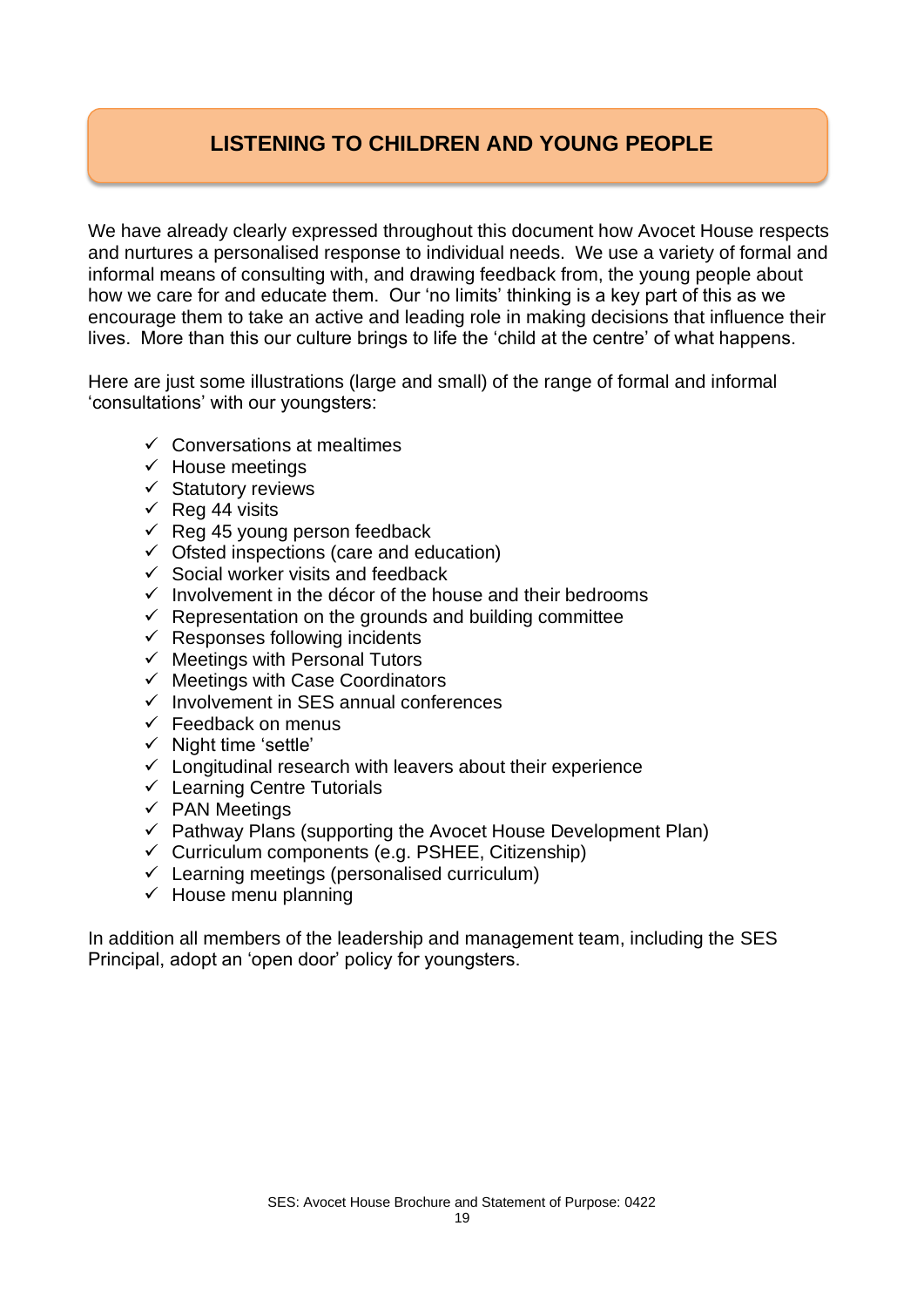# **STAFF TRAINING AND SUPERVISION**

To facilitate the provision of high quality work with young people all adults employed at Avocet House participate in the Specialist Education Services Staff Support and Development Programme. This formalises a system of staff supervision, support, development and training.

Specialist Education Services believes that staff support and development is a continuous process for all adults, whatever their role and responsibilities, from appointment to leaving. It is a reciprocal process of mutual benefit to individuals, groups of adults and the establishment as a whole and involves both formal and informal processes.

All adults receive staff support development sessions on a monthly basis, these sessions are recorded and inform the individual's Professional Development Plan.

All adults also have an entitlement to ongoing training and development and as such all have a minimum of six days annual training with pay. Importantly, training and development is not viewed as a process separate from the individual's day to day professional practice, indeed learning is most effective when individuals can identify a clear connection between theory and practice. As such the learning which occurs both informally and formally through day to day observation and feedback is as important as more traditionally based training.

There is a mandatory and comprehensive induction package for all staff appointed to Avocet House. All care staff will be required to hold either a Level 3 diploma for residential childcare or will be required to begin working towards this once their induction and probationary period is completed.

All Deputy Care Managers will be required to either hold a Level 5 Diploma in Leadership and management for residential childcare or equivalent, or will be required to begin to work towards this once established in post.

*(For more information see: Specialist Education Services Staff Support and Development Programme)*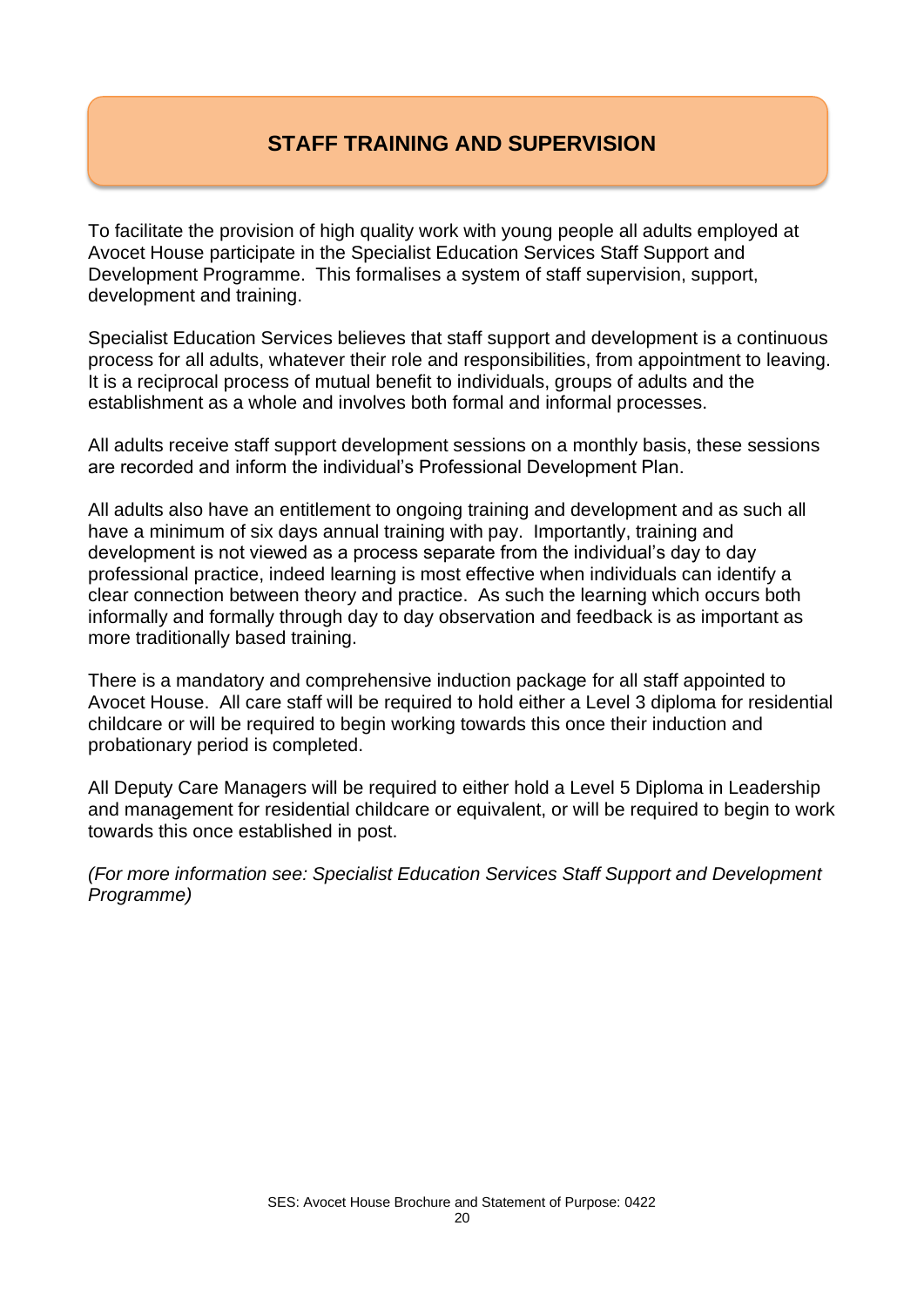# **ORGANISATIONAL STRUCTURE**

Specialist Education Services is owned by one proprietor/director.

An Operational Director provides leadership and management support and advice to the SES Principal and SES Deputy Principal, and underpins the drive for a high quality of education and care for the children placed there.

The SES Principal is in overall charge of the site and its operation, supported by the SES Deputy Principal.

In the Learning Centre there are currently a Head of Education, Deputy Head of Education, two Teachers and four teaching assistants who support the development and operation of individual learning programmes for children.

Avocet House and Turnstone House share a Specialist SEN Teacher in addition to the roles described here.

The Registered Manager is in charge of the Children's Home component of the operation of Avocet House. The Registered Manager is supported in their role by a Head of Care and a team of Deputy Care Managers who each manage duty shifts and can be designated to deputise for the Registered Manager, Personal Tutors who act as key workers for individual children and Link Tutors who support the development and operation of individual plans for children.

(See diagram overleaf)

Descriptions of this structure mask the blend of care, health and education which are so seamless in operation and which create the holistic approach.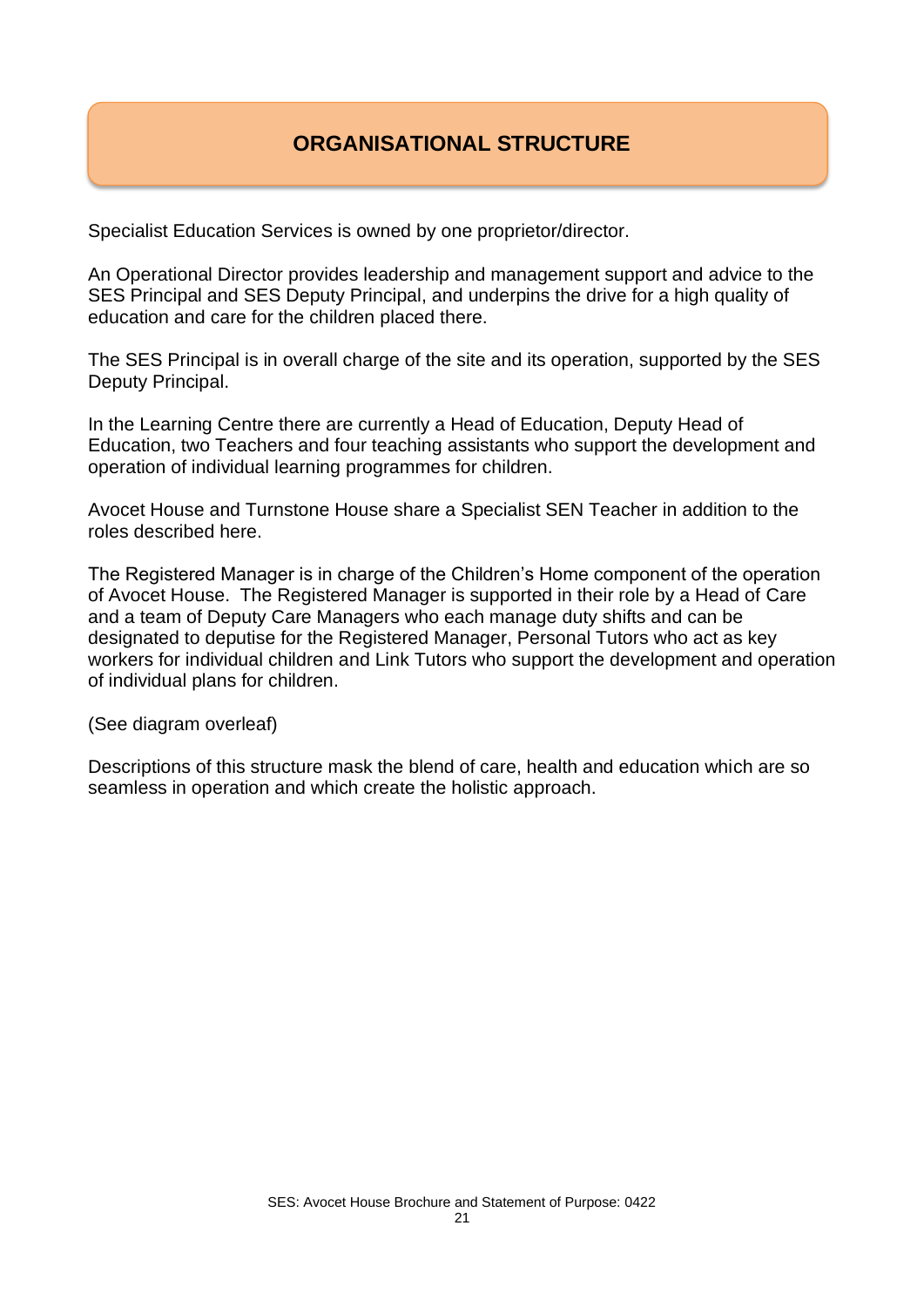

SES: Avocet House Brochure and Statement of Purpose: 0422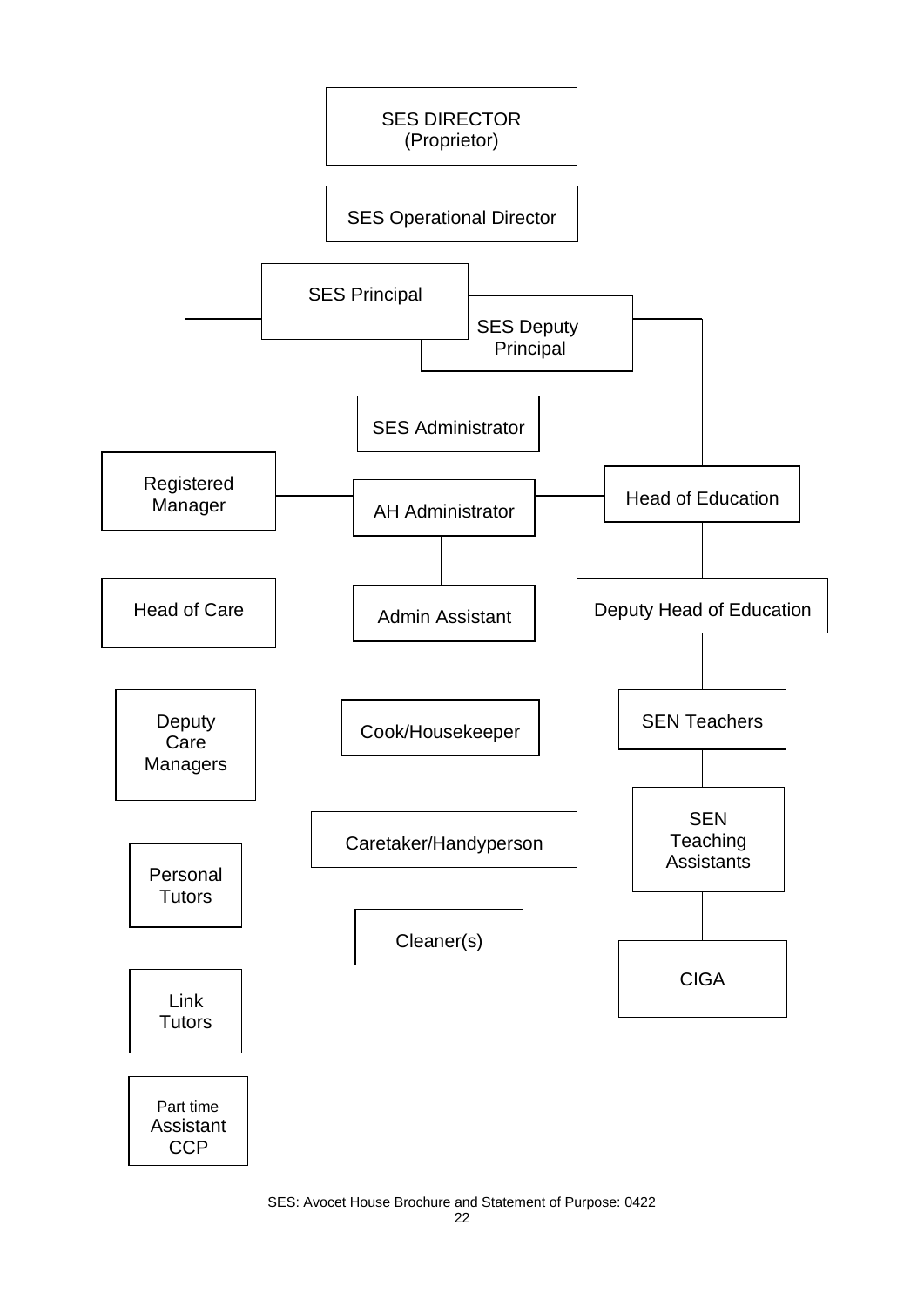# **POSITIVE MANAGEMENT OF BEHAVIOUR**

A major aim of Avocet House is to help young people develop personal controls from within. To this end good behaviour patterns are encouraged and rewarded. To assist this development, an environment has been established which gives both support and security to children and young people, whilst allowing sufficient flexibility for the encouragement of individual development. Adults are role models of considered conflict resolution. Management techniques involve a range of strategies including the use of positive reinforcement and counselling, contracts, rewards and detailed positive behaviour management techniques and programmes.

Staff receive training and guidance in respect of creating a positive environment where relationships are based upon mutual trust and respect. It is important for all concerned, young people and adults alike, that there are clear expectations regarding behaviour. Young people have a right to be treated as individuals, however this can lead to suggestions of unfair or inconsistent treatment. Therefore it is important that the Behaviour Management Policy provides a consistent framework for practice whilst giving scope for individualised responses.

The Learning Centre meets as a whole on a regular basis for a Group Meeting twice a week. This takes the form of passing on information and news, weekly reflection on, and publication of, achievement and successes, displaying and praising good work, effort and endeavour. Other strategies to encourage and reward positive behaviour include weekly Celebration Certificates for progress and effort in and out of class, termly Commendation Awards and accreditation certificates for various activities in and out of school.

There is an overriding emphasis on the use of restorative approaches as part of individual and group responsibilities within the Avocet House Community. Sanctions are not imposed in isolation. Sanctions are used for the following principal reasons, when all positive interventions have failed to gain the appropriate response:

- To provide security for the group and to aid personal development
- To protect the health and safety of others
- To maintain a positive homely environment
- To maintain an emotionally positive and supportive atmosphere

There are clear guidelines for those sanctions that are, or are not, permitted, in the Positive Management of Behaviour Policy and Practice Document.

All disciplinary measures are recorded contemporaneously on Clearcare, a secure online system. The Registered Manager and Head of Education regularly monitor the use of disciplinary measures in their respective departments and report to the SES Principal. The SES Principal retains the overall monitoring role.

SES: Avocet House Brochure and Statement of Purpose: 0422 There may be times when the usual approaches to the positive management of behaviour have failed or when young people are placing themselves or others at risk of harm. In such cases, adults may use positive handling strategies to keep children safe. This is in

23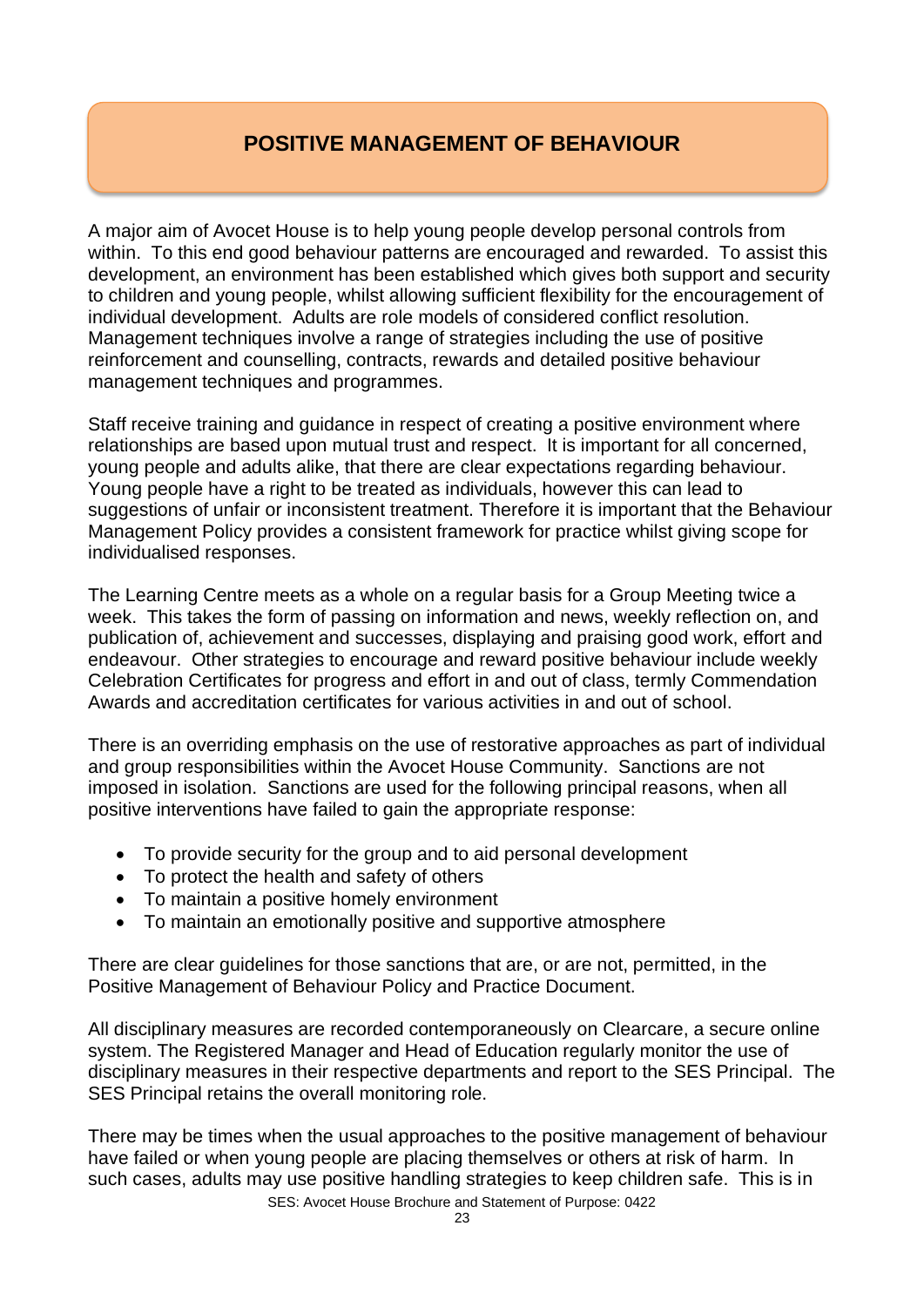accordance with agreed national guidelines and staff receive regular training in early intervention and de-escalation techniques. The Registered Manager regularly monitors the use of physical intervention and makes formal reports to the SES Principal on a monthly basis. A comprehensive recording, reporting, monitoring and evaluation procedure is in place and is available for scrutiny. The Team Teach Approach is the preferred training strategy in dealing with crisis behaviour. SES has three advanced level instructors with three more trained to intermediate instructor level and all adults are trained in safe Positive Handling Strategies. All procedures comply with national guidance in this regard and Specialist Education Services has previously been awarded the Team Teach Gold Award for the quality of its practice and procedures.

#### **Training, Competency Assessment and Monitoring**

- All staff are trained in line with Team Teach Protocols.
- Refresher training regularly exceeds the Team Teach Protocols
- All certificates are kept on staff files and there is a detailed record kept of individual staff skills trained, and the amount of time spent on training by each individual.
- Competency is assessed through observation during training and extra training arranged if required
- Staff can request additional training if they wish, over and above that scheduled
- In-house instructors monitor techniques used where involved with or observing colleagues and act as immediate support for staff if required
- A Team Teach sub-committee meets on an 8 week cycle to monitor all holds used, which techniques are used with which children, which staff use which techniques, and analyse trends and statistical data
- The Registered Manager monitors every incident form
- A member of the Senior Executive Group sample monitors incident forms
- Incident statistics are supplied to Team Teach on an 8 week cycle

It is not the policy of Avocet House to use exclusions. However on rare occasions it may be necessary to consider a planned discharge of a young person from Avocet House should the placement be in danger of breaking down. This will be managed with sensitivity and should allow for effective and sensitive planning to take place. Staff are aware of the need to make appropriate plans in such instances, bearing in mind the need for consultation, with placement authorities personnel and family members.

In instances, and on rare occasions, where a discharge is as a result of an immediate action, we will ensure that clear plans are available for staff indicating clearly the areas that would constitute an emergency move and the actions to be taken. At no point will a young person be discharged as an emergency measure unless there are clear agreements that this is the best form of action to take.

The discharge of a young person in a planned way is the most appropriate, means of helping a young person move on successfully. Due regard will be paid to the needs of the young person and best practice will be applied at all times.

*(For more information see: Specialist Education Services Positive Management of Behaviour Policy and Practice document available as described below)*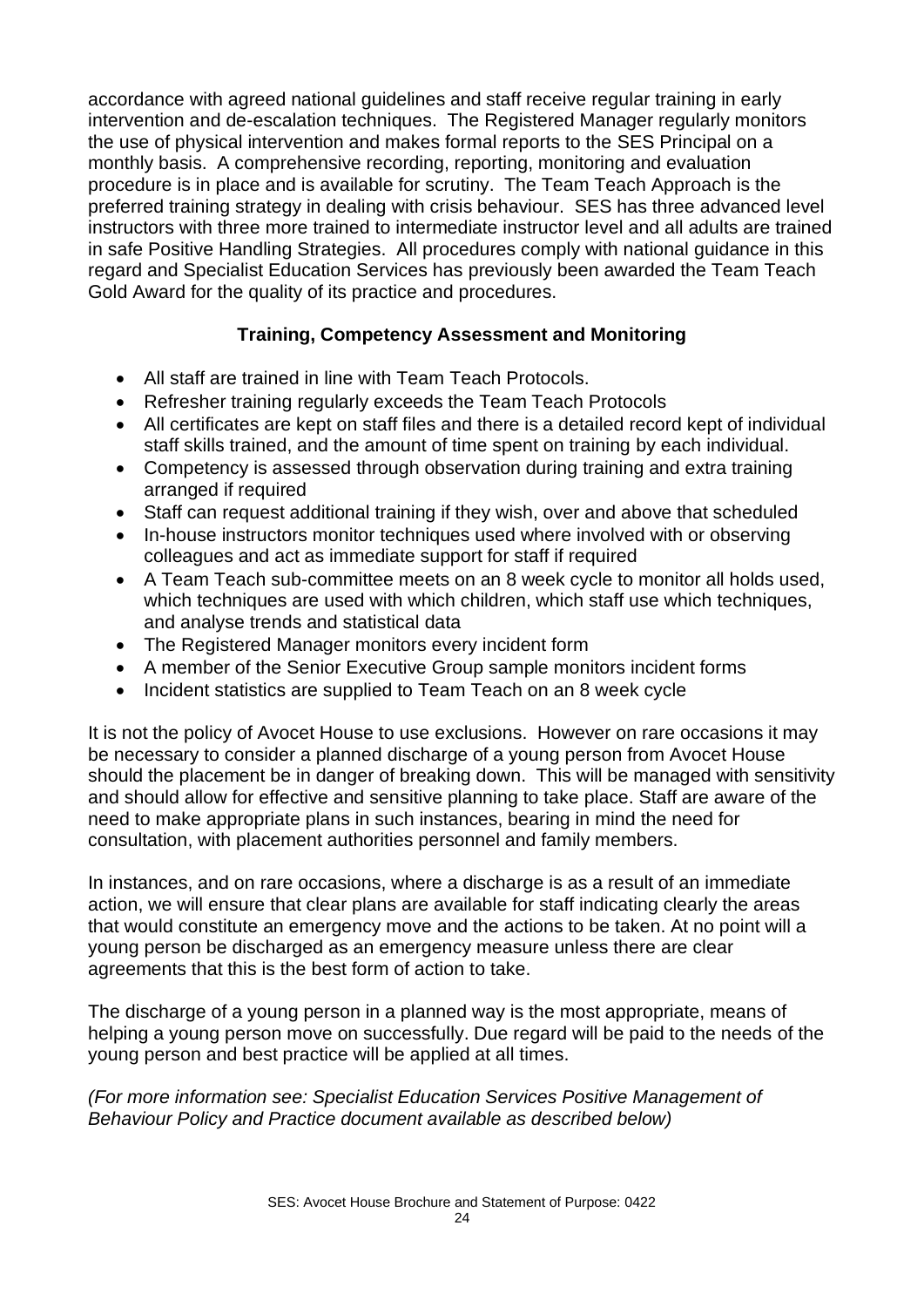# **MISSING FROM CARE AND EDUCATION**

We fundamentally believe that if a child's needs are being met and they feel happy, secure and appropriately challenged by those who are caring for them and teaching them, then there is absolutely no incentive to leave site or absent themselves. Indeed this issue historically at Avocet House is extremely rare.

However we recognise that, particularly in the early stages after admission, before relationships are fully established, this might be a vulnerable time for young people who previously may have been subject to multiple failed placements and rejections. When feeling vulnerable or angry a young person may threaten, or attempt, to leave the site. Often this may only involve them going out into the immediate grounds surrounding Avocet House for a self imposed 'cooling off' period, and they will usually return within a reasonable time. However, if it is certain that a young person has left the site there are clear and rigorous procedures which will be followed, involving searching the immediate vicinity and alerting the appropriate authorities and parents/carers. This should be dealt with efficiently but in a low-key fashion following SES internal procedures and Norfolk's Police missing from care protocols.

On return to the home the young person will be offered food and a hot drink if they have missed a meal or have been absent for a number of hours. Adults will attempt to establish with the young person the reason for their absence, and will record all facts associated with the absence. The young person's social worker will be contacted and invited to visit the young person to discuss the absence with someone independent of the home.

Young people who are at significant risk when absent without authority may have specific programmes designed to restrict or reduce incidents of absence, these measures will have been agreed in advance with the young person, parents (if appropriate) and the placing authority. All such programmes will be recorded in a written format.

*(For more detailed information see SES Children Missing From Care Policy and Practice).*

## **EMERGENCY PROCEDURES**

Avocet House has a designated fire safety co-ordinator who has duties that include checking the fire alarm system, conducting fire drills, reviewing fire evacuation procedures, and liaising with the Fire Brigade in respect of all fire safety measures. They will, together with the SES Principal, conduct the annual Fire Risk Assessment as part of the Avocet House Health and Safety risk management cycle.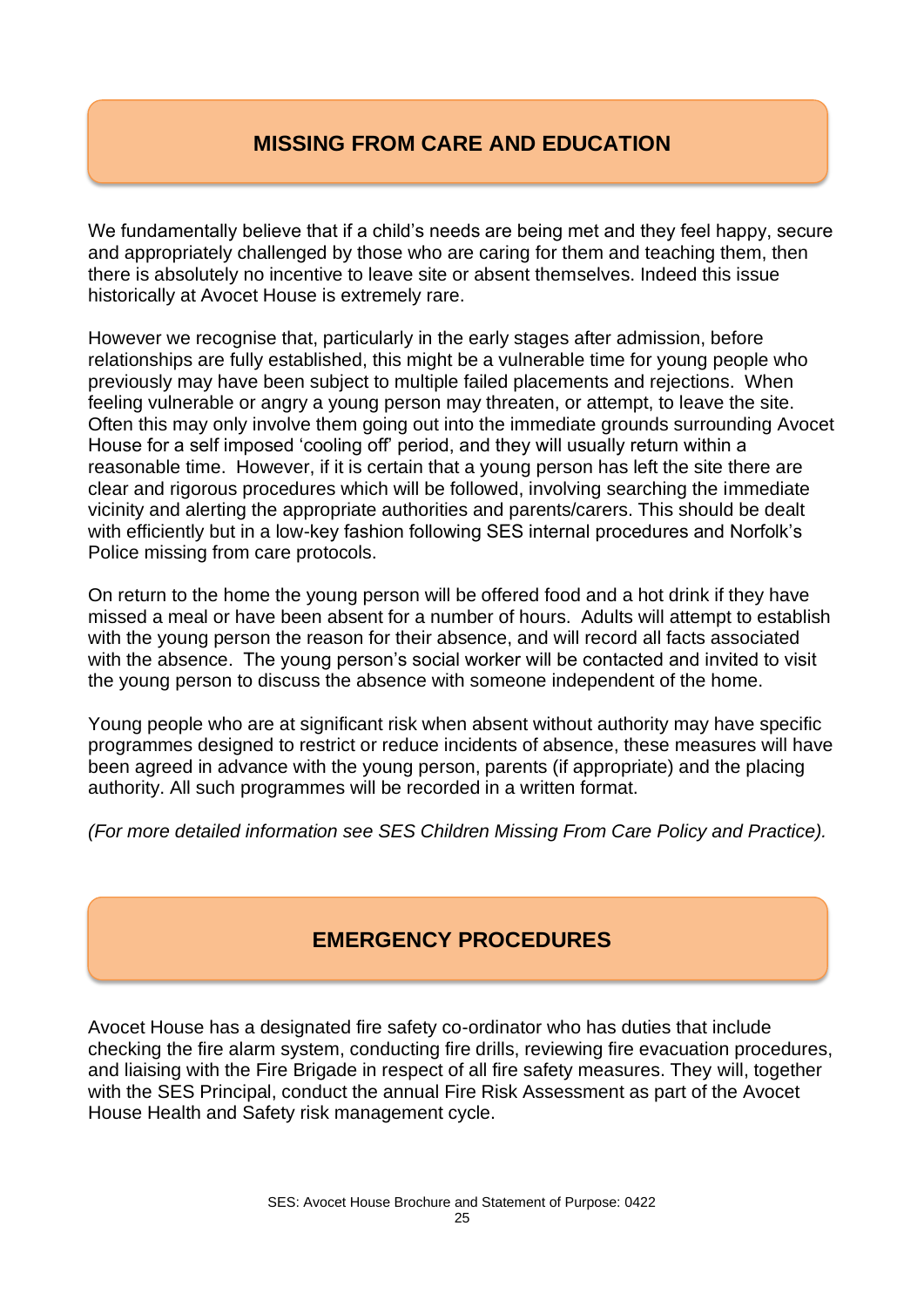# **RELIGIOUS AND CULTURAL ETHOS**

Whilst Avocet House is non-denominational it seeks to promote an awareness of a value system based on Humanistic principles. As a community we are sensitive and respectful of the religious and cultural needs of all the young people and their families, or local authorities with legal responsibility, and seeks information prior to admission concerning any specific requirements. Young people will be supported in any religious observance of their choice.

All children are encouraged to pursue their own religious observance and this will be facilitated and respected by all people in the children's home.

Parents and others with parental responsibility are advised that adults will encourage religious customs and observances, but these cannot be enforced.

# **EQUAL OPPORTUNITIES AND CHILDREN'S RIGHTS**

The Home has policies on discrimination, equality and diversity, which aim to ensure that no job applicant, employee, young person (or prospective young person) or their family is discriminated against whether directly or indirectly on the grounds of age, gender, attainment, special educational needs, ethnicity, or cultural background.

Responding to the rights of children is interwoven throughout practice, procedures and policy at SES. Our work embodies and brings to life the UN Convention on the Rights of the Child.

Specific advice to children about their rights is available from any member of staff (but particularly key members of staff to each child) and from external sources.

*(For more detailed information see Avocet House Equality and Diversity Policy and Practice Document and Avocet House Equality Duty document).*

#### **MAKING A COMPLAINT**

Most concerns or worries that young people, parents/carers or staff may have can usually be resolved by discussing issues with the individuals concerned. In the case of complaints coming from external sources, the SES Principal should be notified immediately.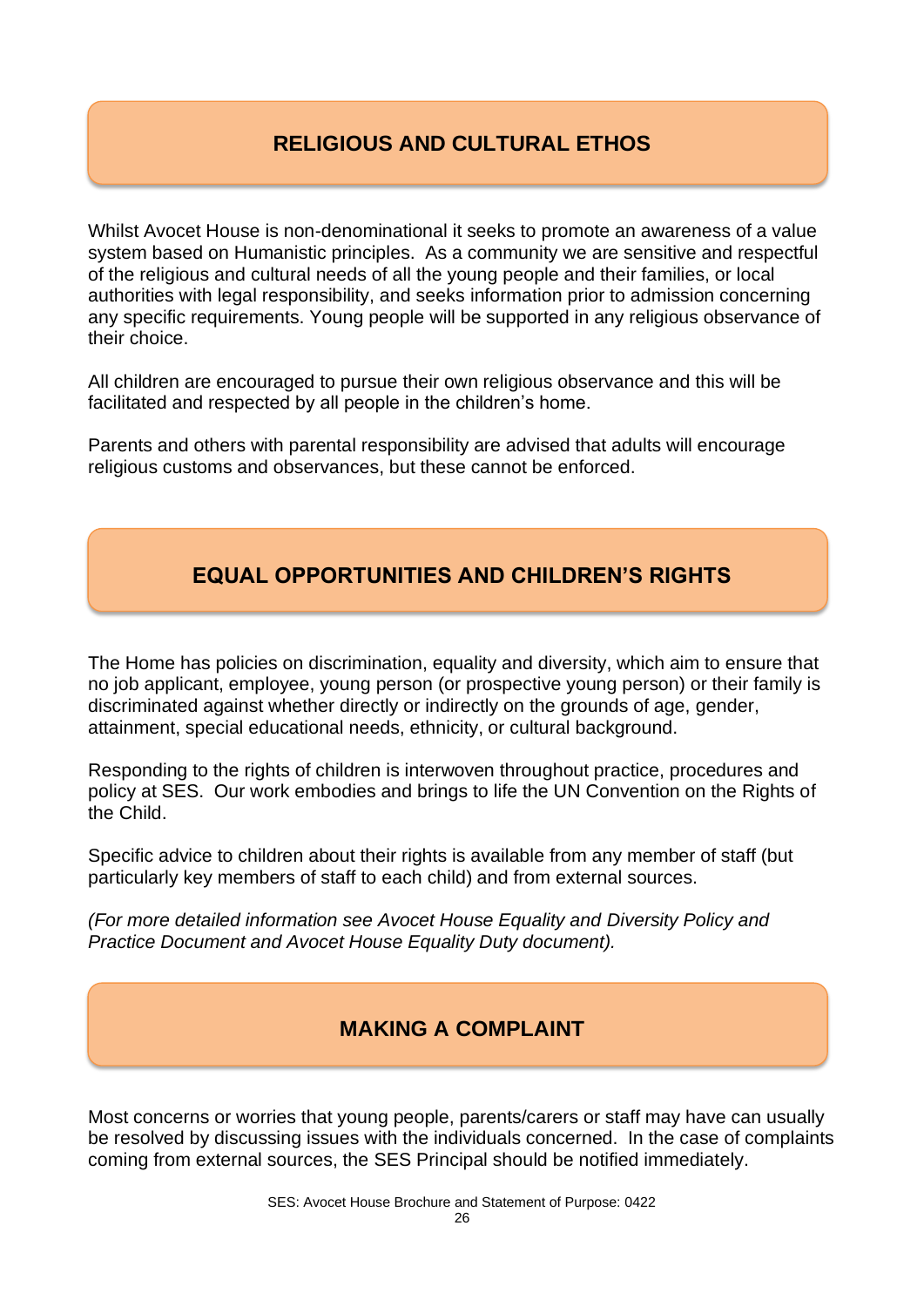If a formal complaint is made which cannot be resolved by informal procedures then the home has a formal complaints procedure that should be used.

We recognise at times that young people may experience situations or circumstances which they consider to be unfair, threatening, or an infringement of their rights. At such times our young people may feel angry, anxious, frightened, confused or miserable, and they should be enabled to communicate or challenge such situations and circumstances. Historically formal complaints have been a rare occurrence.

However, it is essential therefore that any young person or a representative of a young person wishing to make a complaint is treated with respect and that their complaint is taken seriously.

Our young people may choose to complain to any adult on the premises, peer, parents/carers, social workers, etc. There is a clear structure of responsibility for ensuring that all complaints are followed up correctly and that all parties involved remain informed about the progress and outcome of the complaint.

Avocet House will endeavour to appoint an independent complaints panel that will investigate any complaint referred to them through the complaints process, that is unresolved through internal procedures.

For a complete explanation of the process and procedures please see the Complaints and Representations Policy and Practice document which can be obtained as described below. An abbreviated version is also available for parents and carers, should they prefer it.

# **AVAILABILITY AND ACCESSIBILITY OF DOCUMENTS**

Key documentation (hard copies) is made available to parents/carers, social workers and local authority representatives as part of the admission process for a child. These will always be renewed upon request or when there is a change of social worker. Access to other hard copies of documents is available by application to the office during the normal working day.

Virtually all our documentation is available as a download from our website.

We are particularly required to bring the availability of certain documentation to your notice:

- 1 Particulars of the curriculum Curriculum Intent Statement Subject Policy and Practice Documents
- 2 Policies relating to: **Admissions Bullying**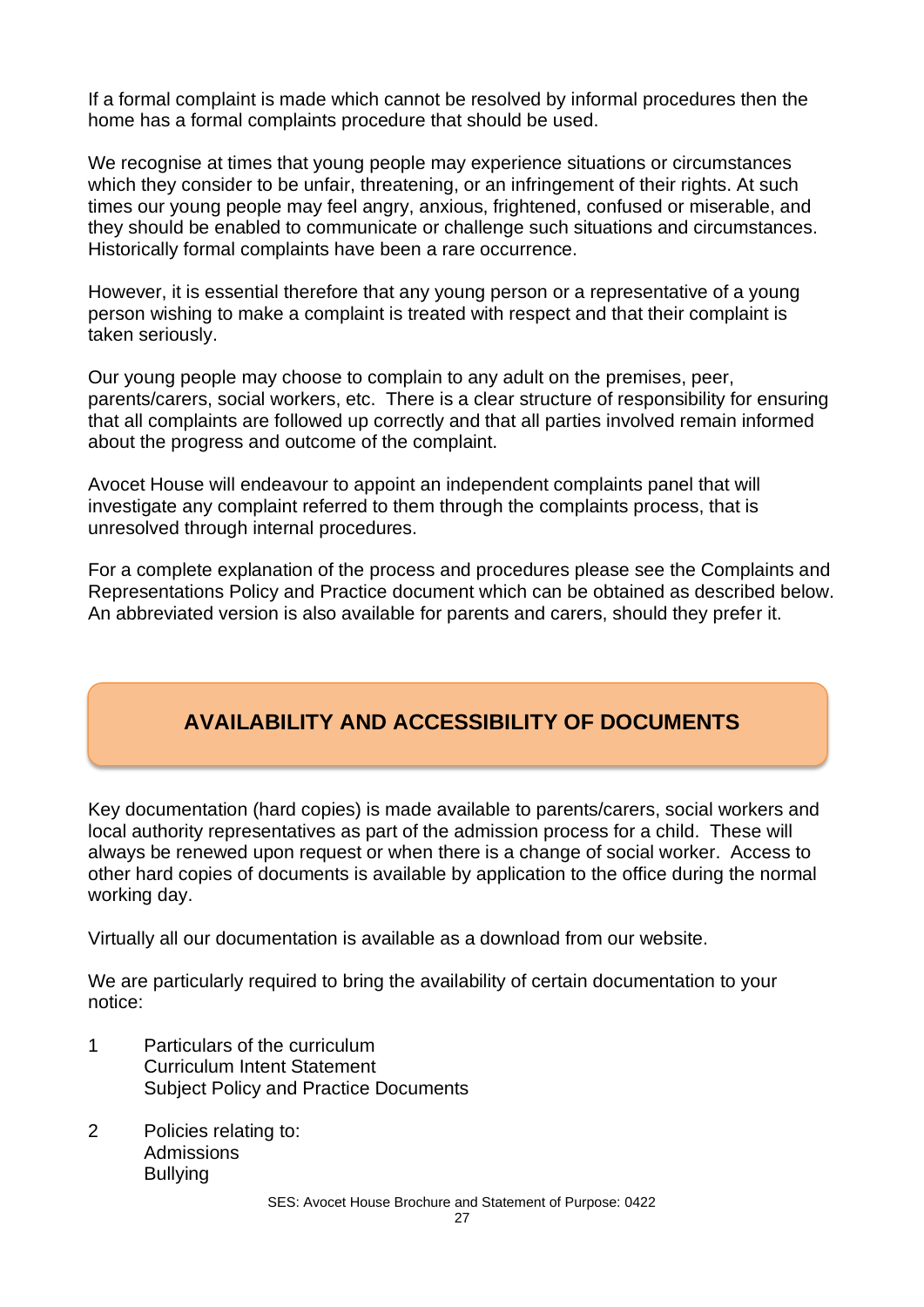Safeguarding and Child Protection Health and Safety Promotion of Good Behaviour and Sanctions Equality and Diversity Equalities Information and Objectives Complaints procedures and data

The list of our documentation is a lengthy one. In an organisation as complex as SES and with the demands of external scrutiny and regulatory guidance it is of no surprise that we hold over 60 policy, practice and procedural documents. These are, on the whole, written for a professional audience. Where accessibility issues arise whether that is for a young person or adult we will take time to explain and clarify their contents. Should it be necessary we will create a bespoke simplified written version.

Should you have concerns or enquiries about any aspect of our policy and practice please contact the SES Principal, who will provide you with the appropriate documents and/or discuss any feature of them with you.

# **PUBLICATION OF DATA AND STATISTICS**

The first child was admitted in June 2005. Student performance statistics are as follows.

#### **Attendance Statistics**

Although not required to report on attendance statistics, Avocet House keeps detailed records in relation to each student's personalised programme and curriculum time.

#### **Accreditation achieved in 2005/2006**

Entry Level

- 2 students gained Entry Level 1 in Literacy
- 2 students gained Entry Level 1 in Maths

#### Asdan Awards

- 1 student gained the Asdan Bronze Award
- 2 students gained the Asdan Silver Challenge Award

#### **Accreditation achieved in 2006/2007**

National Curriculum Assessment Results of 11 year olds (Y6) - KS2

- 1 student achieved Level 3 in Science
- 1 student achieved Level 3 in Maths

National Curriculum Assessment Results of 14 year olds (Y9) - KS3

• 2 students achieved Level 4 in Science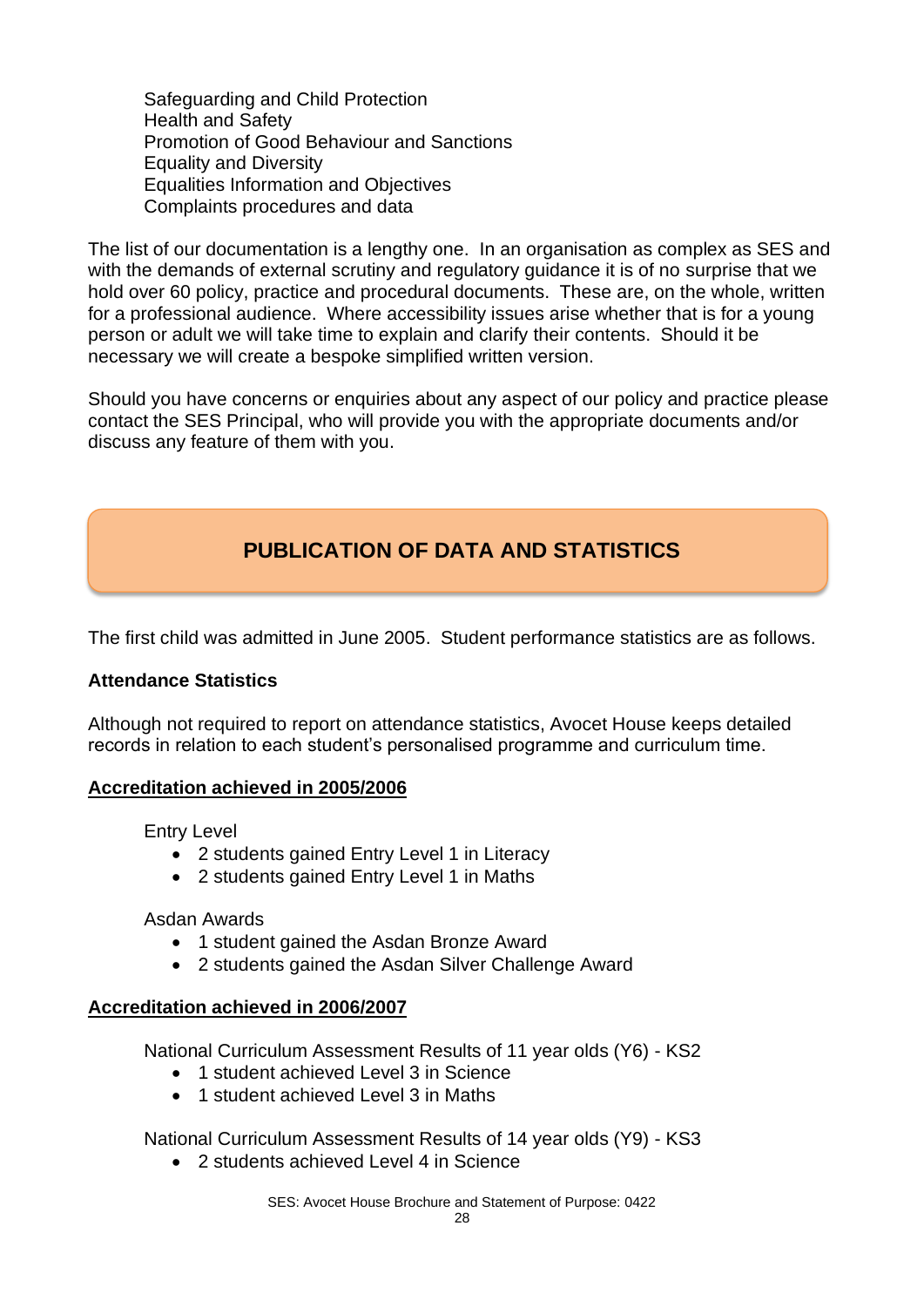- 1 student achieved Level 3 in Maths
- 1 student achieved Level 4 in English

Entry Level

- 1 student achieved Entry Level 1 and 2 in ICT Skills for Life
- 1 student achieved Entry Level 1, 2, and 3 in ICT Skills for Life
- 1 student gained Entry Level 2 Maths

#### **Accreditation achieved in 2007/2008**

National Curriculum Assessment Results of 14 year olds (Y9) - KS3

- 1 student achieved Level 3 in Maths, Level 3 in Literacy, Level 3 in Science
- 1 student achieved Level 6 in Maths, Level 4 in Literacy, Level 5 in Science

#### Entry Level

- 1 student achieved OCR Entry Level 1 Adult Numeracy 03393 Full Award
- 1 student achieved OCR Entry Level 2 Adult Numeracy 03393 Full Award
- 2 students achieved OCR Entry Level D&T EL2 Food Technology 3960
- 2 students achieved AQA Entry Level 1 Adult Literacy 0414 PASS
- 1 student achieved AQA Entry Level 3 Adult Numeracy 0413 PASS

#### OCR CLAiT

- 1 student achieved On-line communication PASS
- 1 student achieved File management and e-document production PASS
- 1 student achieved Creating spreadsheets and graphs PASS
- Results are awaited on two further entries: (OCR CLAiT – Online Communication) (OCR CLAiT - e-image creation)

#### **GCSE**

- 1 student achieved Edexcel GCSE Maths Unit 2 Grade D (32/41)
- 1 student achieved OCR GCSE Science Unit B1. C1. P1 Grade C (34/34)
- 1 student achieved OCR GCSE Science Unit B1, C1, P1 Grade D (25/34)

#### First Aid

- 4 students achieved St Johns Ambulance Young First Aider Parts 1,2 and 3
- 1 student achieved St Johns Ambulance Young First Aider Parts 1 and 2

#### Asdan Awards

- 4 students gained the Asdan Bronze Award
- 1 student gained the Asdan Silver Challenge Award
- 3 students gained the Residential and Activities Short Course Award

#### **Accreditation achieved in 2008/2009**

Entry Level

- 1 student achieved AQA Entry Level 1 Adult Literacy Full Award
- 1 student achieved AQA Entry Level 2 Adult Literacy Full Award
- 1 student achieved AQA Entry Level 3 Adult Literacy Full Award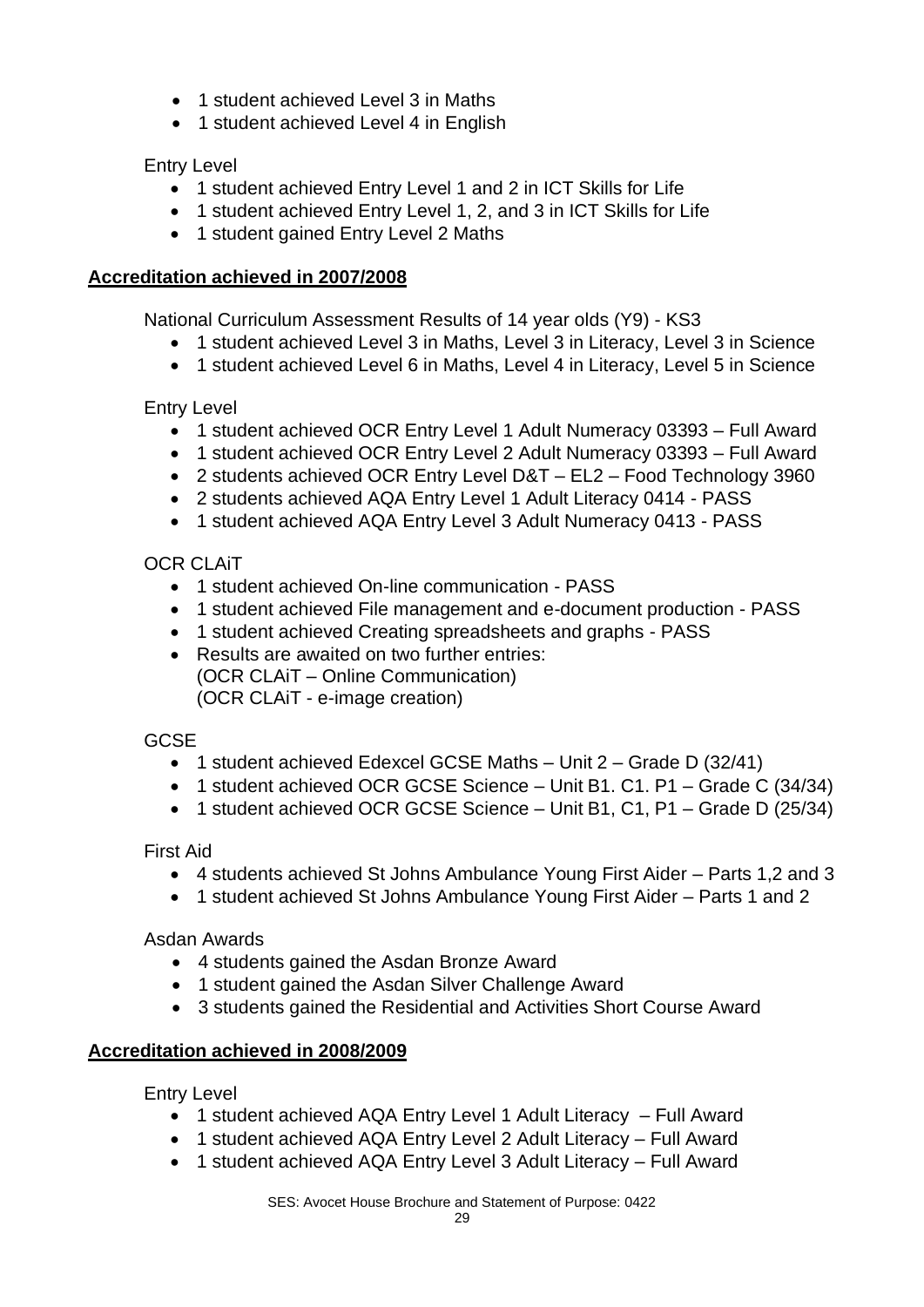- 1 student achieved OCR Entry Level 1 Adult Numeracy PASS
- 1 student achieved OCR Entry Level 2 Adult Numeracy PASS
- 2 students achieved BSC Entry Level 3 in Workplace Hazard Awareness

OCR CLAiT Level 1

- 1 student achieved File Management and E-Document Production (Unit)
- 2 students achieved Create an E-Presentation (Unit)
- 1 student achieved E-Image Creation (Unit)
- 2 students achieved Online Communication (Unit)
- 1 student achieved a Level 1 Certificate for IT Users
- 1 student achieved a Level 1 Diploma for IT Users

**GCSF** 

- 2 students achieved a grade E for GCSE Science
- 1 student achieved a grade C for GCSE Maths

#### First Aid

• 2 students achieved St Johns Ambulance Young First Aider – Parts 1,2 an 3

#### Other Awards

- 1 student achieved a Food Life Skills Certificate
- 1 student achieved a Music Theatre Grade 1 Merit

#### **Accreditation achieved 2009/2010**

Entry Level/BTEC Entry

- 1 Student achieved OCR Entry Level 1 Adult Literacy 03392 Full Award
- 1 student achieved OCR Entry Level 2 Adult Literacy Speaking and Listening
- 2 students achieved OCR Entry Level 3 Adult Numeracy 03393 Number
- 1 student achieved Edexcel Adult Literacy Level 2 Pass
- 1 student achieved Edexcel Entry Level BTEC Certificate in Workskills (Entry 3)
- 1 student achieved City and Guilds Entry 3 in Employability and Personal Development

**GCSE** 

- 1 student achieved a grade D for GCSE Science
- 1 student achieved GCSE Science Unit B1/C1/P1 33/50 Grade C
- 1 student achieved GCSE Science Unit B2/C2/P2 38/50 Grade B

#### OCR CLAiT

- 1 student achieved OCR CLAiT Level 1– Online Communication
- 1 student achieved OCR CLAiT Level 1 File management and e-document production
- 1 student achieved OCR CLAiT Plus Level 2– Integrated e-document production
- 1 student achieved OCR CLAiT Plus Level 2 Design an e-presentation
- 1 student achieved OCR CLAiT Level 1 Image Manipulation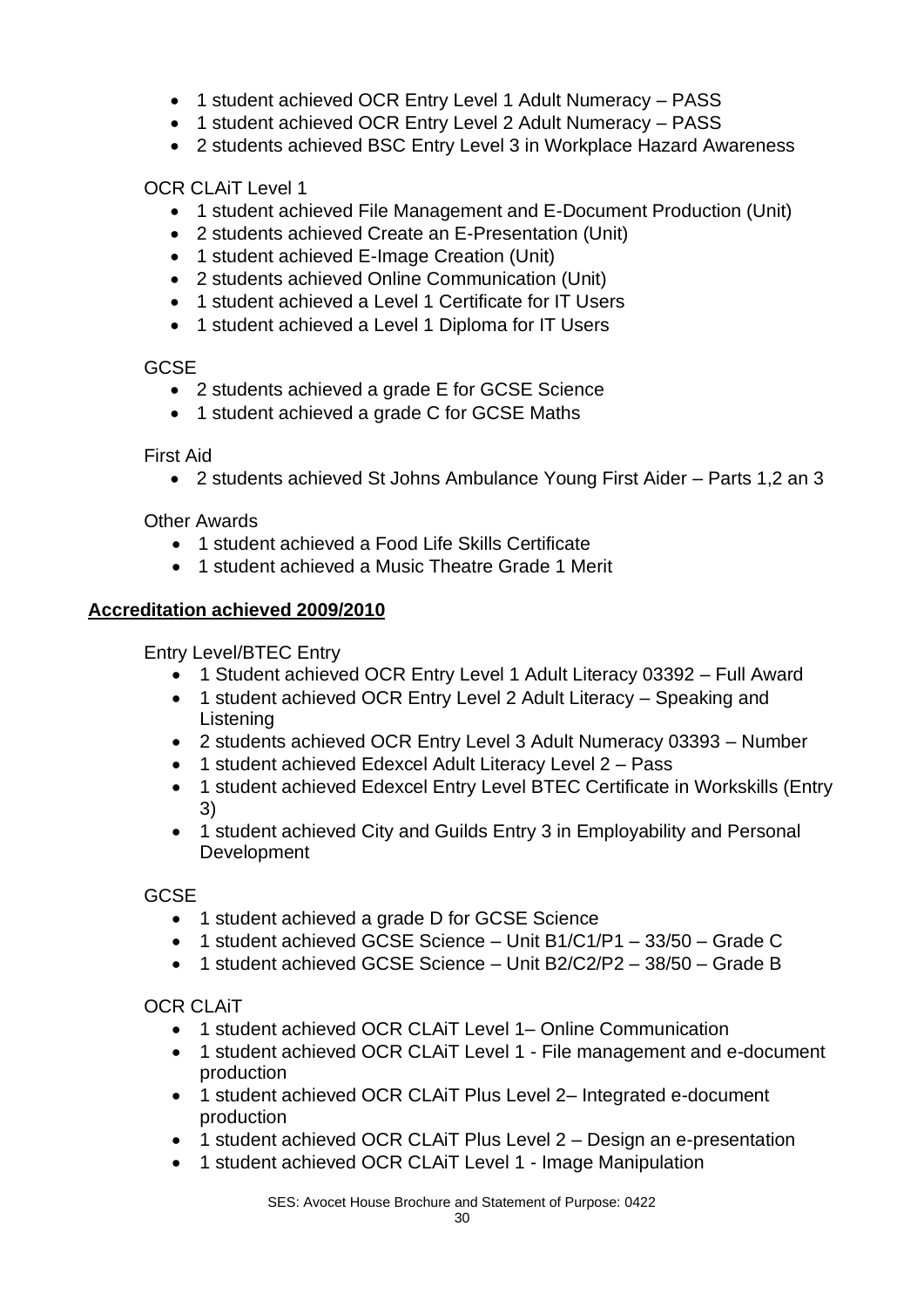ASDAN

- 1 student achieved ASDAN CoPE Award Pass
- 1 student achieved Life Skills award

#### OTHER AWARDS

- 1 student achieved Forest School Level 1 Practical Skills
- 3 students achieved a Food Life Skills Certificate

#### **Accreditation achieved 2010/2011**

ENTRY LEVEL

- 1 student achieved British Safety Council Entry Level 3 Award in Workplace Hazard Awareness
- 1 student achieved OCR Design Technology Entry Level 2

**GCSE** 

- 2 students achieved Edexcel GCSE Maths Module One Grade F
- 1 student achieved Edexcel GCSE Maths Module Two Grade E
- 2 students achieved Edexcel GCSE Maths Module Two Grade G
- 1 student achieved Edexcel GCSE Maths Module One Grade C
- 1 student achieved OCR Gateway Science Module One Grade E
- 1 student achieved OCR Gateway Science Module One Grade G

#### ASDAN

- 2 students achieved Bronze Award
- 3 students achieved Silver Challenge Award July 2011

#### **Accreditation achieved 2011/2012**

GCSE

- Edexcel GCSE English Grade E
- Edexcel GCSE Maths Grade D
- Edexcel GCSE Maths Grade G
- Edexcel GCSE Maths Grade F
- OCR GCSE Science Grade E
- OCR GCSE Science Grade G

Entry Level/BTEC Entry

- Edexcel Adult Numeracy Entry Level 3 1 student
- Edexcel Adult Numeracy Number Entry Level 1 1 student
- Edexcel Adult Numeracy Number Entry Level 3 1 student
- Edexcel Adult Numeracy Handling Data Entry Level 1 1 student
- Edexcel Adult Numeracy Handling Data Entry Level 3 2 students
- OCR Adult Literacy Level 2 1 student
- Edexcel Adult Literacy Reading Entry Level 1 1 student
- Edexcel BTEC Home Cooking Level 1 4 Students/1 Parent
- Edexcel BTEC Home Cooking Level 2 1 Student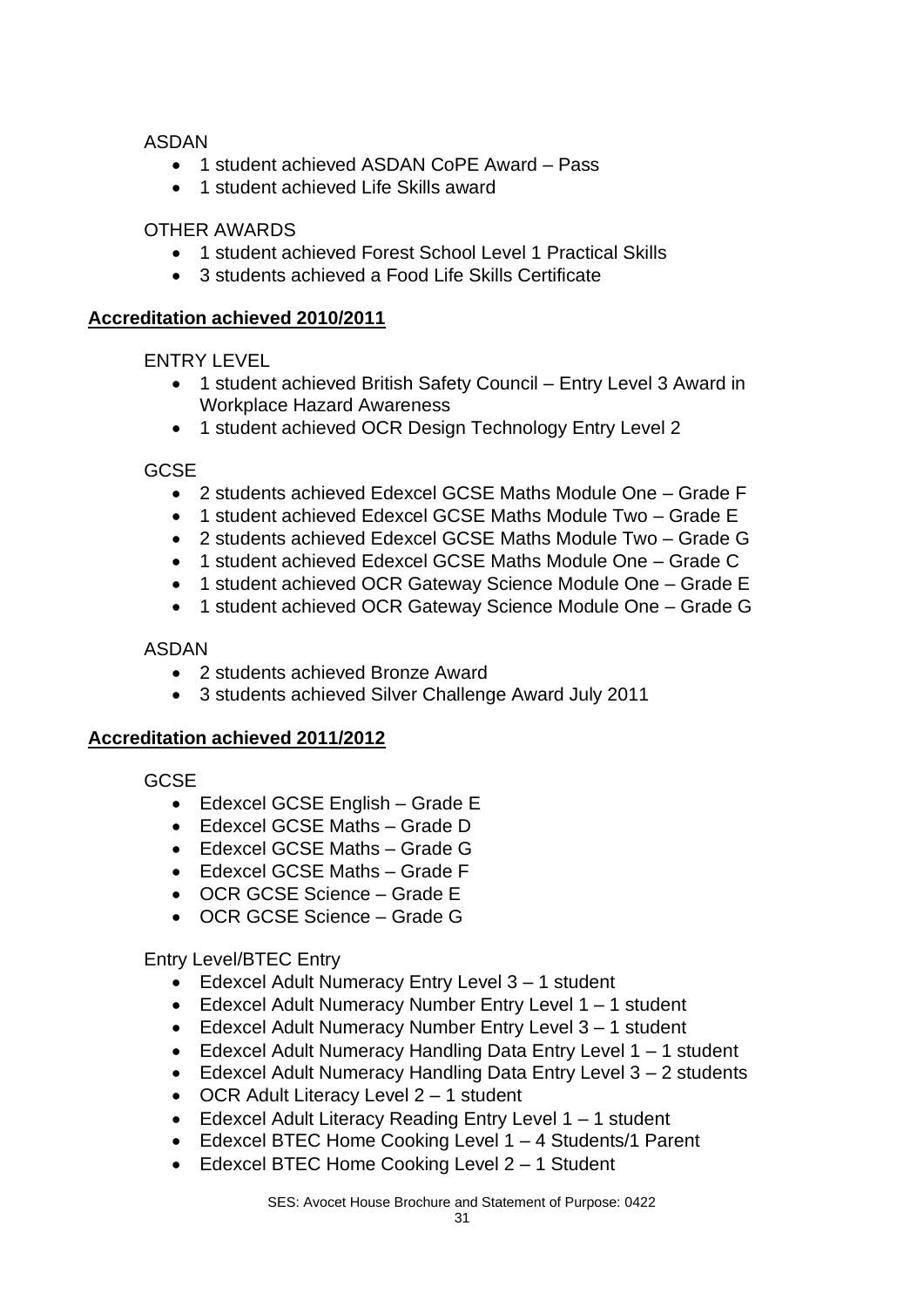- Edexcel BTEC Money and Finance Level 2 Working and Earning Module
- Edexcel BTEC Vocational Studies Self Assessment EL3 (module) 1 student
- Edexcel BTEC Vocational Studies Introduction to Hospitality EL3 (module) 1 student

ASDAN

• ASDAN CoPE Level 1 (5 modules) – 2 students

OCR CLAiT

- OCR CLAiT Level 1 Word Processing Software 1 student
- OCR CLAIT Level 1 Presentation Software 1 student

OTHER AWARDS

- ABC Level1 Certificate in Hospitality and Catering Skills
- Two Day Tractor Course October 2011
- Cytech Technical 1 Theory Module June 2012

#### **Accreditation achieved 2012/2013**

Entry Level/BTEC Entry

- Edexcel BTEC Vocational L1 one student
- Edexcel BTEC Vocational L1 10 Credits 4 modules (one student)
- Edexcel BTEC Vocational EL3 1 Credit 1 module (one student)
- Edexcel BTEC Money and Finance L2 two students
- Edexcel BTEC Home Cooking L2 two students
- Edexcel BTEC Home Cooking L1 one student
- Edexcel Science Entry Level 3 one student

#### ASDAN

• ASDAN PSHE Short Course – one student (awaiting moderation)

OCR ITQ (formally CLAiT)

- OCR ITQ L1 Unit Word Processing Software
- OCR ITQ L1 Unit Presentation Software

#### OTHER AWARDS

- Food Hygiene Level 2 one student
- Arts Award Bronze five students (awaiting moderation)
- RYA Start Yachting (Practical Sailing Course) two students
- RYA Competent Crew (Practical Sailing Course) one student
- NICAS Climbing L1 four students
- St. Johns First Aid in the Workplace one student

#### **Accreditation achieved 2013/2014**

BTEC

- Vocational Studies L1 Self Assessment Module (3 students)
- Money and Finance: Working and Earning Module (5 students)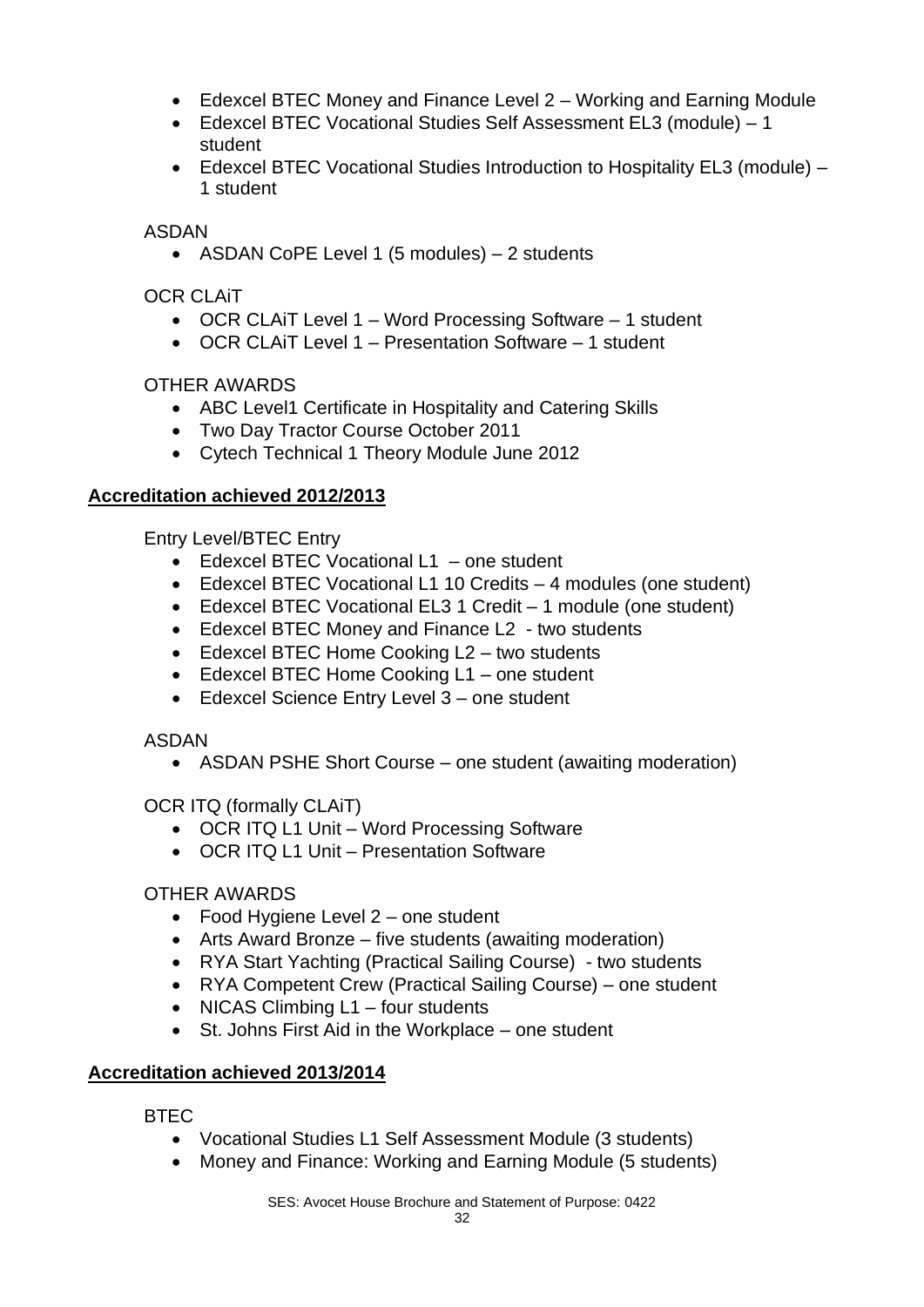- Money and Finance: Saving and Spending Module (5 students)
- Money and Finance: Borrowing money and managing risk (5 students)

#### OCR

- L1 Cambridge Awards in Mathematics: Shape and Space
- ITQ L1 Unit Spreadsheets
- ITQ L1 Unit Using Email
- ITQ L1 Unit Using the Internet

Food Hygiene Level 2 – one student

Arts Award Bronze – five students

RYA Competent Crew (Practical Sailing Course) – five students

NICAS Climbing L1 – One student NICAS Climbing L2 – One student

#### **Accreditation achieved 2014/2015**

**GCSE** 

- AQA iGCSE English: Grade D (2 students)
- AQA GCSE English: Grade F
- Edexcel GCSE Maths: Grade F
- Edexcel GCSE Maths: Grade G
- Edexcel GCSE Maths: Grade C
- OCR GCSE Science: Grade G
- OCR GCSE Science: Grade F
- OCR GCSE Science Grade D

Functional Skills English L1 (2 students) Functional Skills English L2 - Writing (P) Sp&L (P) – one student

#### BTEC

- Edexcel BTEC Money & Finance L2: Pass (4 students)
- Edexcel BTEC Home Cooking Skills L2: Pass (2 students)

#### OTHER AWARDS

• Young Navigators Award – Bronze, silver and gold (one student)

#### **Accreditation achieved 2015/2016**

Functional Skills English L1 Writing (P) Reading (P) Sp&L (P)- (two students) Functional Skills Maths L1 (P)- (two students)

BTEC Level 2 Diploma in Performing Arts – (one student) BTEC Certificate in Vocational Studies L1- (one student)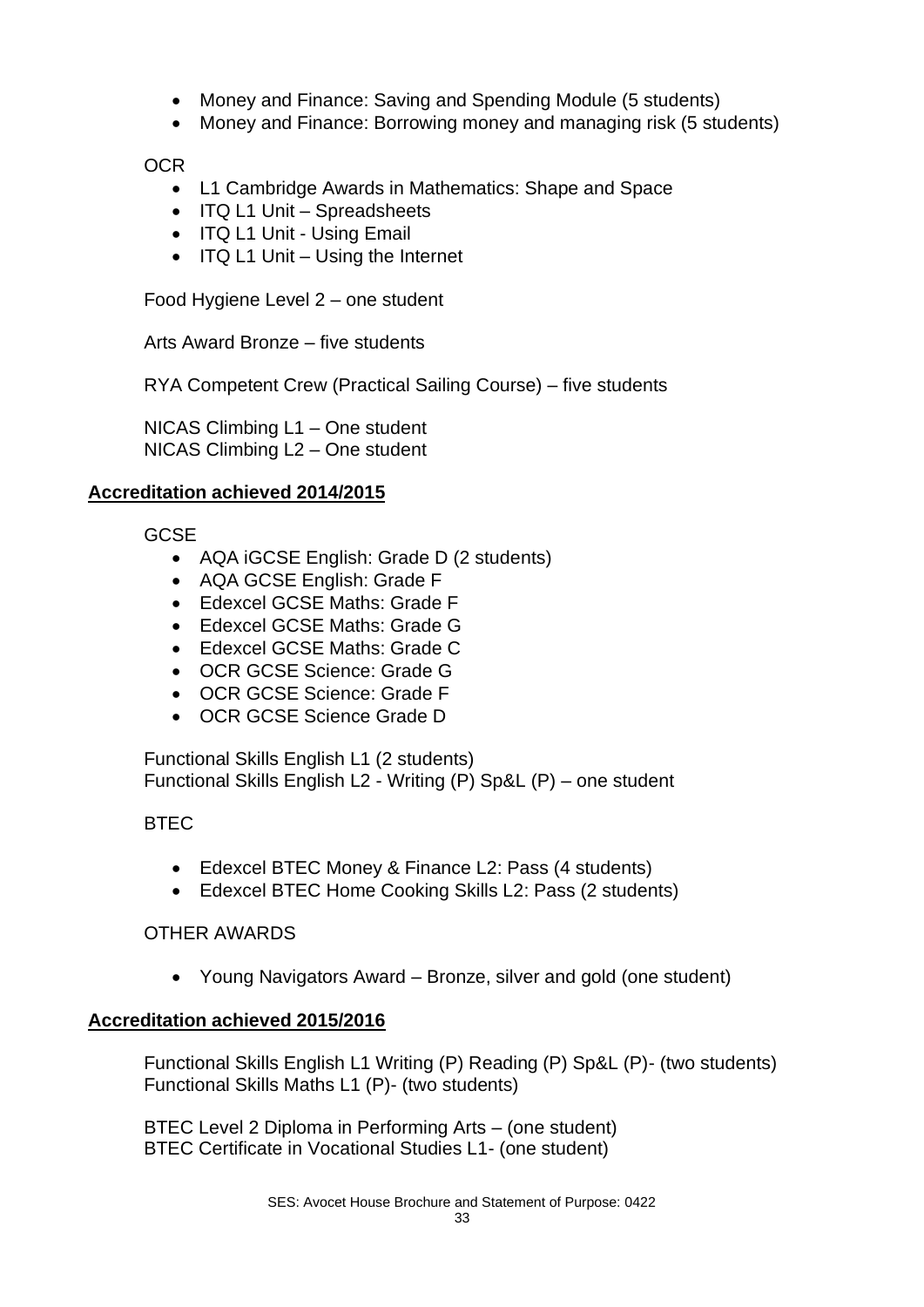Introduction to the Hospitality Industry, City & Guilds Award L1- (one student)

Certificate in Vehicle Maintenance Entry Level- (one student)

OTHER AWARDS

- Arts Award Bronze- (two students)
- RYA Competent Crew (Practical Sailing Course) (one student)
- Engage National Award Special Sponsor's Award (one student)
- Engage National Award International Award Silver (one student)

#### **Accreditation achieved 2016/2017**

Edexcel BTEC Level 2 Award in Money and Finance Skills (1 Student)

Chartered Institute of Environmental Health Level 2 Award in Food Safety in Catering (1 Student)

OTHER AWARDS

- RYA start yachting (Practical Sailing Course) (two students)
- Engage National Award Outstanding Personal Resilience- Silver Award (one student)
- Engage National Award International Award- Gold Award (one student)

#### **Accreditation achieved 2017/2018**

Functional Skills English L1 Writing (3 students ) Reading (three students) Sp & L (three students)

Functional Skills English L2 Writing (one student) Reading (one student) Sp & L (one student)

Functional Skills Maths L1 (two students) Functional Skills Maths L2 (one student)

#### OTHER AWARDS

- RYA Keelboat Level 1 (one student)
- RYA Powerboat Level 1 (one student)
- PADI Open Water Certificate (one student)
- Engage National Award Good Citizen Award (one student)
- Engage National Award Judges Award (one student)
- Engage National Award Innovation and Creativity (one student)
- Certificate of attendance Beginner Tractor Driver (one student)

#### **Accreditation achieved 2018/2019**

GCSE Food preparation and Nutrition (one student) BTEC Level 2 Award in Money and Finance (one student) BTEC Level 2 Award in Home Cooking Skills (one student)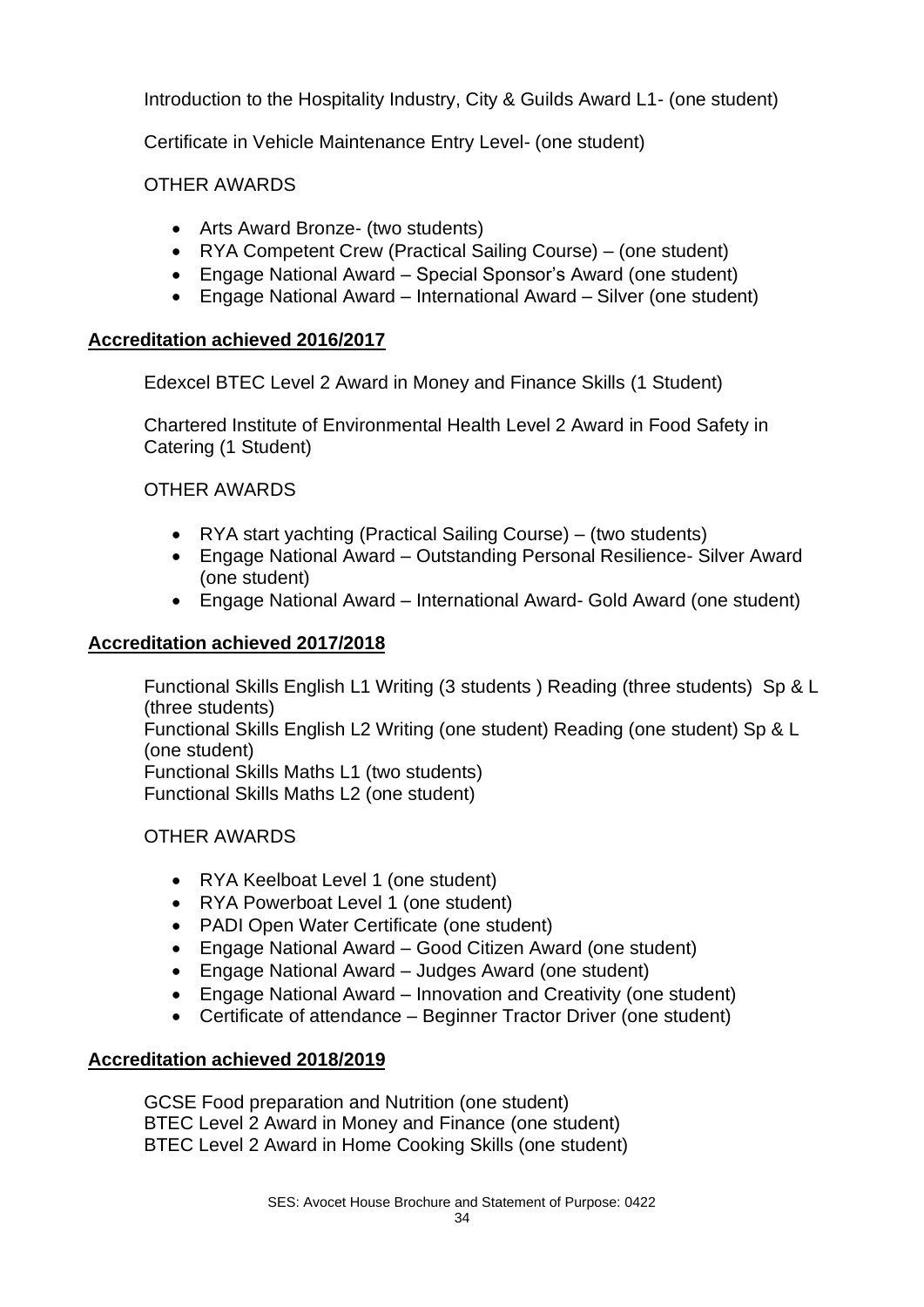#### OTHER AWARDS

- RYA Dinghy L1 (one student)
- RYA Dinghy L2 (one student)
- RYA Keelboat L1 (one student)
- RYA Keelboat L2 (one student)
- British Gymnastics Trampoline Proficiency L2 (one student)
- British Gymnastics Trampoline Proficiency L3 (one student)
- British Gymnastics Trampoline Proficiency L4 (one student)
- BSUPA (British Stand Up Paddle Association) Born To Ride qualification (one student)
- Engage National Award Good Citizen Award (one student)

#### **Accreditation achieved 2019/2020**

Functional Skills English L1 (1 student) Functional Skills Maths L1 (1 student) BTEC L2 Principles in Hospitality and Catering (1 Student)

#### **Accreditation achieved 2020/2021**

Level 2 Hospitality and Catering (1 student) Functional Skills English L1 (2 students) Entry Level Maths (1 student)

AQA Single Unit Awards (all L1 unless stated)

- Creating a PowerPoint Presentation
- ICT: Using Presentation Software
- ICT: Word Processing (4 students)
- Crime and Punishment in the Middle Ages
- Making a Healthy Option Cake or Bake
- Using ICT to produce a poster or leaflet
- Planting Seeds and Plants
- Entry Level: Maths: Knowledge of Measure in everyday life
- Entry Level: Maths: Applying Knowledge of how to Measure
- Every day maths with support
- English: Writing
- English: Reading
- Care of Dogs
- Making Pancakes
- Travel Safety
- Road safety and risky behaviour
- Light and Sound
- Sound
- Relationships, Behaviour and Practices in the Workplace (x3)
- Safety and hygiene awareness in the kitchen
- Reading (Unit 1) (x2)
- Reading (Unit 2) (x2)
- Using PowerPoint
- Writing a CV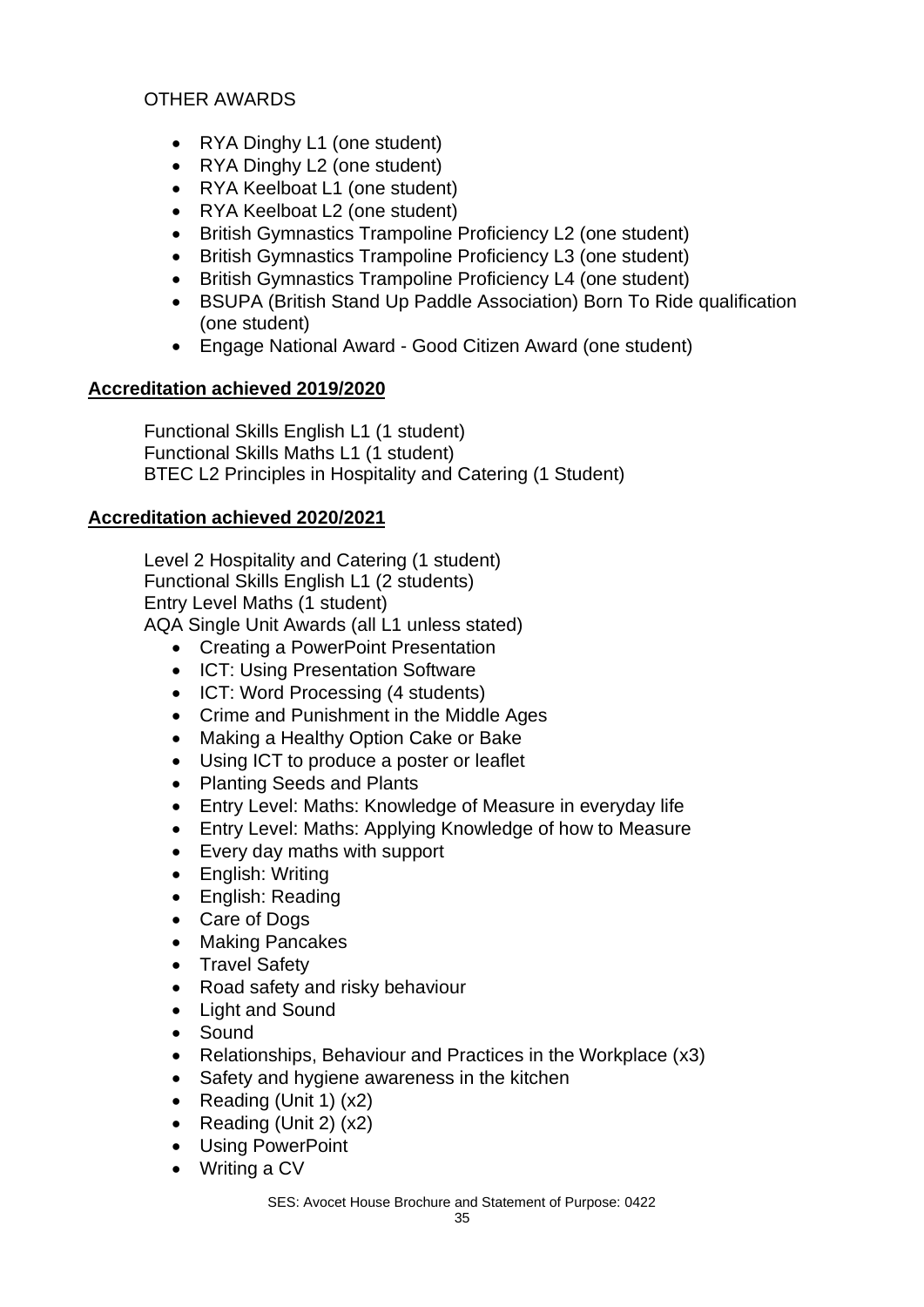- Writing: Composition (x2)
- Writing: Spelling, punctuation and Grammar (x2)
- Producing a Manga Style Portrait
- Using the Internet Safely
- Preparing and Maintaining areas in a hair dressing salon
- Hairdressing Theory
- Dealing with Stress and Anxiety
- Relationships and Consent
- Introduction to hairdressing
- Health and Safety in the hair salon
- Car crime and vehicle safely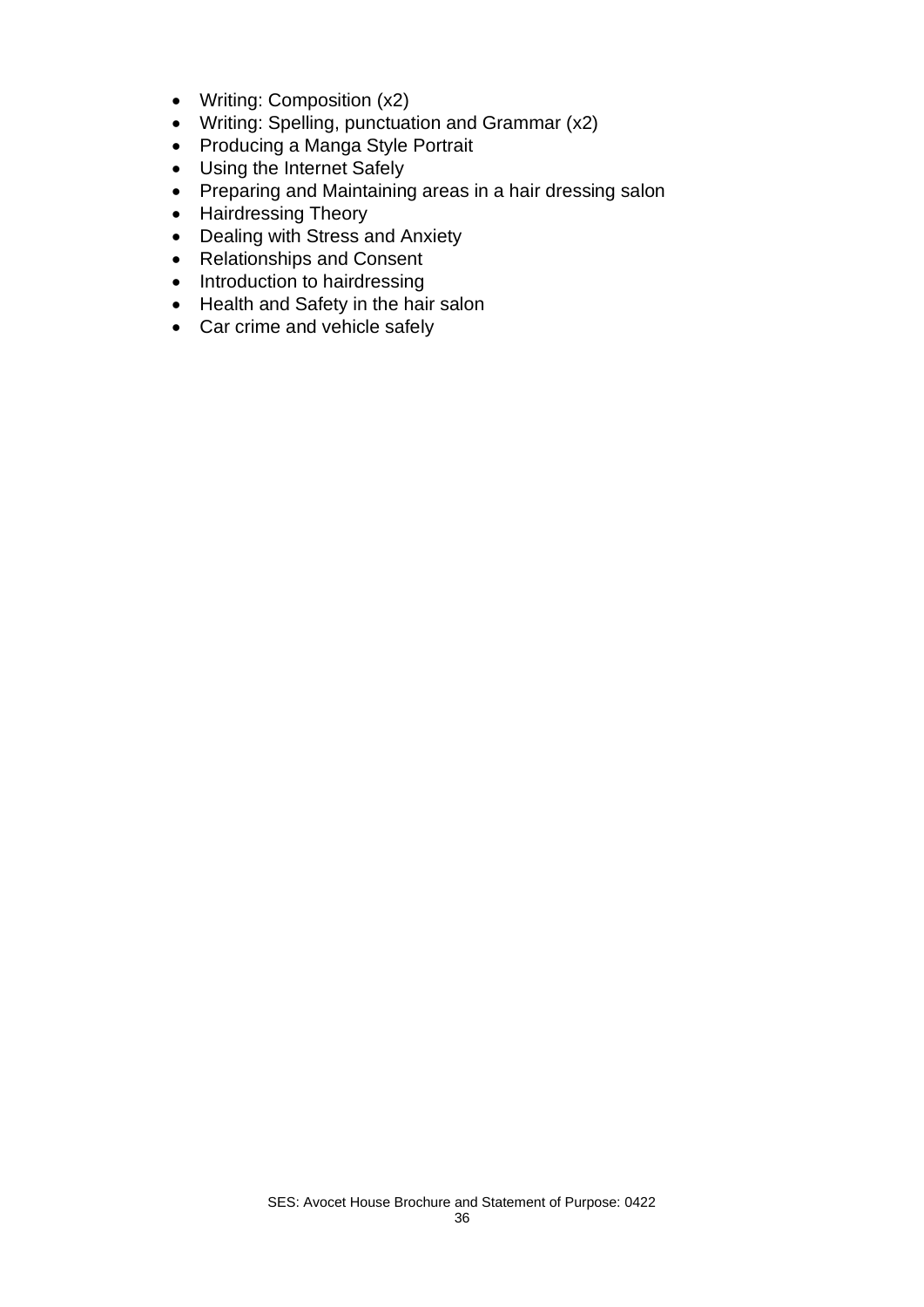**Registered Provider: Contact Details**

SES Avocet Ltd *Registered Office The Old Vicarage School Lane Heckingham Nr Loddon Norfolk NR14 6QP*

*Tel: 01508 549320 Fax: 01508 549164 Email: office@specialisteducation.co.uk*

#### **Registered Manager: Contact Details**

Daniel Baldock *Avocet House The Old Vicarage School Lane Heckingham Nr Loddon Norfolk NR14 6QP*

*Tel: 01508 549320 Email: dan.baldock@specialisteducation.co.uk*

#### **Responsible Individual: Contact Details**

Jon Lees *Director SES Ltd The Old Vicarage School Lane Heckingham Norfolk NR14 6QP*

*Tel: 01508 549320 Fax: 01508 549164 Email: jon.lees@specialisteducation.co.uk*

**Specialist Education Services Website** can be found at: www.specialisteducation.co.uk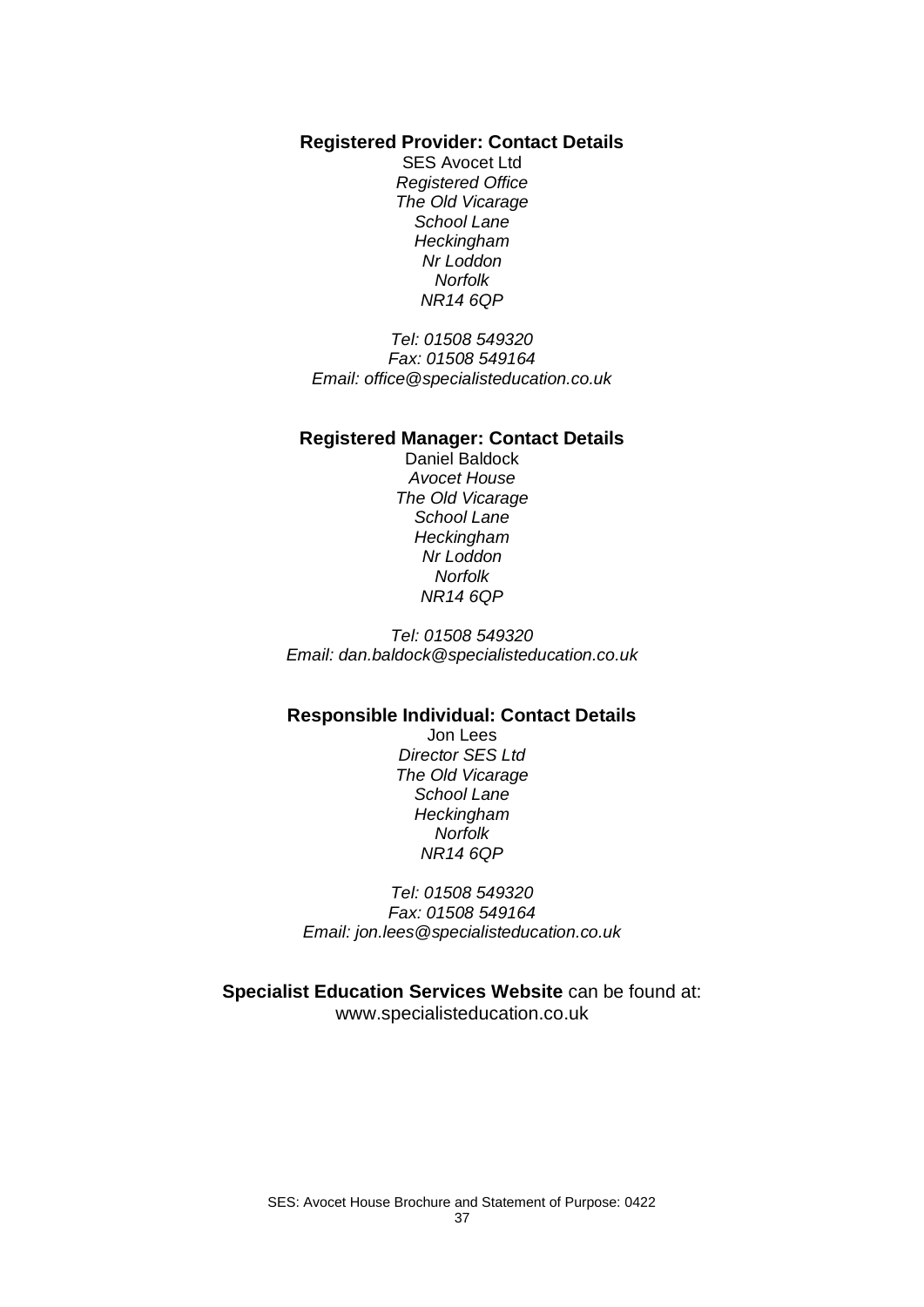# **Staff Qualifications and Experience**

| <b>Name</b>    | <b>Start Date</b> | <b>Post</b>                                                                                                                                      | <b>Experience</b>                                                                                                                                                                                                                                                                                   | <b>Professional Qualifications</b>                                                                                                                                                                                                                       | <b>Date</b>                          |
|----------------|-------------------|--------------------------------------------------------------------------------------------------------------------------------------------------|-----------------------------------------------------------------------------------------------------------------------------------------------------------------------------------------------------------------------------------------------------------------------------------------------------|----------------------------------------------------------------------------------------------------------------------------------------------------------------------------------------------------------------------------------------------------------|--------------------------------------|
| Jon Lees       | January<br>2005   | <b>Director</b>                                                                                                                                  | 9 years residential special school teacher<br>(SEBD)<br>5 years residential special school Deputy<br>Headteacher (SEBD)<br>5 years residential special school<br>Headteacher (SEBD)<br>9.5 years Principal at Avocet House<br>3 years Principal at Turnstone House                                  | Team Teach Intermediate and<br>$\bullet$<br><b>Advanced Instructor</b><br><b>NPQH (National Professional</b><br>$\bullet$<br><b>Qualification for Headship)</b><br>MEd<br>$\bullet$<br><b>BEd Hons</b><br>$\bullet$                                      | 2001<br>1999<br>1993<br>1984         |
| Neil Dawson    | April 2005        | <b>SES Operational</b><br><b>Director</b><br><b>Formerly Head</b><br>of Education on<br>appointment,<br>with progression<br>to Principal         | 3.5 years SES Executive Principal<br>$\bullet$<br>3 years Principal Avocet House<br>8 years, Head of Education Avocet House<br>$\bullet$<br>5 years, residential special school, KS2<br>teacher tutor<br>4 years, primary school, Y4/5 teacher<br>1 year, primary school, SEN teaching<br>assistant | <b>Team Teach Advanced</b><br>$\bullet$<br>Instructor<br>Team Teach Intermediate<br>$\bullet$<br>Instructor<br><b>NPQH</b><br>$\bullet$<br><b>PGCE (Leicester University)</b><br>$\bullet$<br><b>BSc Psychology (Reading</b><br>$\bullet$<br>University) | 2017<br>2016<br>2011<br>1996<br>1994 |
| Vicki Collings | April 2005        | <b>SES Principal</b><br>Formerly<br>Deputy Care<br>Manager on<br>appointment<br>with progression<br>to Head of Care<br>and Registered<br>Manager | 1 year Principal Avocet House<br>$\bullet$<br>8 years Registered Manager Avocet House<br>8 months Head of Care Avocet House<br>3 years, childcare officer, residential<br>$\bullet$<br>special school<br>1 year, SEN assistant, school<br>$\bullet$                                                 | ILM L3 Management Award<br>$\bullet$<br>NVQ L4 Health and Social<br>$\bullet$<br>Care<br>NVQ L4 Leadership and<br>$\bullet$<br>Management<br><b>Team Teach Intermediate</b><br>$\bullet$<br>Instructor                                                   | 2010<br>2008<br>2008<br>2007         |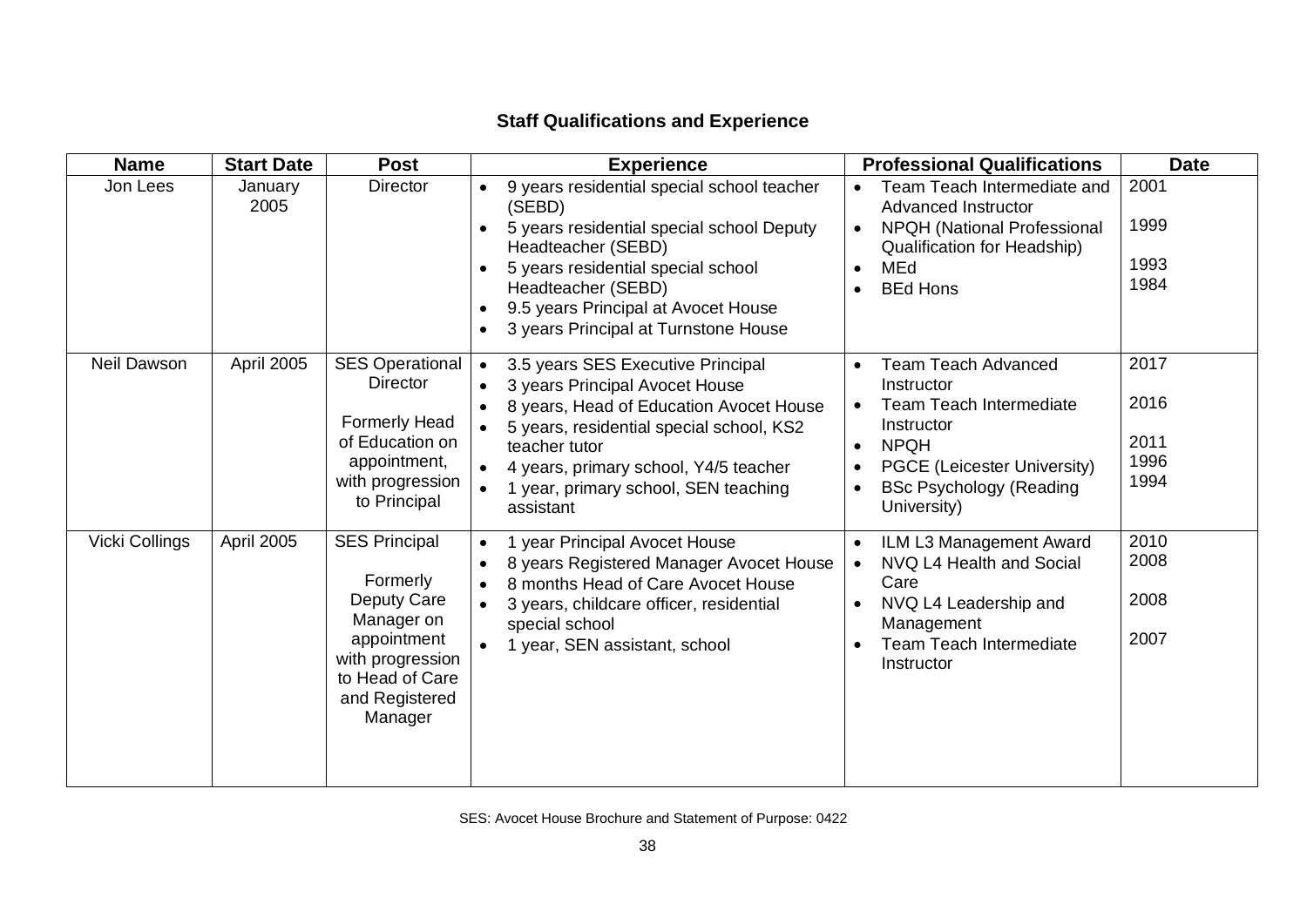| Jessica<br>Chatfield      | <b>July 2005</b>  | <b>SES Deputy</b><br>Principal<br><b>Formerly Link</b><br>Tutor on<br>appointment<br>with progression<br>to Deputy Care<br>Manager and<br><b>Head of Care</b> | 4 years Head of Care Avocet House<br>6 years Deputy Care Manager Avocet<br>House<br>4 years, care worker, residential special<br>school                                                                                    | 2020<br>Level 5 Diploma, Children &<br>Young People's Workforce<br>(Social Care), working<br>towards<br>2010<br>NVQ Level 4 in Health and<br>Social Care<br>2009<br>City and Guilds Literacy,<br>Numeracy & ICT at Work,<br><b>Education for Life Level 2</b><br>2008<br><b>Team Teach Intermediate</b><br>Instructor<br>2007<br>NVQ L3 Health and Social<br>Care   |         |
|---------------------------|-------------------|---------------------------------------------------------------------------------------------------------------------------------------------------------------|----------------------------------------------------------------------------------------------------------------------------------------------------------------------------------------------------------------------------|---------------------------------------------------------------------------------------------------------------------------------------------------------------------------------------------------------------------------------------------------------------------------------------------------------------------------------------------------------------------|---------|
| Daniel Baldock            | November<br>2020  | Registered<br>Manager<br><b>Formerly Head</b><br>of Care at<br>Turnstone<br>House                                                                             | 3 years Head of Care Turnstone House<br>4 years Deputy Care Manager Turnstone<br>House<br>1 year Care Worker Turnstone House<br>$\bullet$<br>6 years Section Commander in HM Forces<br>2 years Special Constable Volunteer | 2021<br><b>Team Teach Intermediate</b><br>$\bullet$<br>Instructor<br>2015<br>Level 5 Diploma, Leadership<br>for Health & Social Care and<br><b>Children and Young People's</b><br><b>Services</b><br>2012<br>Level 3 Diploma for Children's<br>and Young People Workplace<br>2002<br>National Diploma in Public<br><b>Services</b><br>2000<br>9 GCSE's<br>$\bullet$ |         |
| Fran Fairbairn-<br>Harvey | April 2022        | Head of<br>Education                                                                                                                                          | 4 years Teacher / Examiner<br>7 years Barrister<br>$\bullet$<br>5 years Cover Supervisor<br>$\bullet$<br>1 year Midday Supervisor<br>10 years Law Costs Draftsman<br>7 years Investment Officer                            | 2019<br><b>QLTS</b><br>$\bullet$<br>2016<br><b>PGCE Mathematics</b><br>$\bullet$<br>2007<br>LLB Degree (Hons)<br>$\bullet$<br>5 A levels<br>$\bullet$<br>1984<br>10 O Levels<br>$\bullet$                                                                                                                                                                           | 1986/87 |
| <b>Neil Coston</b>        | September<br>2007 | Deputy Head of<br>Education                                                                                                                                   | 5 years, primary school teacher<br>$\bullet$                                                                                                                                                                               | 2015<br><b>Foundational Bush Craft</b><br><b>Competency Training</b>                                                                                                                                                                                                                                                                                                |         |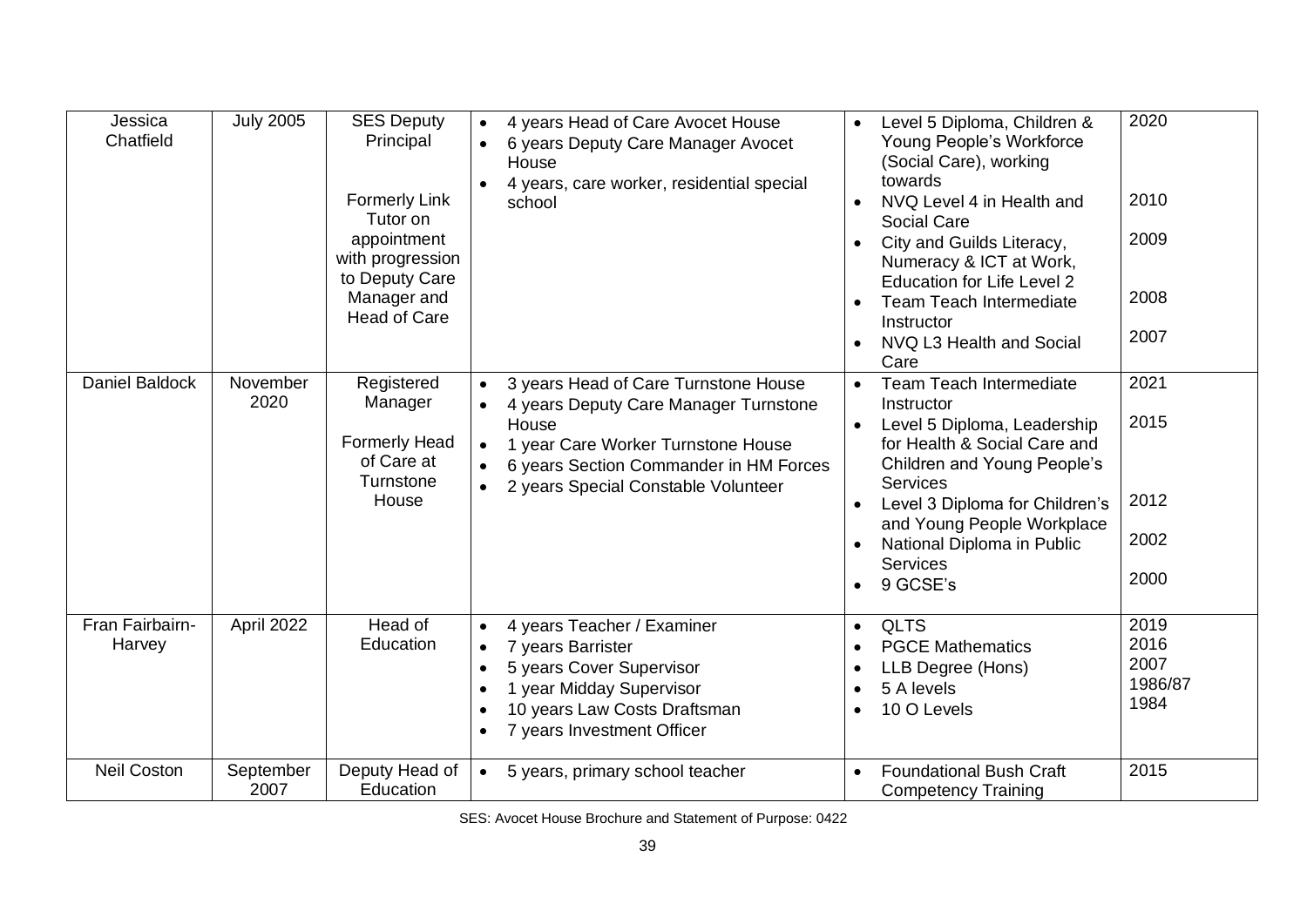|                      |                   |                       |                                                                                                                                                 | SEBDA Understanding and<br>Managing Children with<br>Social, Emotional and<br><b>Behavioral Difficulties</b><br>BSc (QTS) Hons, Newman<br>College of Further Education | 2010<br>2000         |
|----------------------|-------------------|-----------------------|-------------------------------------------------------------------------------------------------------------------------------------------------|------------------------------------------------------------------------------------------------------------------------------------------------------------------------|----------------------|
| Nicholas Greene      | September<br>2010 | Teacher               | year, student teacher<br>$\bullet$<br>2 years, teaching assistant<br>$\bullet$                                                                  | Diploma in Teaching and<br>$\bullet$<br>Lifelong Learning, City<br><b>College Norwich</b>                                                                              | 2008                 |
|                      |                   |                       |                                                                                                                                                 | BA (Hons), Graphic Design,<br>Lowestoft College                                                                                                                        | 2007                 |
|                      |                   |                       |                                                                                                                                                 | Foundation Degree in Arts,<br>Norwich School of Art                                                                                                                    | 2006                 |
|                      |                   |                       |                                                                                                                                                 | <b>BTEC Dip in Foundation</b><br><b>Studies</b>                                                                                                                        | 2004                 |
| Ros Pearson          | November<br>2011  | Teacher               | 25 years, teacher, SENCO<br>$\bullet$                                                                                                           | MA Art, Design and<br>$\bullet$<br><b>Education, Norwich University</b><br>College of the Art 2008<br>BA Hons Art and English with<br>QTS, University of Warwick       | 2008<br>1986         |
| <b>Katie Dell</b>    | January<br>2022   | Teaching<br>Assistant | 3 years residential support worker<br>2 years, part time animal care assistant<br>$\bullet$<br>2 years, part time retail assistant<br>$\bullet$ | <b>BA Hons Youth Justice</b><br>$\bullet$<br>A Levels<br>$\bullet$<br>GCSE's<br>$\bullet$                                                                              | 2019<br>2016<br>2013 |
| Lisa Rutland         | November<br>2005  | Teaching<br>Assistant | Office/secretarial/admin experience<br>$\bullet$                                                                                                | SEBDA Understanding and<br>$\bullet$<br>Managing Children with<br>Social, Emotional and<br><b>Behavioral Difficulties</b>                                              | 2009                 |
| Samantha<br>Stainton | January<br>2022   | Teaching<br>Assistant | 2 years Learning Support Assistant<br>4 years private tutor<br>$\bullet$                                                                        | <b>BA Hons Writing and</b><br>Edutainment                                                                                                                              | 2018                 |
|                      |                   |                       | 7 years rock climbing coach<br>$\bullet$                                                                                                        | <b>National Senior Certificate</b><br>$\bullet$                                                                                                                        | 2014                 |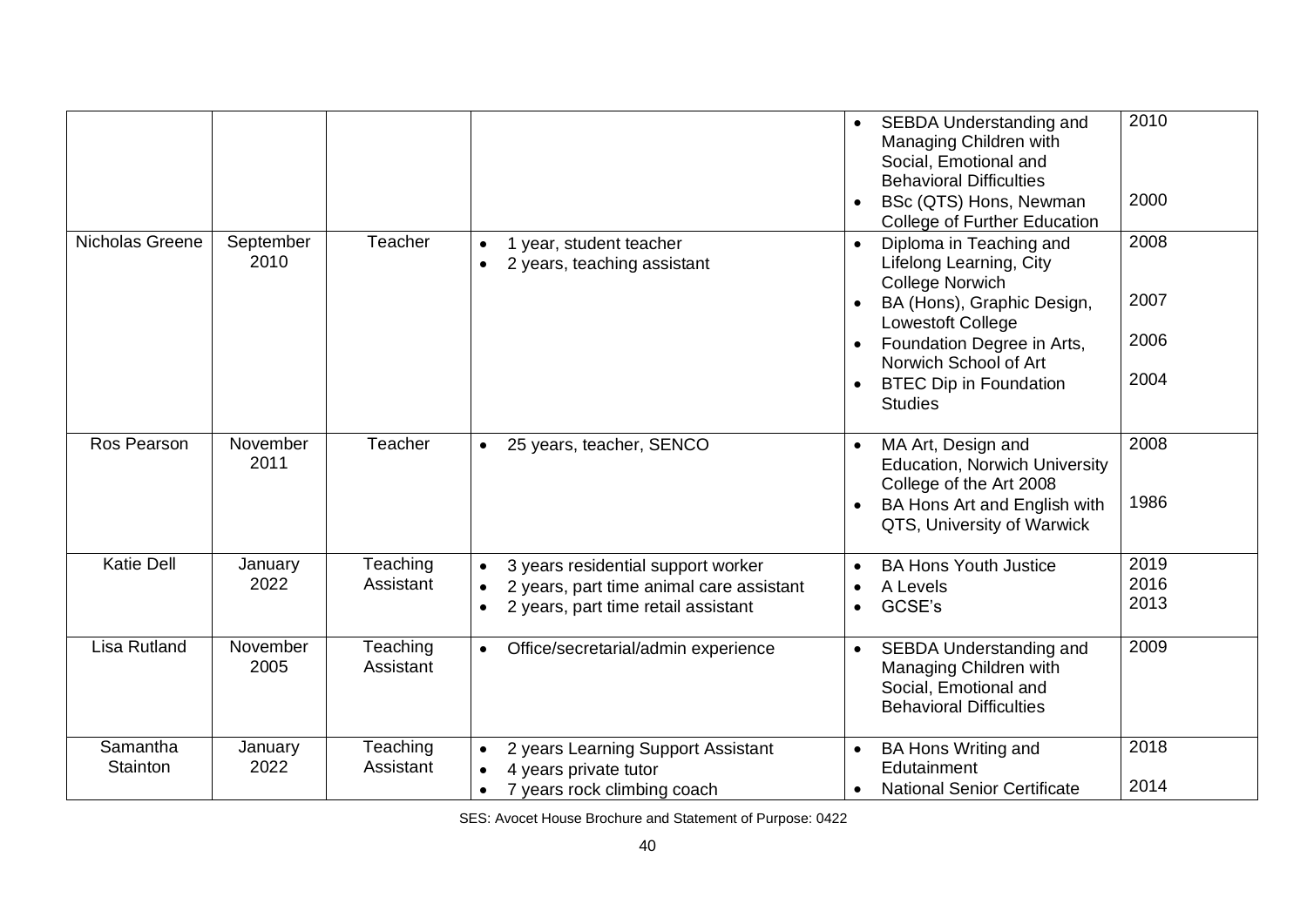| Lucy Watson            | <b>March 2015</b> | Head of Care<br><b>Formerly Child</b><br>Care<br>Practitioner with<br>progression to<br>Link Tutor,<br>Personal Tutor<br>and Deputy<br>Care Manager | 2 years, restaurant manager<br>$\bullet$<br>5 years, sales manager<br>6 years, pub manager and licensee | Level 3 Diploma, Children &<br>Young People's Workforce<br>(Social Care)<br>NVQ L3 in Hospitality<br>Management                                                                               | 2019<br>2004                         |
|------------------------|-------------------|-----------------------------------------------------------------------------------------------------------------------------------------------------|---------------------------------------------------------------------------------------------------------|-----------------------------------------------------------------------------------------------------------------------------------------------------------------------------------------------|--------------------------------------|
| Theo<br>Charalambous   | November<br>2015  | Deputy Care<br>Manager<br>Formerly<br>Personal Tutor                                                                                                | 2 years, recreation assistant<br>1 year, machinist<br>4 years, sports attendant                         | Level 3 Diploma in Residential<br>Childcare<br>Level 2 Gym Instructor<br>Lifeguard qualification<br>Level 1 FA coaching badge<br>$\bullet$<br><b>BTEC Recreation and Leisure</b><br>$\bullet$ | 2020<br>2015<br>2015<br>2013<br>2000 |
| Nakita Marchi-<br>Hall | November<br>2018  | Deputy Care<br>Manager<br><b>Formerly Child</b><br>Care<br><b>Practitioner with</b><br>progression to<br><b>Link Tutor</b>                          | 4 years, waitress<br>1 year, sales assistant & stylist                                                  | Level 3 Diploma in Residential<br>Childcare<br><b>BTEC Level 3 Health &amp; Social</b><br>Care<br>3 A Level's<br>8 GCSE's<br>$\bullet$                                                        | 2021<br>2017<br>2015<br>2014         |
| Michael Sturman        | December<br>2009  | Deputy Care<br>Manager<br>Formerly<br><b>Personal Tutor</b>                                                                                         | 7 years, retail<br>2 years, care worker<br>1 year, student police officer                               | Level 5 Diploma, Children &<br>$\bullet$<br>Young People's Workforce<br>(Social Care)<br>NVQ L3 Health and Social<br>Care                                                                     | 2019<br>2009                         |
| Adam Waldron           | <b>July 2007</b>  | Deputy Care<br>Manager                                                                                                                              | 6 years, Mencap support worker<br>4 years, hospitality                                                  | NVQ L3 in Health and Social<br>Care<br>City & Guilds NVQ L3 in<br>$\bullet$                                                                                                                   | 2011<br>2005                         |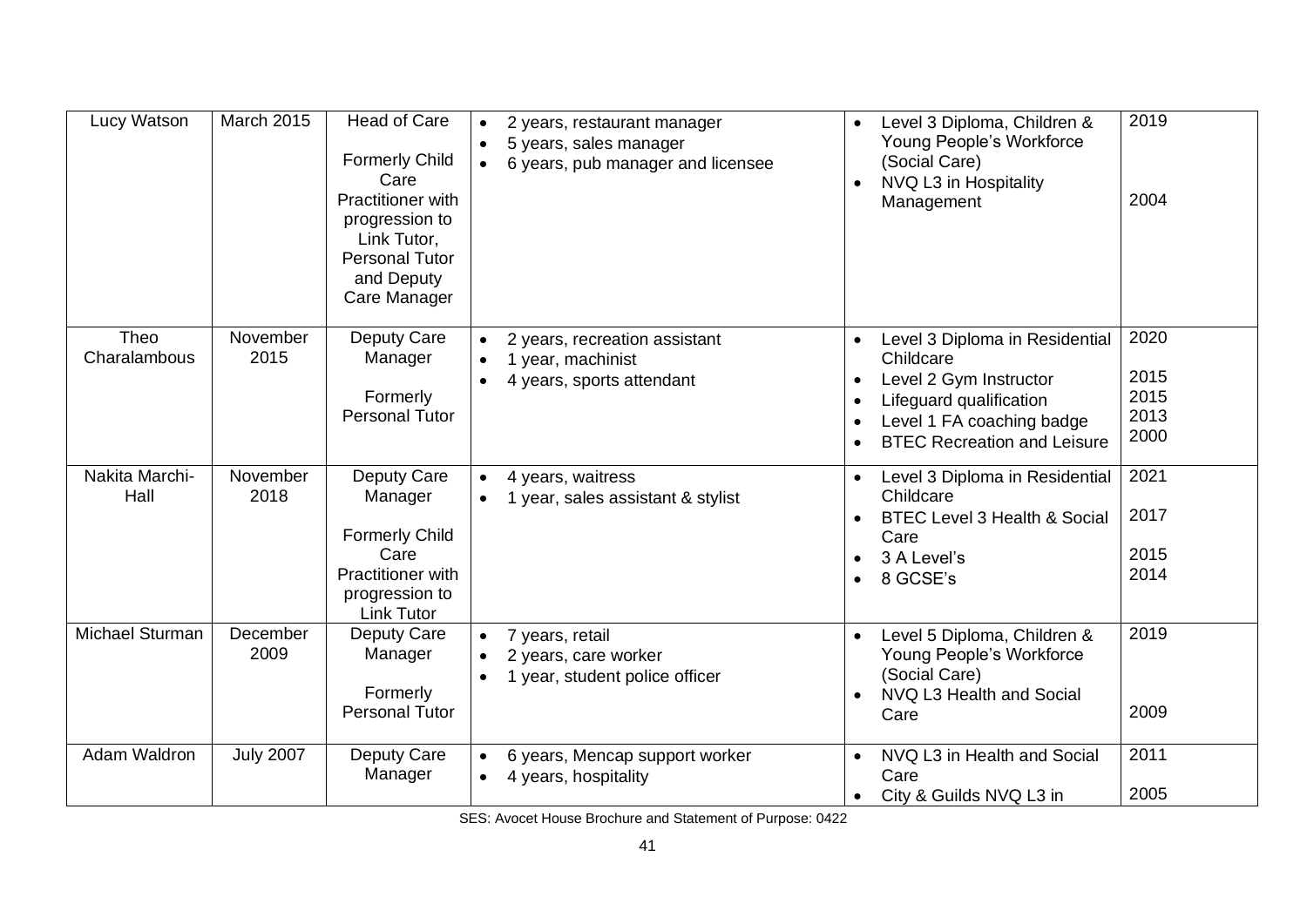|                             |                   | <b>Formerly Link</b><br>Tutor                                                                                                                                            | Care                                                                                                                                                                                                                                                                                        | Promoting Independence<br>2003<br>City & Guilds NVQ Level 2 in                                                                                                                     |
|-----------------------------|-------------------|--------------------------------------------------------------------------------------------------------------------------------------------------------------------------|---------------------------------------------------------------------------------------------------------------------------------------------------------------------------------------------------------------------------------------------------------------------------------------------|------------------------------------------------------------------------------------------------------------------------------------------------------------------------------------|
| Sally-Ann<br><b>Blowers</b> | January<br>2020   | CCP - Personal<br>Tutor<br><b>Formally Child</b><br>Care<br>Practitioner at<br>Turnstone<br>House                                                                        | 3 years, Specialist Inclusion Assistant,<br>$\bullet$<br>$\bullet$<br>Council<br>$\bullet$<br>13 years, Behaviour Support Practitioner,<br>Council<br>1 year, 2 months, Senior Supervisor,<br>$\bullet$<br>Nursery<br>5 years, 3 months, Teaching Assistant,<br>$\bullet$<br>Primary school | 2019<br><b>Licensed Thrive Practitioner</b><br>2017<br><b>Mental Health First Aid Youth</b><br>2017<br><b>Applied Suicide Intervention</b><br>Skills training<br>2015<br>6 GCSE's  |
| <b>Katie Larkin</b>         | <b>March 2015</b> | CCP - Personal<br>Tutor<br>Formerly Admin<br>Assistant,<br>moving to<br><b>Child Care</b><br>Practitioner                                                                | $\bullet$<br>Various administrative and volunteering<br>$\bullet$<br>roles<br>$\bullet$<br>$\bullet$<br>$\bullet$                                                                                                                                                                           | 2020<br>Level 3 Diploma in Residential<br>Childcare<br>2017<br><b>BA Hons English Literature</b><br>2010<br><b>Executive Office Skills</b><br>2003<br><b>BST Sports Leadership</b> |
| Darrin<br>Massingham        | April 2021        | CCP - Personal<br>Tutor<br><b>Formally Young</b><br><b>Adult Support</b><br>Practitioner at<br>Tower Hill with<br>progression to<br>Link Tutor at<br><b>Avocet House</b> | 6 months, Support Worker<br>$\bullet$<br>$\bullet$<br>7 months, Foster Carer<br>$\bullet$<br>10 years, General Manager<br>$\bullet$<br>$\bullet$<br>1 year, Labourer<br>$\bullet$<br>5 months, Team Leader<br>4 years, Restaurant Worker                                                    | 2021<br>Level 3 Diploma in Residential<br>Childcare (working towards)<br>2005<br>2 AS Levels<br>2004<br>7 GCSE's                                                                   |
| Aaron<br>Thompson           | <b>June 2019</b>  | CCP - Personal<br>Tutor                                                                                                                                                  | 2 years, roofing supervisor<br>$\bullet$<br>4 years, team leader<br>$\bullet$                                                                                                                                                                                                               | 2021<br>Level 3 Diploma in Residential<br>Childcare                                                                                                                                |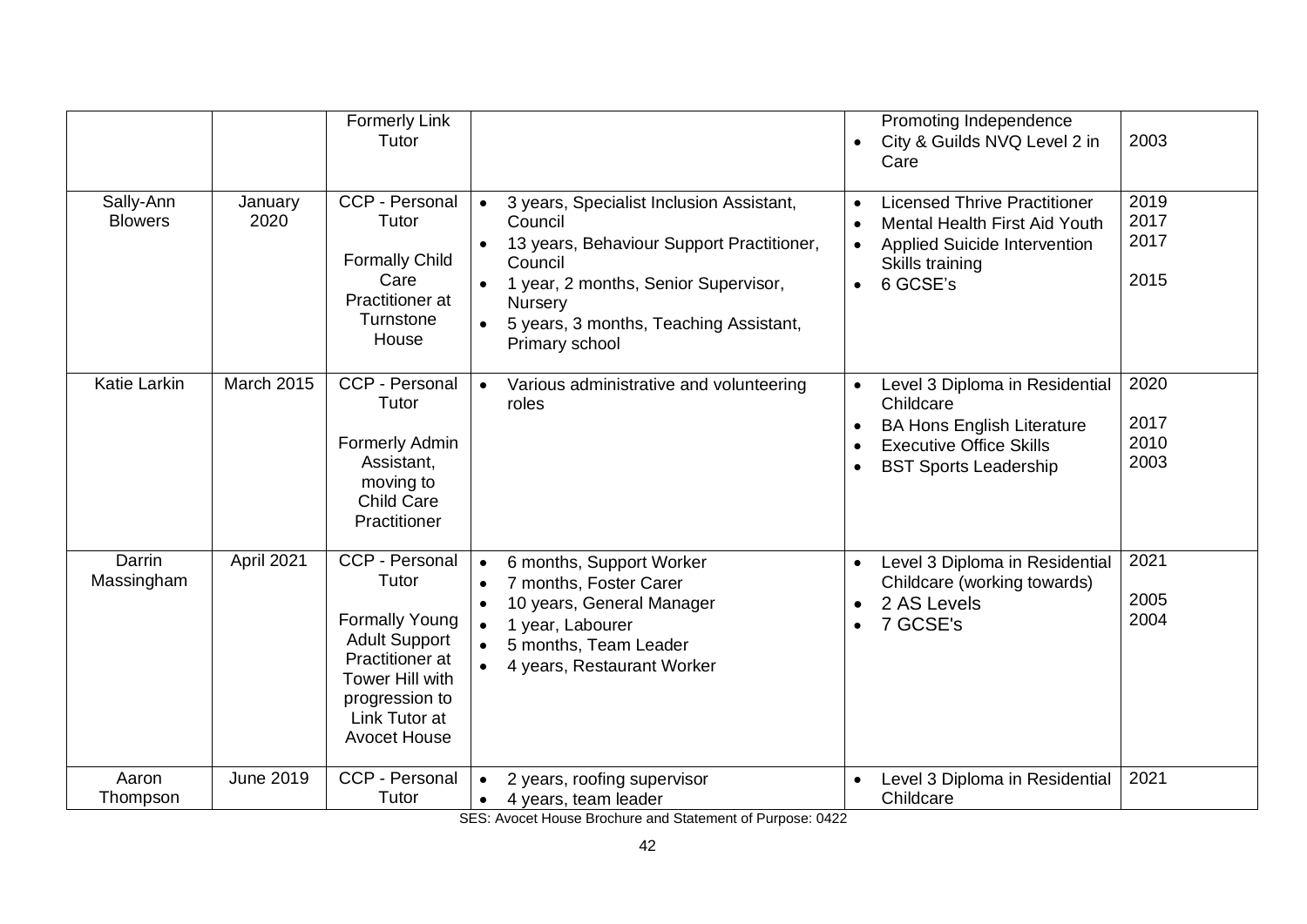|                        |                  | <b>Formerly Child</b><br>Care<br>Practitioner with<br>progression to<br><b>Link Tutor</b> | year, team member<br>$\bullet$                                                                                                                                         | <b>BTEC Level 3 English</b><br>Language<br>4 GCSE's                                                            | 2011<br>2009         |
|------------------------|------------------|-------------------------------------------------------------------------------------------|------------------------------------------------------------------------------------------------------------------------------------------------------------------------|----------------------------------------------------------------------------------------------------------------|----------------------|
| <b>Brandon Yallop</b>  | January<br>2020  | CCP - Personal<br>Tutor<br><b>Formally Child</b><br>Care<br>Practitioner                  | year, technical service assistant<br>$\bullet$<br>2 years, bottle disruption                                                                                           | <b>IMI Level 1 Transit</b><br>$\bullet$<br>Maintenance<br>8 GCSE's<br>$\bullet$                                | 2017<br>2016         |
| Cornel<br>Blackburn    | December<br>2008 | <b>CCP - Link Tutor</b><br><b>Formerly Child</b><br>Care<br>Practitioner                  | 41 years, field account manager, BT<br>$\bullet$                                                                                                                       | NVQ L3 in Health and Social<br>$\bullet$<br>Care<br>BELA - Level 2 Award Basic<br><b>Expedition Leadership</b> | 2010<br>2010         |
| <b>Phoenix Blowers</b> | January<br>2022  | <b>Assistant Child</b><br>Care<br>Practitioner                                            | 3 waitress / coffee shop assistant/Arcade<br>$\bullet$<br>assistant                                                                                                    | VTCT Level 3 Hair and Media<br>Makeup<br>Level 3 BTEC Forensic<br>$\bullet$<br>Science<br>8 GCSE's             | 2021<br>2019<br>2018 |
| Sering Bojang          | January<br>2022  | $CCP - Link$<br>Tutor                                                                     | 8 years, Support Worker<br>$\bullet$<br>15 years, Tour Guide in The Gambia<br>$\bullet$                                                                                | Level 2 Diploma in Health &<br>Social Care for Adults<br>6 GCSE's<br>$\bullet$                                 | 2016<br>1998         |
| Emma Copland           | February<br>2022 | $CCP - Link$<br>Tutor                                                                     | 13 years teaching assistant<br>$\bullet$<br>1 year finance assistant<br>$\bullet$<br>2 years helpdesk assistant<br>1 year shop assistant<br>3 years checkout assistant | Level 4 Higher Level Teaching<br>Assistant<br>8 GCSE's<br>$\bullet$                                            | 2018<br>1998         |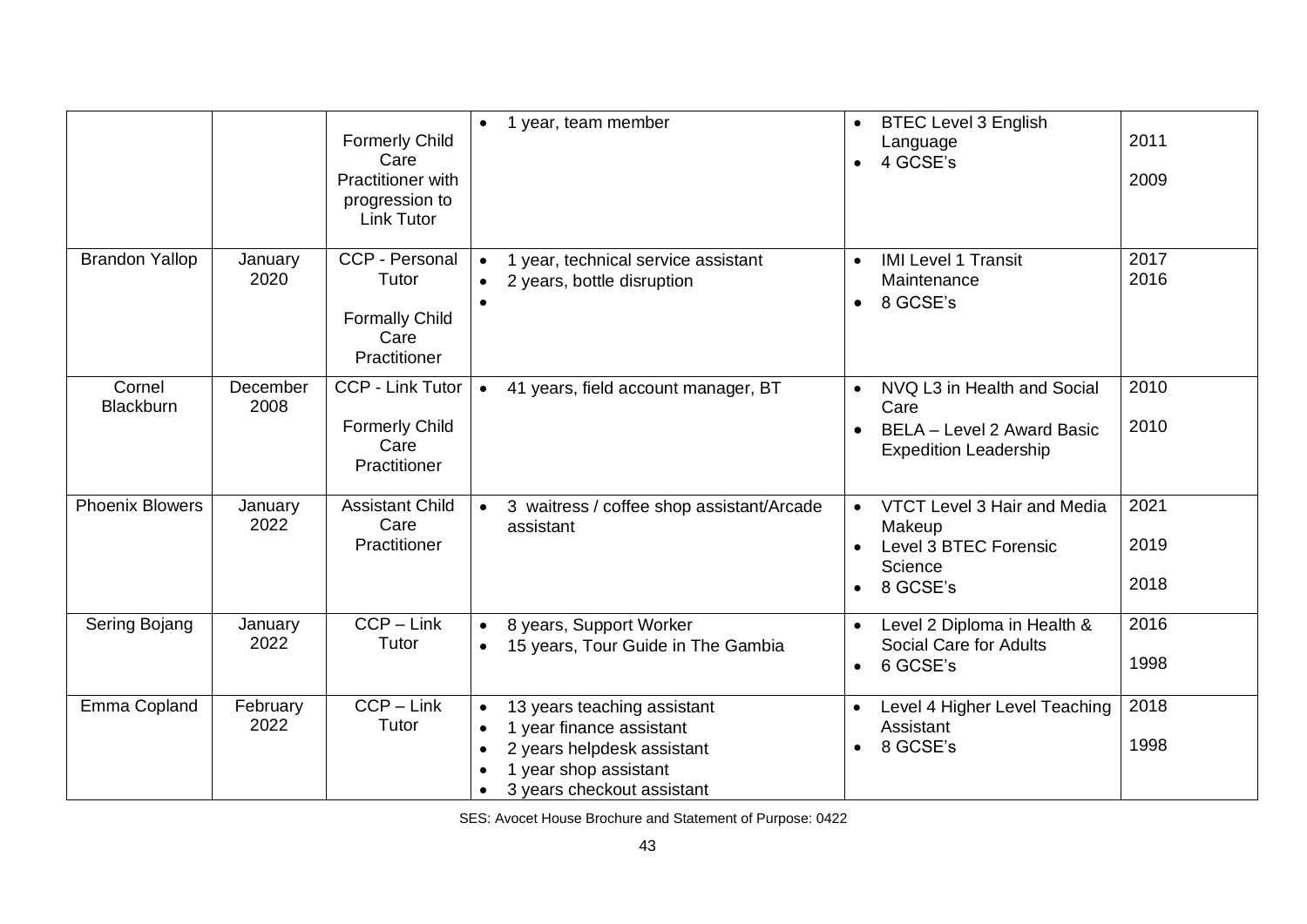|                       |                  |                                                                             | 1 year customer services assistant<br>2 years survival equipment fitter<br>2 years kitchen assistant                          |                                                                                                                                                                                                                                                                             |                                                      |
|-----------------------|------------------|-----------------------------------------------------------------------------|-------------------------------------------------------------------------------------------------------------------------------|-----------------------------------------------------------------------------------------------------------------------------------------------------------------------------------------------------------------------------------------------------------------------------|------------------------------------------------------|
| Jodie Ellis           | May 2020         | $CCP - Link$<br>Tutor<br><b>Formally Child</b><br>Care<br>Practitioner      | 2 years, art studio owner<br>2 years, bar staff<br>8 years care roles                                                         | <b>Textiles A Level</b><br>$\bullet$<br>1 O Level<br>$\bullet$<br>4 CSE's<br>$\bullet$                                                                                                                                                                                      | 2000<br>1985<br>1985                                 |
| Ailsa Flatt           | January<br>2022  | $CCP - Link$<br>Tutor                                                       | 2 years, Activities Coordinator/Acting<br><b>Senior Carer</b><br>2 years, retail assistant<br>10 years, various teaching jobs | NVQ Level 3 in Adult Social<br>$\bullet$<br>Care<br><b>BA Hons English Studies</b><br>with QTS<br>3 A Levels'<br>$\bullet$<br>7 GCSE's<br>$\bullet$                                                                                                                         | 2021<br>1995<br>1991<br>1989                         |
| <b>Steven Griffin</b> | March 2019       | $CCP - Link$<br>Tutor<br><b>Formally Child</b><br>Care<br>Practitioner      | 7 years, teacher<br>$\bullet$<br>1 year Team leader<br>3 years Childcare Officer                                              | <b>BTEC Level 3 In Residential</b><br>$\bullet$<br>Childcare<br><b>Culinary Skills - Credit</b><br>$\bullet$<br>PGCE Design + Technology -<br>Pass<br>Textile Engineer - Pass<br><b>Printed Textiles B.A Honors</b><br>3 A level's<br>$\bullet$<br>9 O level's<br>$\bullet$ | 2018<br>2012<br>2008<br>2001<br>1991<br>1984<br>1984 |
| Jason Hunt            | <b>June 2011</b> | $CCP - Link$<br>Tutor<br>Formerly<br><b>Child Care</b><br>Practitioner with | 6 years, RAF aircraftman<br>16 years, hospitality<br>$\bullet$                                                                | L3 Diploma Health and Social<br>Care                                                                                                                                                                                                                                        | 2015                                                 |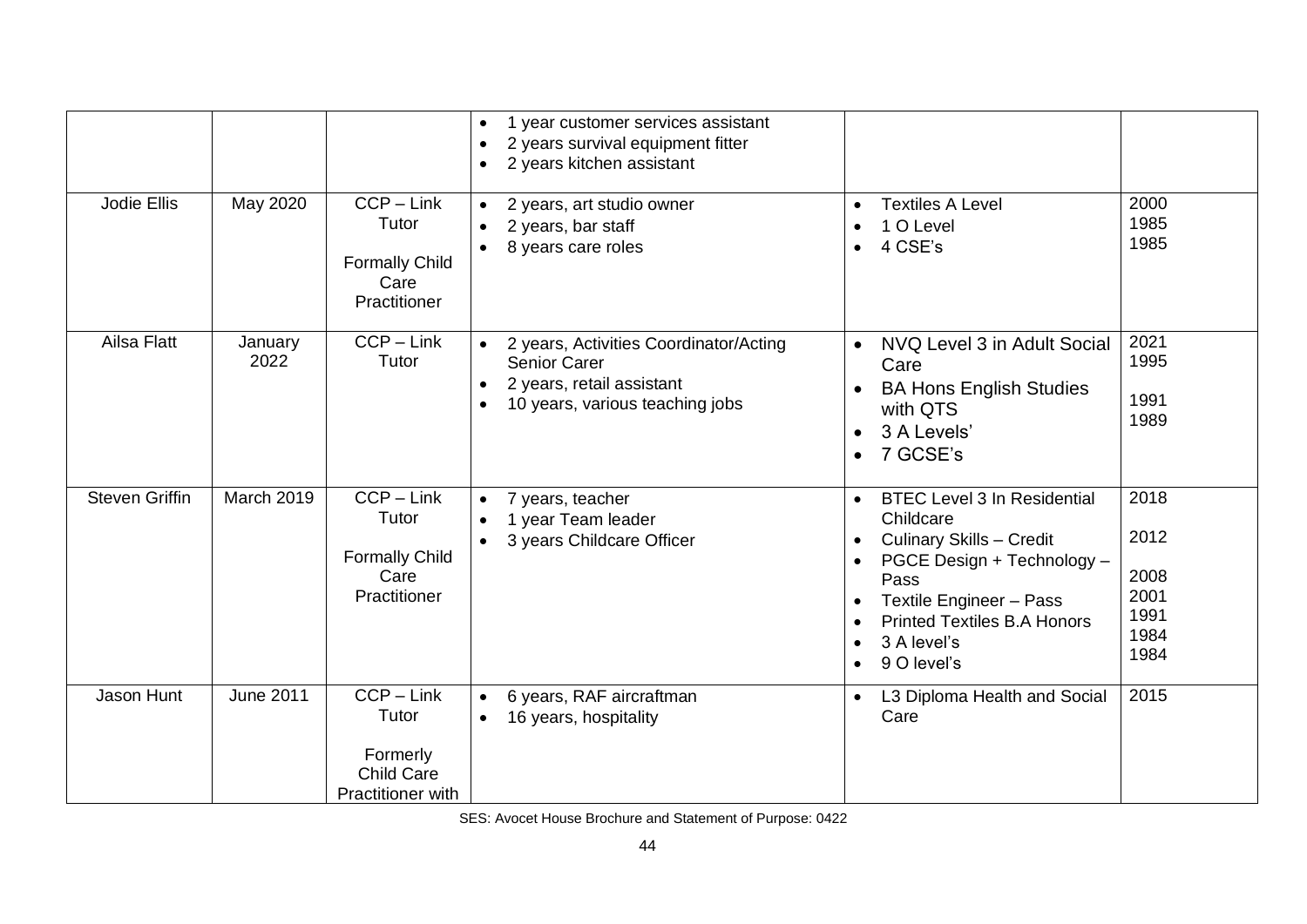|                       |                   | progression to<br>Link Tutor &<br><b>Personal Tutor</b>                                         |                                                                                                                                               |                                                                                                                                                                |                      |
|-----------------------|-------------------|-------------------------------------------------------------------------------------------------|-----------------------------------------------------------------------------------------------------------------------------------------------|----------------------------------------------------------------------------------------------------------------------------------------------------------------|----------------------|
| <b>Ben Jarvis</b>     | January<br>2022   | $CCP - Link$<br>Tutor                                                                           | 1 year, Bank Care Assistant<br>$\bullet$<br>5 years, retail assistant<br>$\bullet$                                                            | <b>Public Services Diploma</b><br>$\bullet$<br>Vehicle/Maintenance<br>Repair Level 1/2<br>6 GCSE's<br>$\bullet$                                                | 2017<br>2016<br>2014 |
| Michael Mann          | September<br>2021 | $CCP - Link$<br>Tutor<br><b>Formally Child</b><br>Care<br>Practitioner                          | 2 years, Local Music Producer<br>$\bullet$<br>1 year, General Assistant<br>$\bullet$<br>4 years, Shop Fitter<br>$\bullet$                     | 3 A levels<br>$\bullet$<br>4 AS Levels<br>10 GCSE's<br>$\bullet$                                                                                               | 2008<br>2006<br>2005 |
| <b>Izobel Peart</b>   | January<br>2022   | $CCP - Link$<br>Tutor                                                                           | 2 years assistant manager<br>2 years SEN teaching assistant<br>$\bullet$<br>7 years bar team member<br>$\bullet$<br>1 year teaching assistant | <b>Specialist Support for</b><br>Teaching and Learning in<br>Schools Diploma Level 3<br>Public Services Diploma<br>$\bullet$<br>Level 3<br>8 GCSE's            | 2014<br>2012<br>2010 |
| <b>Simon Nicholls</b> | May 2010          | <b>Assistant Child</b><br>Care<br>Practitioner<br><b>Formerly Child</b><br>Care<br>Practitioner | 10 years, various<br>$\bullet$<br>2 years, telesales, insurance adviser<br>1 year, charity support worker<br>$\bullet$                        | Diploma L5 Health and Social<br>Care<br>L3 Sports Leaders Certificate<br>$\bullet$<br>in Basic Expedition<br>Leadership<br>NVQ L3 in Health and Social<br>Care | 2017<br>2012<br>2011 |
| Zoe James             | September<br>2017 | Administrator                                                                                   | 5 years, therapy assistant<br>$\bullet$<br>2 years, shop supervisor<br>$\bullet$                                                              | Level 3 Administering Finance<br>in Education                                                                                                                  | 2020                 |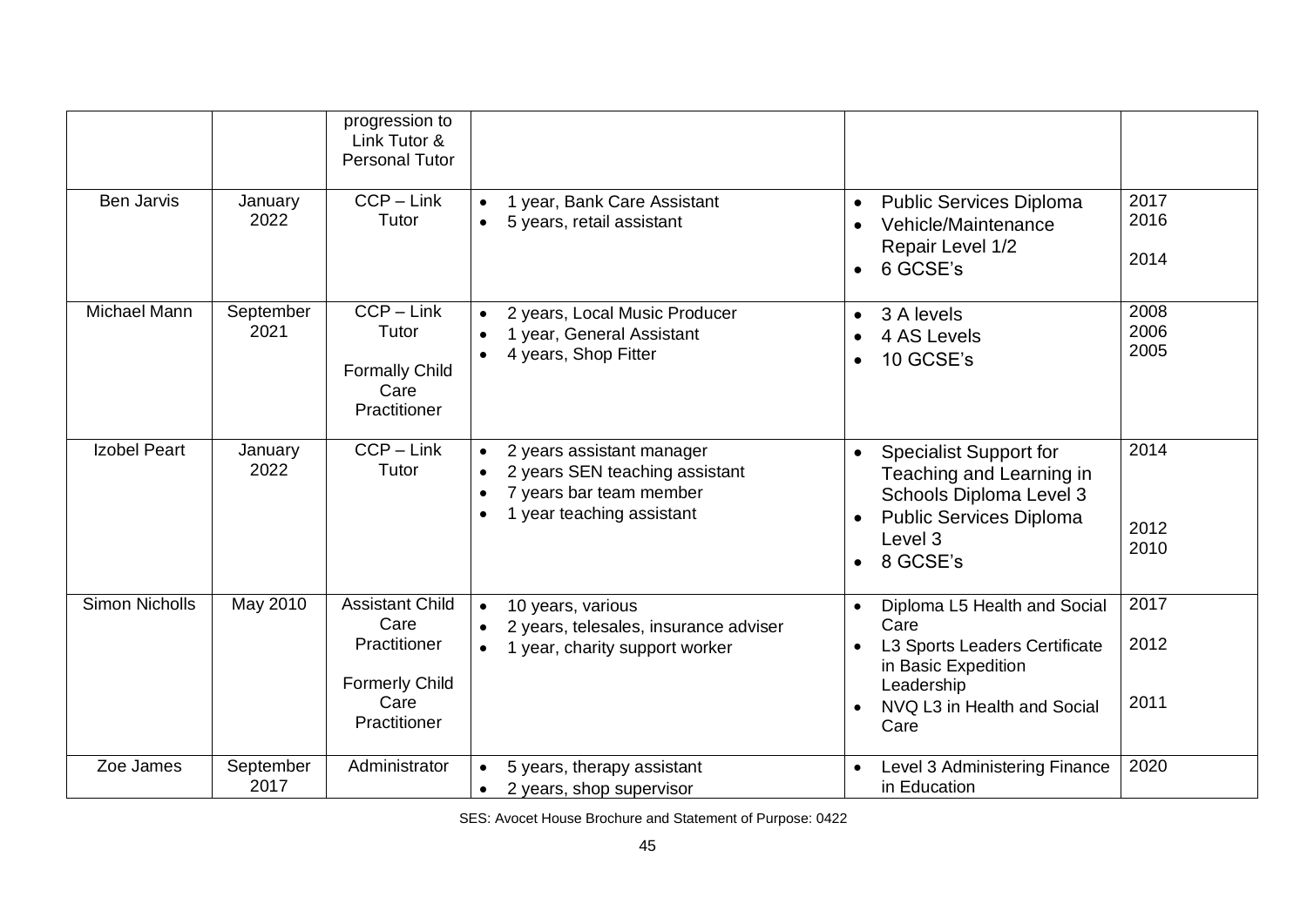|                     |                  |                                                                                                                                   | 12 years, secretary/admin<br>$\bullet$                                                                                               | NVQ Level 3 Health and<br><b>Social Care</b><br>NVQ Level 3 Retail<br>$\bullet$<br>Knowledge<br>NVQ Level 3 Business Admin                                                                | 2015<br>2010<br>2006         |
|---------------------|------------------|-----------------------------------------------------------------------------------------------------------------------------------|--------------------------------------------------------------------------------------------------------------------------------------|-------------------------------------------------------------------------------------------------------------------------------------------------------------------------------------------|------------------------------|
| Marie Lake          | <b>June 2017</b> | Administrative<br>Assistant<br>Formerly<br><b>Child Care</b><br>Practitioner with<br>progression to                               | 13 years, teaching assistant<br>$\bullet$<br>4 years, midday supervisor                                                              | <b>Advanced Level Residential</b><br>Childcare<br>Foundation Level in Family<br>Therapy.<br>Level 3 Cover Supervision of<br>Pupils in Schools.<br>Level 3 Teaching Assistant<br>$\bullet$ | 2020<br>2016<br>2011<br>2010 |
|                     |                  | <b>Link Tutor</b>                                                                                                                 |                                                                                                                                      | Level 2 Teaching Assistant<br>$\bullet$                                                                                                                                                   | 2008                         |
| Paula Rowland       | February<br>2016 | Housekeeper<br>Formerly<br><b>Assistant Child</b><br>Care<br>Practitioner with<br>progression to<br>Care Worker<br>and Link Tutor | 0.5 years, care worker<br>$\bullet$<br>2 years, delivery sales person<br>1 year, domiciliary carer<br>15 years, cashier<br>$\bullet$ | Level 3 Diploma, Children &<br>$\bullet$<br>Young People's Workforce<br>(Social Care)                                                                                                     | 2019                         |
| Sandra Frosdick     | May 2019         | Cleaner/<br><b>Assistant Child</b><br>Care<br>Practitioner                                                                        | 12 years support worker<br>12 years beauty specialist<br>$\bullet$                                                                   |                                                                                                                                                                                           |                              |
| <b>Gary Durance</b> | November<br>2015 | Handyperson                                                                                                                       | 6 years, volunteer support worker<br>$\bullet$<br>4 years, support worker<br>22 years, carpenter                                     | City and Guilds Carpentry and<br>$\bullet$<br>Joinery                                                                                                                                     | 1982                         |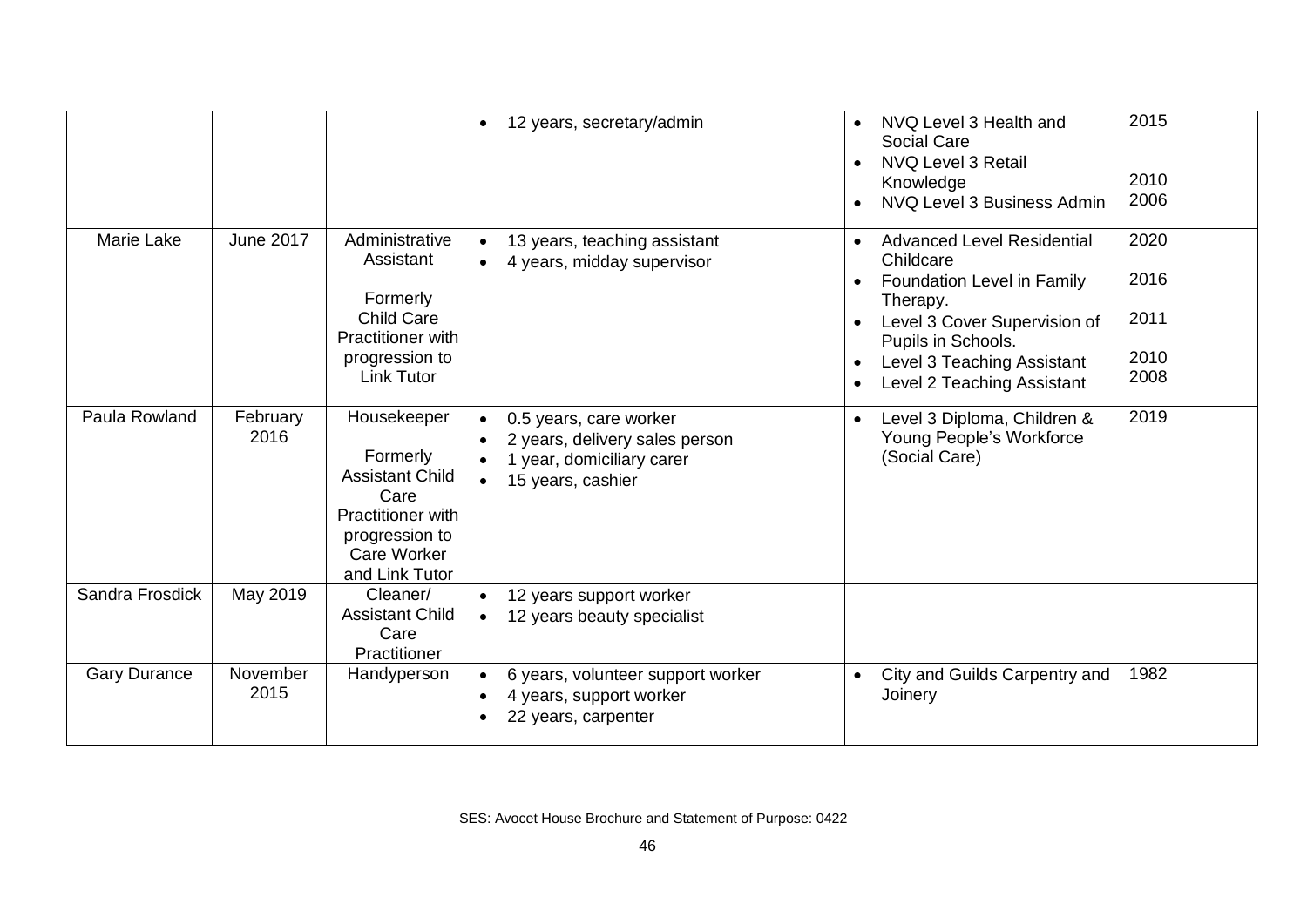|                   | <b>CONSULTANTS</b>                                                                                                                                                                                                                                                                                                                                                                                                                                                                                                                                                                                                                                                                                                                                                                                                                                                                                                                                                                                                |
|-------------------|-------------------------------------------------------------------------------------------------------------------------------------------------------------------------------------------------------------------------------------------------------------------------------------------------------------------------------------------------------------------------------------------------------------------------------------------------------------------------------------------------------------------------------------------------------------------------------------------------------------------------------------------------------------------------------------------------------------------------------------------------------------------------------------------------------------------------------------------------------------------------------------------------------------------------------------------------------------------------------------------------------------------|
| Ursula Harben     | Diploma in Systemic Therapy (Roehampton Institute), Certificate in Counselling (Westminster Pastoral Foundation), Certificate in<br>Developing Counselling Skills (Norwich Centre), Diploma in Business Studies (University of Aix-en-Provence/French Institute, London).                                                                                                                                                                                                                                                                                                                                                                                                                                                                                                                                                                                                                                                                                                                                         |
|                   | Ursula left the NHS 5 years ago and now works as a Systemic Psychotherapist. She has worked clinically with families and with adults<br>in many different settings including eating disorders, ADHD and autistic spectrum disorders. Ursula supervises and trains professionals<br>who are working in multi-agency contexts with severely distressed and disturbed children and young people where there has been little<br>optimism for change.                                                                                                                                                                                                                                                                                                                                                                                                                                                                                                                                                                  |
| Dr Kate Sillifant | <b>Consultant Child Psychiatrist</b><br>I am a Child and Adolescent Psychiatrist with 13 years' experience of working as a Consultant within the NHS. I now dedicate my<br>working life to independent practice. I have experience of managing young people with a wide range of mental health<br>difficulties. Clinically I incorporate my medical and psychiatric training into a whole systems approach to working with children and<br>families, taking into account the many interacting factors that contribute to a young person's difficulties. Specialist areas of interest and<br>expertise include the assessment and management of developmental disorders, family therapy and supporting the mental health needs<br>of Looked After Children. I offer my skills to the courts as an expert witness in private and public law cases. I have extensive experience<br>of clinical leadership, teaching, training, supervision, service and strategic development, both within and across organisations. |
| Dr Helena Bunn    | Professional Doctorate in Educational and Child Psychology, Masters in Applied Positive Psychology and Coaching<br>Psychology, Postgraduate Diploma in Psychological Research Methods, Psychology BSc., Expert Witness Training (British<br>Psychological Society), Bond Solon Expert Witness Certificate (Cardiff University Law School), Certificate in Third Wave Cognitive<br>Behaviour Therapies, Excellence in Management (Management Futures & Norfolk County Council), Therapeutic Story writing (Centre<br>for Therapeutic Story writing), Solution Focused Brief Therapy in Education (BRIEF).                                                                                                                                                                                                                                                                                                                                                                                                          |
|                   | Helena is an educational psychologist and academic, whose core experience draws on multinational work focused on special<br>educational needs, support systems for those in state care and asylum seekers, organisational consultancy and specialist assessment<br>work. Helena's practice incorporates aspects of developmental, positive and coaching psychology, with added know-how in legal<br>proceedings and therapeutic approaches, and her published work reflects her professional interests.                                                                                                                                                                                                                                                                                                                                                                                                                                                                                                           |
|                   | Since joining the SES team of consultants, Helena has advised on organisational practices and individual approaches for children and<br>young people, particularly in relation to learning scaffolding, neurodevelopmental and attachment characteristics and optimal life<br>functioning. She has been instrumental in developing a new Personal, Emotional and Social Development framework which follows<br>latest insights in mediated learning and positive psychology. Helena is developing her work at a variety of levels in SES, from<br>consultancy at strategic meetings, to adult teams coaching and advice on specific matters related to individual students.                                                                                                                                                                                                                                                                                                                                       |